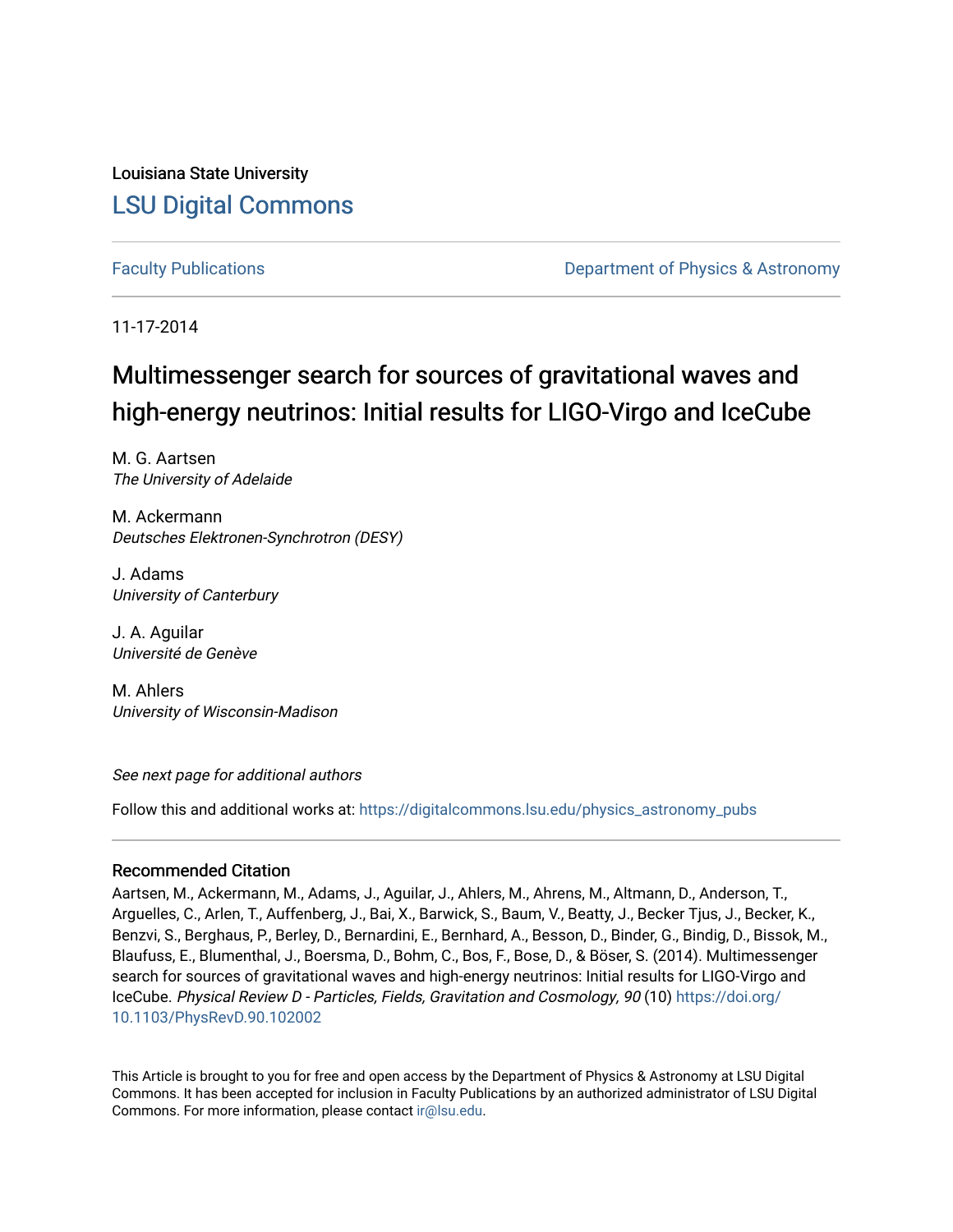## Authors

M. G. Aartsen, M. Ackermann, J. Adams, J. A. Aguilar, M. Ahlers, M. Ahrens, D. Altmann, T. Anderson, C. Arguelles, T. C. Arlen, J. Auffenberg, X. Bai, S. W. Barwick, V. Baum, J. J. Beatty, J. Becker Tjus, K. H. Becker, S. Benzvi, P. Berghaus, D. Berley, E. Bernardini, A. Bernhard, D. Z. Besson, G. Binder, D. Bindig, M. Bissok, E. Blaufuss, J. Blumenthal, D. J. Boersma, C. Bohm, F. Bos, D. Bose, and S. Böser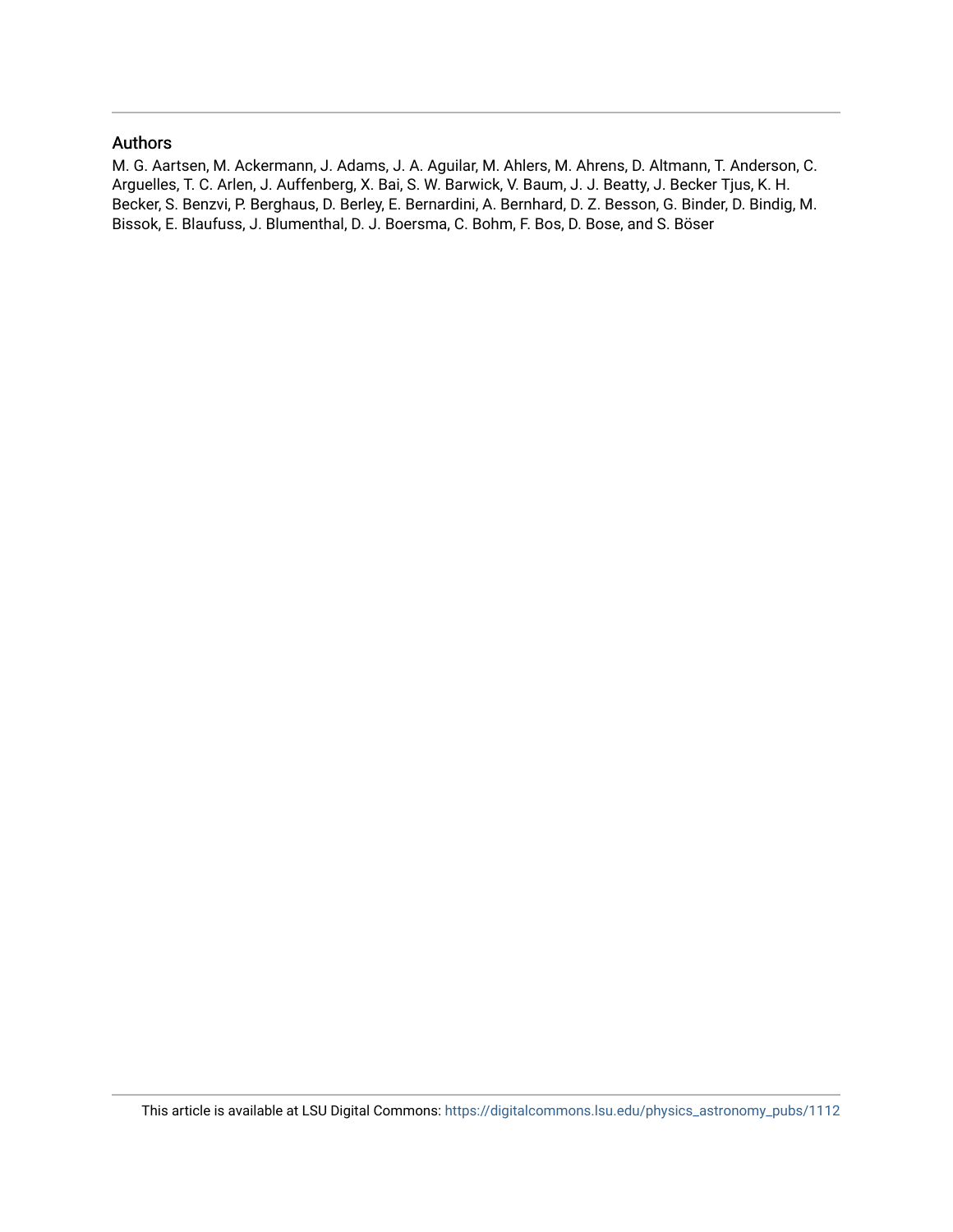

# CHORUS

This is the accepted manuscript made available via CHORUS. The article has been published as:

# Multimessenger search for sources of gravitational waves and high-energy neutrinos: Initial results for LIGO-Virgo and IceCube

M. G. Aartsen et al. (IceCube Collaboration)\*, (LIGO Scientific Collaboration and the Virgo Collaboration)†

> Phys. Rev. D **90**, 102002 — Published 17 November 2014 DOI: [10.1103/PhysRevD.90.102002](http://dx.doi.org/10.1103/PhysRevD.90.102002)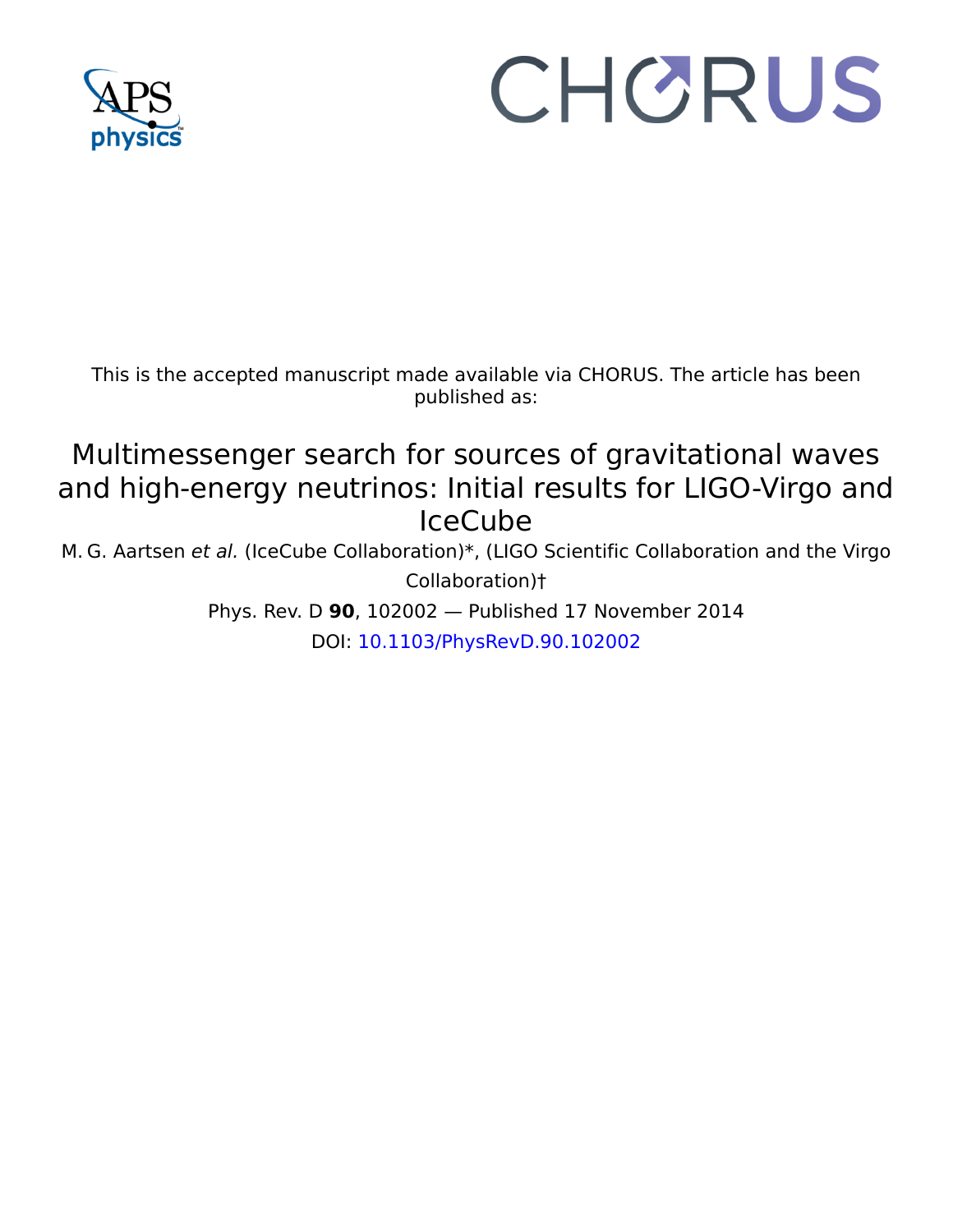# Multimessenger Search for Sources of Gravitational Waves and High-Energy Neutrinos: Results for Initial LIGO-Virgo and IceCube

M. G. Aartsen,<sup>2</sup> M. Ackermann,<sup>45</sup> J. Adams,<sup>15</sup> J. A. Aguilar,<sup>23</sup> M. Ahlers,<sup>28</sup> M. Ahrens,<sup>36</sup> D. Altmann,<sup>22</sup> T. Anderson,<sup>42</sup> C. Arguelles,<sup>28</sup> T. C. Arlen,<sup>42</sup> J. Auffenberg,<sup>1</sup> X. Bai,<sup>34</sup> S. W. Barwick,<sup>25</sup> V. Baum,<sup>29</sup> J. J. Beatty,<sup>17, 18</sup> J. Becker Tjus,<sup>10</sup> K.-H. Becker,<sup>44</sup> S. BenZvi,<sup>28</sup> P. Berghaus,<sup>45</sup> D. Berley,<sup>16</sup> E. Bernardini,<sup>45</sup> A. Bernhard,<sup>31</sup> D. Z. Besson,<sup>26</sup> G. Binder,<sup>8,7</sup> D. Bindig,<sup>44</sup> M. Bissok,<sup>1</sup> E. Blaufuss,<sup>16</sup> J. Blumenthal,<sup>1</sup> D. J. Boersma,<sup>43</sup> C. Bohm,<sup>36</sup> F. Bos,<sup>10</sup> D. Bose,<sup>38</sup> S. Böser,<sup>11</sup> O. Botner,<sup>43</sup> L. Brayeur,<sup>13</sup> H.-P. Bretz,<sup>45</sup> A. M. Brown,<sup>15</sup> J. Casey,<sup>5</sup> M. Casier,<sup>13</sup> D. Chirkin,<sup>28</sup> A. Christov,<sup>23</sup> B. Christy,<sup>16</sup> K. Clark,<sup>39</sup> L. Classen,<sup>22</sup> F. Clevermann,<sup>20</sup> S. Coenders,<sup>31</sup> D. F. Cowen,<sup>42, 41</sup> A. H. Cruz Silva,<sup>45</sup> M. Danninger,<sup>36</sup> J. Daughhetee,<sup>5</sup> J. C. Davis,<sup>17</sup> M. Day,<sup>28</sup> J. P. A. M. de André,<sup>42</sup> C. De Clercq,<sup>13</sup> S. De Ridder,<sup>24</sup> P. Desiati,<sup>28</sup> K. D. de Vries,<sup>13</sup> M. de With,<sup>9</sup> T. DeYoung,<sup>42</sup> J. C. Díaz-Vélez,<sup>28</sup> M. Dunkman,<sup>42</sup> R. Eagan,<sup>42</sup> B. Eberhardt,<sup>29</sup> B. Eichmann,<sup>10</sup> J. Eisch,<sup>28</sup> S. Euler,<sup>43</sup> P. A. Evenson,<sup>32</sup> O. Fadiran,<sup>28</sup> A. R. Fazely,<sup>6</sup> A. Fedynitch,<sup>10</sup> J. Feintzeig,<sup>28</sup> J. Felde,<sup>16</sup> T. Feusels,<sup>24</sup> K. Filimonov,<sup>7</sup> C. Finley,<sup>36</sup> T. Fischer-Wasels,<sup>44</sup> S. Flis,<sup>36</sup> A. Franckowiak,<sup>11</sup> K. Frantzen,<sup>20</sup> T. Fuchs,<sup>20</sup> T. K. Gaisser,<sup>32</sup> J. Gallagher,<sup>27</sup> L. Gerhardt,<sup>8,7</sup> D. Gier,<sup>1</sup> L. Gladstone,<sup>28</sup> T. Glüsenkamp,<sup>45</sup> A. Goldschmidt,<sup>8</sup> G. Golup,<sup>13</sup> J. G. Gonzalez,<sup>32</sup> J. A. Goodman,<sup>16</sup> D. Góra,<sup>45</sup> D. T. Grandmont,<sup>21</sup> D. Grant,<sup>21</sup> P. Gretskov,<sup>1</sup> J. C. Groh,<sup>42</sup> A. Groß,<sup>31</sup> C. Ha,<sup>8,7</sup> C. Haack,<sup>1</sup> A. Haj Ismail,<sup>24</sup> P. Hallen,<sup>1</sup> A. Hallgren,<sup>43</sup> F. Halzen,<sup>28</sup> K. Hanson,<sup>12</sup> D. Hebecker,<sup>11</sup> D. Heereman,<sup>12</sup> D. Heinen,<sup>1</sup> K. Helbing,<sup>44</sup> R. Hellauer,<sup>16</sup> D. Hellwig,<sup>1</sup> S. Hickford,<sup>15</sup> G. C. Hill,<sup>2</sup> K. D. Hoffman,<sup>16</sup> R. Hoffmann,<sup>44</sup> A. Homeier,<sup>11</sup> K. Hoshina,<sup>28,\*</sup> F. Huang,<sup>42</sup> W. Huelsnitz,<sup>16</sup> P. O. Hulth,<sup>36</sup> K. Hultqvist,<sup>36</sup> S. Hussain,<sup>32</sup> A. Ishihara,<sup>14</sup> E. Jacobi,<sup>45</sup> J. Jacobsen,<sup>28</sup> K. Jagielski,<sup>1</sup> G. S. Japaridze,<sup>4</sup> K. Jero,<sup>28</sup> O. Jlelati,<sup>24</sup> M. Jurkovic,<sup>31</sup> B. Kaminsky,<sup>45</sup> A. Kappes,<sup>22</sup> T. Karg,<sup>45</sup> A. Karle,<sup>28</sup> M. Kauer,<sup>28</sup> J. L. Kelley,<sup>28</sup> A. Kheirandish,<sup>28</sup> J. Kiryluk,<sup>37</sup> J. Kläs,<sup>44</sup> S. R. Klein,<sup>8,7</sup> J.-H. Köhne,<sup>20</sup> G. Kohnen,<sup>30</sup> H. Kolanoski,<sup>9</sup> A. Koob,<sup>1</sup> L. Köpke,<sup>29</sup> C. Kopper,<sup>28</sup> S. Kopper,<sup>44</sup> D. J. Koskinen,<sup>19</sup> M. Kowalski,<sup>11</sup> A. Kriesten,<sup>1</sup> K. Krings,<sup>1</sup> G. Kroll,<sup>29</sup> M. Kroll,<sup>10</sup> J. Kunnen,<sup>13</sup> N. Kurahashi,<sup>28</sup> T. Kuwabara,<sup>32</sup> M. Labare,<sup>24</sup> D. T. Larsen,<sup>28</sup> M. J. Larson,<sup>19</sup> M. Lesiak-Bzdak,<sup>37</sup> M. Leuermann,<sup>1</sup> J. Leute,<sup>31</sup> J. Lünemann,<sup>29</sup> O. Macías,<sup>15</sup> J. Madsen,<sup>35</sup> G. Maggi,<sup>13</sup> R. Maruyama,<sup>28</sup> K. Mase,<sup>14</sup> H. S. Matis,<sup>8</sup> F. McNally,<sup>28</sup> K. Meagher,<sup>16</sup> M. Medici,<sup>19</sup> A. Meli,<sup>24</sup> T. Meures,<sup>12</sup> S. Miarecki,<sup>8,7</sup> E. Middell,<sup>45</sup> E. Middlemas,<sup>28</sup> N. Milke,<sup>20</sup> J. Miller,<sup>13</sup> L. Mohrmann,<sup>45</sup> T. Montaruli,<sup>23</sup> R. Morse,  $^{28}$ R. Nahnhauer,  $^{45}$ U. Naumann,  $^{44}$  H. Niederhausen,  $^{37}$  S. C. Nowicki,  $^{21}$  D. R. Nygren,  $^8$ A. Obertacke,<sup>44</sup> S. Odrowski,<sup>21</sup> A. Olivas,<sup>16</sup> A. Omairat,<sup>44</sup> A. O'Murchadha,<sup>12</sup> T. Palczewski,<sup>40</sup> L. Paul,<sup>1</sup>  $\ddot{\mathrm{O}}$ . Penek,<sup>1</sup> J. A. Pepper,<sup>40</sup> C. Pérez de los Heros,<sup>43</sup> C. Pfendner,<sup>17</sup> D. Pieloth,<sup>20</sup> E. Pinat,<sup>12</sup> J. Posselt,<sup>44</sup> P. B. Price,<sup>7</sup> G. T. Przybylski,<sup>8</sup> J. Pütz,<sup>1</sup> M. Quinnan,<sup>42</sup> L. Rädel,<sup>1</sup> M. Rameez,<sup>23</sup> K. Rawlins,<sup>3</sup> P. Redl,<sup>16</sup> I. Rees,<sup>28</sup> R. Reimann,<sup>1</sup> E. Resconi,<sup>31</sup> W. Rhode,<sup>20</sup> M. Richman,<sup>16</sup> B. Riedel,<sup>28</sup> S. Robertson,<sup>2</sup> J. P. Rodrigues,<sup>28</sup> M. Rongen,<sup>1</sup> C. Rott,<sup>38</sup> T. Ruhe,<sup>20</sup> B. Ruzybayev,<sup>32</sup> D. Ryckbosch,<sup>24</sup> S. M. Saba,<sup>10</sup> H.-G. Sander,<sup>29</sup> J. Sandroos,<sup>19</sup> M. Santander,<sup>28</sup> S. Sarkar,19, 33 K. Schatto,<sup>29</sup> F. Scheriau,<sup>20</sup> T. Schmidt,<sup>16</sup> M. Schmitz,<sup>20</sup> S. Schoenen,<sup>1</sup> S. Schöneberg,<sup>10</sup> A. Schönwald,<sup>45</sup> A. Schukraft,<sup>1</sup> L. Schulte,<sup>11</sup> O. Schulz,<sup>31</sup> D. Seckel,<sup>32</sup> Y. Sestayo,<sup>31</sup> S. Seunarine,<sup>35</sup> R. Shanidze,<sup>45</sup> C. Sheremata,<sup>21</sup> M. W. E. Smith,<sup>42</sup> D. Soldin,<sup>44</sup> G. M. Spiczak,<sup>35</sup> C. Spiering,<sup>45</sup> M. Stamatikos,<sup>17, †</sup> T. Stanev,<sup>32</sup> N. A. Stanisha,<sup>42</sup> A. Stasik,<sup>11</sup> T. Stezelberger,<sup>8</sup> R. G. Stokstad,<sup>8</sup> A. Stößl,<sup>45</sup> E. A. Strahler,<sup>13</sup> R. Ström,<sup>43</sup> N. L. Strotjohann,<sup>11</sup> G. W. Sullivan,<sup>16</sup> H. Taavola,<sup>43</sup> I. Taboada,<sup>5</sup> A. Tamburro,<sup>32</sup> A. Tepe,<sup>44</sup> S. Ter-Antonyan,<sup>6</sup> A. Terliuk,<sup>45</sup> G. Tešić,<sup>42</sup> S. Tilav,<sup>32</sup> P. A. Toale,<sup>40</sup> M. N. Tobin,<sup>28</sup> D. Tosi,<sup>28</sup> M. Tselengidou,<sup>22</sup> E. Unger,<sup>10</sup> M. Usner,<sup>11</sup> S. Vallecorsa,<sup>23</sup> N. van Eijndhoven,<sup>13</sup> J. Vandenbroucke,<sup>28</sup> J. van Santen,<sup>28</sup> M. Vehring,<sup>1</sup> M. Voge,<sup>11</sup> M. Vraeghe,<sup>24</sup> C. Walck,<sup>36</sup> M. Wallraff,<sup>1</sup> Ch. Weaver,<sup>28</sup> M. Wellons,<sup>28</sup> C. Wendt,<sup>28</sup> S. Westerhoff,<sup>28</sup> B. J. Whelan,<sup>2</sup> N. Whitehorn,<sup>28</sup> C. Wichary,<sup>1</sup> K. Wiebe,<sup>29</sup> C. H. Wiebusch,<sup>1</sup> D. R. Williams,  $^{40}$  H. Wissing,  $^{16}$  M. Wolf,  $^{36}$  T. R. Wood,  $^{21}$  K. Woschnagg,  $^7$  D. L. Xu,  $^{40}$  X. W. Xu,  $^{6}$ J. P. Yanez,<sup>45</sup> G. Yodh,<sup>25</sup> S. Yoshida,<sup>14</sup> P. Zarzhitsky,<sup>40</sup> J. Ziemann,<sup>20</sup> S. Zierke,<sup>1</sup> and M. Zoll<sup>36</sup> (IceCube Collaboration)

J. Aasi,<sup>46</sup> B. P. Abbott,<sup>46</sup> R. Abbott,<sup>46</sup> T. Abbott,<sup>47</sup> M. R. Abernathy,<sup>46</sup> F. Acernese,<sup>48,49</sup> K. Ackley,<sup>50</sup> C. Adams,<sup>51</sup> T. Adams,  $^{52}$  P. Addesso,  $^{53}$  R. X. Adhikari,  $^{46}$  C. Affeldt,  $^{54}$  M. Agathos,  $^{55}$  N. Aggarwal,  $^{56}$  O. D. Aguiar,  $^{57}$ P. Ajith,<sup>58</sup> A. Alemic,<sup>59</sup> B. Allen,<sup>54,60,61</sup> A. Allocca,<sup>62,63</sup> D. Amariutei,<sup>50</sup> M. Andersen,<sup>64</sup> R. A. Anderson,<sup>46</sup> S. B. Anderson,<sup>46</sup> W. G. Anderson,<sup>60</sup> K. Arai,<sup>46</sup> M. C. Araya,<sup>46</sup> C. Arceneaux,<sup>65</sup> J. S. Areeda,<sup>66</sup> S. Ast,<sup>61</sup> S. M. Aston,<sup>51</sup> P. Astone,<sup>67</sup> P. Aufmuth,<sup>61</sup> H. Augustus,<sup>68</sup> C. Aulbert,<sup>54</sup> B. E. Aylott,<sup>68</sup> S. Babak,<sup>69</sup> P. T. Baker,<sup>70</sup> G. Ballardin,<sup>71</sup> S. W. Ballmer,<sup>59</sup> J. C. Barayoga,<sup>46</sup> M. Barbet,<sup>50</sup> B. C. Barish,<sup>46</sup> D. Barker,<sup>72</sup> F. Barone,<sup>48,49</sup> B. Barr,<sup>73</sup> L. Barsotti,<sup>56</sup> M. Barsuglia,<sup>74</sup> M. A. Barton,<sup>72</sup> I. Bartos,<sup>75</sup> R. Bassiri,<sup>64</sup> A. Basti,<sup>76</sup>,<sup>63</sup> J. C. Batch,<sup>72</sup>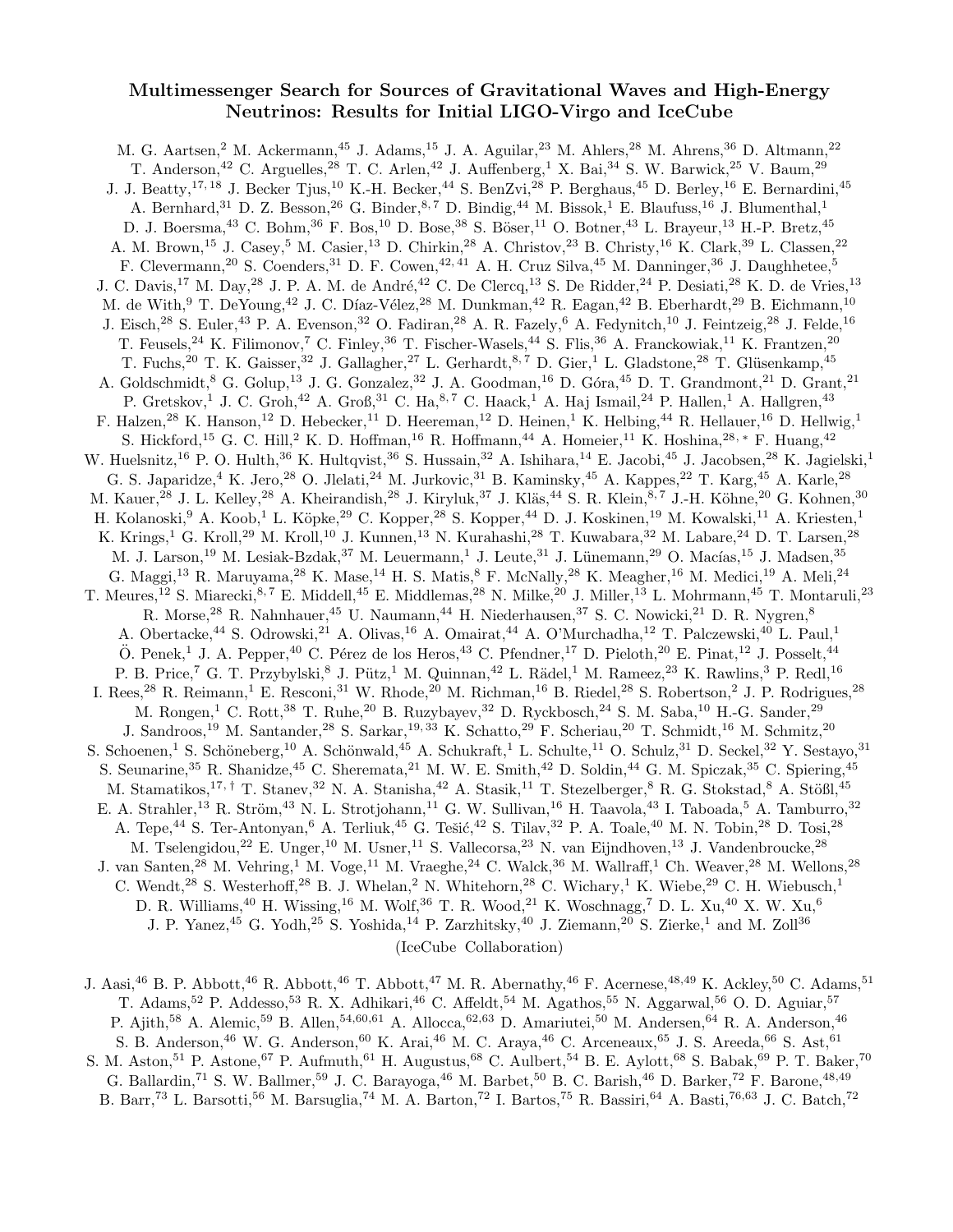J. Bauchrowitz,<sup>54</sup> Th. S. Bauer,<sup>55</sup> C. Baune,<sup>54</sup> V. Bavigadda,<sup>71</sup> B. Behnke,<sup>69</sup> M. Bejger,<sup>77</sup> M. G. Beker,<sup>55</sup> C. Belczynski,<sup>78</sup> A. S. Bell,<sup>73</sup> C. Bell,<sup>73</sup> G. Bergmann,<sup>54</sup> D. Bersanetti,<sup>79,80</sup> A. Bertolini,<sup>55</sup> J. Betzwieser,<sup>51</sup> I. A. Bilenko, <sup>81</sup> G. Billingsley, <sup>46</sup> J. Birch, <sup>51</sup> S. Biscans, <sup>56</sup> M. Bitossi, <sup>63</sup> C. Biwer, <sup>59</sup> M. A. Bizouard, <sup>82</sup> E. Black, <sup>46</sup> J. K. Blackburn,<sup>46</sup> L. Blackburn,<sup>83</sup> D. Blair,<sup>84</sup> S. Bloemen,<sup>55,85</sup> O. Bock,<sup>54</sup> T. P. Bodiya,<sup>56</sup> M. Boer,<sup>86</sup> G. Bogaert,<sup>86</sup> C. Bogan,<sup>54</sup> P. Bojtos,<sup>87</sup> C. Bond,<sup>68</sup> F. Bondu,<sup>88</sup> L. Bonelli,<sup>76,63</sup> R. Bonnand,<sup>89</sup> R. Bork,<sup>46</sup> M. Born,<sup>54</sup> V. Boschi,<sup>63</sup> Sukanta Bose,<sup>90,91</sup> L. Bosi,<sup>92</sup> C. Bradaschia,<sup>63</sup> P. R. Brady,<sup>60,93</sup> V. B. Braginsky,<sup>81</sup> M. Branchesi,<sup>94,95</sup> J. E. Brau,<sup>96</sup> T. Briant, <sup>97</sup> D. O. Bridges, <sup>51</sup> A. Brillet, <sup>86</sup> M. Brinkmann, <sup>54</sup> V. Brisson, <sup>82</sup> A. F. Brooks, <sup>46</sup> D. A. Brown, <sup>59</sup> D. D. Brown,<sup>68</sup> F. Brückner,<sup>68</sup> S. Buchman,<sup>64</sup> A. Buikema,<sup>56</sup> T. Bulik,<sup>78</sup> H. J. Bulten,<sup>98,55</sup> A. Buonanno,<sup>99</sup> R. Burman, <sup>84</sup> D. Buskulic, <sup>89</sup> C. Buy, <sup>74</sup> L. Cadonati, <sup>100,52</sup> G. Cagnoli, <sup>101</sup> J. Calderón Bustillo, <sup>102</sup> E. Calloni, <sup>103,49</sup> J. B. Camp, <sup>83</sup> P. Campsie,<sup>73</sup> K. C. Cannon, <sup>104</sup> B. Canuel, <sup>71</sup> J. Cao, <sup>105</sup> C. D. Capano, <sup>99</sup> F. Carbognani, <sup>71</sup> L. Carbone,<sup>68</sup> S. Caride,<sup>106</sup> G. Castaldi,<sup>53</sup> S. Caudill,<sup>60</sup> M. Cavaglià,<sup>65</sup> F. Cavalier,<sup>82</sup> R. Cavalieri,<sup>71</sup> C. Celerier,<sup>64</sup> G. Cella,<sup>63</sup> C. Cepeda,<sup>46</sup> E. Cesarini,<sup>107</sup> R. Chakraborty,<sup>46</sup> T. Chalermsongsak,<sup>46</sup> S. J. Chamberlin,<sup>60</sup> S. Chao,<sup>108</sup> P. Charlton,<sup>109</sup> E. Chassande-Mottin,<sup>74</sup> X. Chen,<sup>84</sup> Y. Chen,<sup>110</sup> A. Chincarini,<sup>80</sup> A. Chiummo,<sup>71</sup> H. S. Cho,<sup>111</sup> M. Cho,<sup>99</sup> J. H. Chow,<sup>112</sup> N. Christensen,<sup>113</sup> Q. Chu,<sup>84</sup> S. S. Y. Chua,<sup>112</sup> S. Chung,<sup>84</sup> G. Ciani,<sup>50</sup> F. Clara,<sup>72</sup> D. E. Clark,<sup>64</sup> J. A. Clark,<sup>100</sup> J. H. Clayton,<sup>60</sup> F. Cleva,<sup>86</sup> E. Coccia,<sup>114,115</sup> P.-F. Cohadon,<sup>97</sup> A. Colla,<sup>116,67</sup> C. Collette,<sup>117</sup> M. Colombini,<sup>92</sup> L. Cominsky,<sup>118</sup> M. Constancio Jr.,<sup>57</sup> A. Conte,<sup>116,67</sup> D. Cook,<sup>72</sup> T. R. Corbitt,<sup>47</sup> N. Cornish,<sup>70</sup> A. Corsi,<sup>119</sup> C. A. Costa,<sup>57</sup> M. W. Coughlin,<sup>120</sup> J.-P. Coulon,<sup>86</sup> S. Countryman,<sup>75</sup> P. Couvares,<sup>59</sup> D. M. Coward, <sup>84</sup> M. J. Cowart, <sup>51</sup> D. C. Coyne, <sup>46</sup> R. Coyne, <sup>119</sup> K. Craig, <sup>73</sup> J. D. E. Creighton, <sup>60</sup> R. P. Croce, <sup>53</sup> S. G. Crowder,<sup>121</sup> A. Cumming,<sup>73</sup> L. Cunningham,<sup>73</sup> E. Cuoco,<sup>71</sup> C. Cutler,<sup>110</sup> K. Dahl,<sup>54</sup> T. Dal Canton,<sup>54</sup> M. Damjanic,<sup>54</sup> S. L. Danilishin,<sup>84</sup> S. D'Antonio,<sup>107</sup> K. Danzmann,<sup>61,54</sup> V. Dattilo,<sup>71</sup> H. Daveloza,<sup>122</sup> M. Davier,<sup>82</sup> G. S. Davies,<sup>73</sup> E. J. Daw,<sup>123</sup> R. Day,<sup>71</sup> T. Dayanga,<sup>90</sup> D. DeBra,<sup>64</sup> G. Debreczeni,<sup>124</sup> J. Degallaix,<sup>101</sup> S. Deléglise,<sup>97</sup> W. Del Pozzo,<sup>68</sup> W. Del Pozzo,<sup>55</sup> T. Denker,<sup>54</sup> T. Dent,<sup>54</sup> H. Dereli,<sup>86</sup> V. Dergachev,<sup>46</sup> R. De Rosa,<sup>103,49</sup> R. T. DeRosa,  $47$  R. DeSalvo,  $53$  S. Dhurandhar,  $91$  M. Díaz,  $122$  J. Dickson,  $112$  L. Di Fiore,  $49$  A. Di Lieto,  $76,63$ I. Di Palma,<sup>54</sup> A. Di Virgilio,<sup>63</sup> V. Dolique,<sup>101</sup> E. Dominguez,<sup>125</sup> F. Donovan,<sup>56</sup> K. L. Dooley,<sup>54</sup> S. Doravari,<sup>51</sup> R. Douglas,<sup>73</sup> T. P. Downes,<sup>60</sup> M. Drago,<sup>126,127</sup> R. W. P. Drever,<sup>46</sup> J. C. Driggers,<sup>46</sup> Z. Du,<sup>105</sup> M. Ducrot,<sup>89</sup> S. Dwyer,<sup>72</sup> T. Eberle,<sup>54</sup> T. Edo,<sup>123</sup> M. Edwards,<sup>52</sup> A. Effler,<sup>47</sup> H.-B. Eggenstein,<sup>54</sup> P. Ehrens,<sup>46</sup> J. Eichholz,<sup>50</sup> S. S. Eikenberry,<sup>50</sup> G. Endrőczi,<sup>124</sup> R. Essick,<sup>56</sup> T. Etzel,<sup>46</sup> M. Evans,<sup>56</sup> T. Evans,<sup>51</sup> M. Factourovich,<sup>75</sup> V. Fafone, <sup>114,107</sup> S. Fairhurst, <sup>52</sup> X. Fan, <sup>73</sup> Q. Fang, <sup>84</sup> S. Farinon, <sup>80</sup> B. Farr, <sup>128</sup> W. M. Farr, <sup>68</sup> M. Favata, <sup>129</sup> D. Fazi,<sup>128</sup> H. Fehrmann,<sup>54</sup> M. M. Fejer,<sup>64</sup> D. Feldbaum,<sup>50,51</sup> F. Feroz,<sup>120</sup> I. Ferrante,<sup>76,63</sup> E. C. Ferreira,<sup>57</sup> F. Ferrini,<sup>71</sup> F. Fidecaro,<sup>76,63</sup> L. S. Finn,<sup>130</sup> I. Fiori,<sup>71</sup> R. P. Fisher,<sup>59</sup> R. Flaminio,<sup>101</sup> J.-D. Fournier,<sup>86</sup> S. Franco,<sup>82</sup> S. Frasca,<sup>116,67</sup> F. Frasconi,<sup>63</sup> M. Frede,<sup>54</sup> Z. Frei,<sup>131</sup> A. Freise,<sup>68</sup> R. Frey,<sup>96</sup> T. T. Fricke,<sup>54</sup> P. Fritschel,<sup>56</sup> V. V. Frolov,<sup>51</sup> P. Fulda,<sup>50</sup> M. Fyffe,<sup>51</sup> J. R. Gair,<sup>120</sup> L. Gammaitoni,<sup>132,92</sup> S. Gaonkar,<sup>91</sup> F. Garufi,<sup>103,49</sup> N. Gehrels, <sup>83</sup> G. Gemme, <sup>80</sup> B. Gendre, <sup>86</sup> E. Genin, <sup>71</sup> A. Gennai, <sup>63</sup> S. Ghosh, <sup>55,85</sup> J. A. Giaime, <sup>51,47</sup> K. D. Giardina,<sup>51</sup> A. Giazotto,<sup>63</sup> J. Gleason,<sup>50</sup> E. Goetz,<sup>54</sup> R. Goetz,<sup>50</sup> L. Gondan,<sup>131</sup> G. González,<sup>47</sup> N. Gordon,<sup>73</sup> M. L. Gorodetsky,  $81$  S. Gossan,  $^{110}$  S. Goßler,  $^{54}$  R. Gouaty,  $^{89}$  C. Gräf,  $^{73}$  P. B. Graff,  $^{83}$  M. Granata,  $^{101}$  A. Grant,  $^{73}$ S. Gras,<sup>56</sup> C. Gray,<sup>72</sup> R. J. S. Greenhalgh,<sup>133</sup> A. M. Gretarsson,<sup>134</sup> P. Groot,<sup>85</sup> H. Grote,<sup>54</sup> K. Grover,<sup>68</sup> S. Grunewald,<sup>69</sup> G. M. Guidi,<sup>94,95</sup> C. J. Guido,<sup>51</sup> K. Gushwa,<sup>46</sup> E. K. Gustafson,<sup>46</sup> R. Gustafson,<sup>106</sup> J. Ha,<sup>135</sup> E. D. Hall,<sup>46</sup> W. Hamilton,<sup>47</sup> D. Hammer,<sup>60</sup> G. Hammond,<sup>73</sup> M. Hanke,<sup>54</sup> J. Hanks,<sup>72</sup> C. Hanna,<sup>136,130</sup> M. D. Hannam,<sup>52</sup> J. Hanson,<sup>51</sup> J. Harms,<sup>46</sup> G. M. Harry,<sup>137</sup> I. W. Harry,<sup>59</sup> E. D. Harstad,<sup>96</sup> M. Hart,<sup>73</sup> M. T. Hartman,<sup>50</sup> C.-J. Haster,<sup>68</sup> K. Haughian,<sup>73</sup> A. Heidmann,<sup>97</sup> M. Heintze,<sup>50,51</sup> H. Heitmann,<sup>86</sup> P. Hello,  $82$  G. Hemming,  $71$  M. Hendry,  $73$  I. S. Heng,  $73$  A. W. Heptonstall,  $46$  M. Heurs,  $54$  M. Hewitson,  $54$ S. Hild,<sup>73</sup> D. Hoak,<sup>100</sup> K. A. Hodge,<sup>46</sup> D. Hofman,<sup>101</sup> K. Holt,<sup>51</sup> P. Hopkins,<sup>52</sup> T. Horrom,<sup>138</sup> D. Hoske,<sup>139</sup> D. J. Hosken,<sup>139</sup> J. Hough,<sup>73</sup> E. J. Howell,<sup>84</sup> Y. Hu,<sup>73</sup> E. Huerta,<sup>59</sup> B. Hughey,<sup>134</sup> S. Husa,<sup>102</sup> S. H. Huttner,<sup>73</sup> M. Huynh,<sup>60</sup> T. Huynh-Dinh,<sup>51</sup> A. Idrisy,<sup>130</sup> D. R. Ingram,<sup>72</sup> R. Inta,<sup>130</sup> G. Islas,<sup>66</sup> T. Isogai,<sup>56</sup> A. Ivanov,<sup>46</sup> B. R. Iyer,<sup>140</sup> K. Izumi,<sup>72</sup> M. Jacobson,<sup>46</sup> H. Jang,<sup>141</sup> P. Jaranowski,<sup>142</sup> Y. Ji,<sup>105</sup> F. Jiménez-Forteza,<sup>102</sup> W. W. Johnson,<sup>47</sup> D. I. Jones,<sup>143</sup> R. Jones,<sup>73</sup> R.J.G. Jonker,<sup>55</sup> L. Ju,<sup>84</sup> Haris K,<sup>144</sup> P. Kalmus,<sup>46</sup> V. Kalogera,<sup>128</sup> S. Kandhasamy,<sup>65</sup> G. Kang,<sup>141</sup> J. B. Kanner,<sup>46</sup> J. Karlen,<sup>100</sup> M. Kasprzack,<sup>82,71</sup> E. Katsavounidis,<sup>56</sup> W. Katzman,<sup>51</sup> H. Kaufer,<sup>61</sup> S. Kaufer,<sup>61</sup> T. Kaur,<sup>84</sup> K. Kawabe,<sup>72</sup> F. Kawazoe,<sup>54</sup> F. Kéfélian,<sup>86</sup> G. M. Keiser,<sup>64</sup> D. Keitel,<sup>54</sup> D. B. Kelley,<sup>59</sup> W. Kells,<sup>46</sup> D. G. Keppel,<sup>54</sup> A. Khalaidovski,<sup>54</sup> F. Y. Khalili,<sup>81</sup> E. A. Khazanov,<sup>145</sup> C. Kim,<sup>135,141</sup> K. Kim,<sup>146</sup> N. G. Kim,<sup>141</sup> N. Kim,<sup>64</sup> S. Kim,<sup>141</sup> Y.-M. Kim,<sup>111</sup> E. J. King,<sup>139</sup> P. J. King,<sup>46</sup> D. L. Kinzel,<sup>51</sup> J. S. Kissel,<sup>72</sup> S. Klimenko,<sup>50</sup> J. Kline,<sup>60</sup> S. Koehlenbeck,<sup>54</sup> K. Kokeyama,<sup>47</sup> V. Kondrashov,<sup>46</sup> S. Koranda,<sup>60</sup> W. Z. Korth,<sup>46</sup> I. Kowalska,<sup>78</sup> D. B. Kozak,<sup>46</sup> V. Kringel,<sup>54</sup> A. Królak,<sup>147,148</sup> G. Kuehn,<sup>54</sup> A. Kumar,<sup>149</sup> D. Nanda Kumar,<sup>50</sup> P. Kumar,<sup>59</sup> R. Kumar,<sup>73</sup> L. Kuo,<sup>108</sup> A. Kutynia,<sup>147</sup> P. K. Lam,<sup>112</sup> M. Landry,<sup>72</sup> B. Lantz,<sup>64</sup>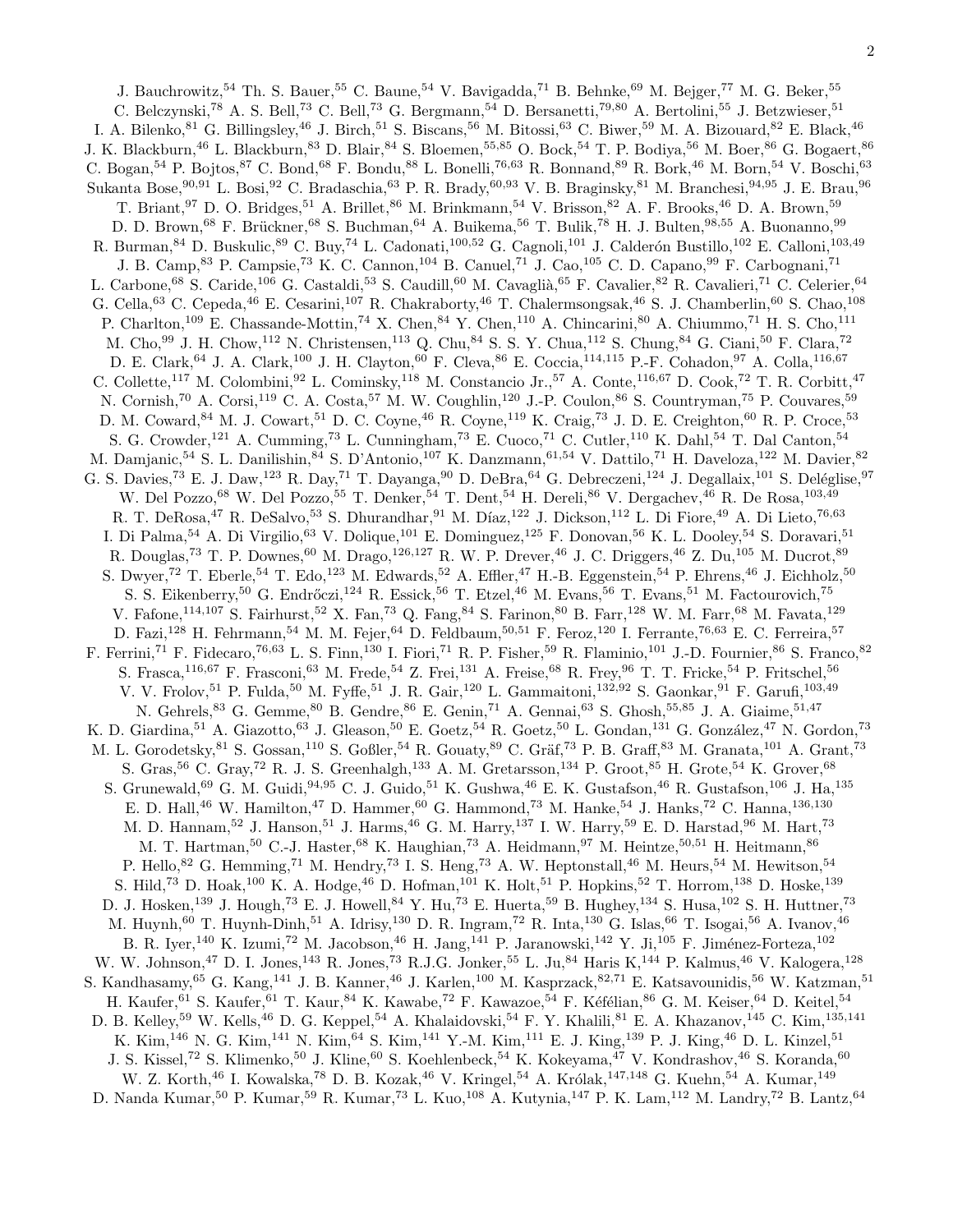S. Larson,<sup>128</sup> P. D. Lasky,<sup>150</sup> A. Lazzarini,<sup>46</sup> C. Lazzaro,<sup>151</sup> P. Leaci,<sup>69</sup> S. Leavey,<sup>73</sup> E. O. Lebigot,<sup>105</sup> C. H. Lee,<sup>111</sup> H. K. Lee,<sup>146</sup> H. M. Lee,<sup>135</sup> J. Lee,<sup>146</sup> P. J. Lee,<sup>56</sup> M. Leonardi,<sup>126,127</sup> J. R. Leong,<sup>54</sup> A. Le Roux,<sup>51</sup> N. Leroy,<sup>82</sup> N. Letendre,<sup>89</sup> Y. Levin,<sup>152</sup> B. Levine,<sup>72</sup> J. Lewis,<sup>46</sup> T. G. F. Li,<sup>46</sup> K. Libbrecht,<sup>46</sup> A. Libson,<sup>56</sup> A. C. Lin,<sup>64</sup> T. B. Littenberg,<sup>128</sup> N. A. Lockerbie,<sup>153</sup> V. Lockett,<sup>66</sup> D. Lodhia,<sup>68</sup> K. Loew,<sup>134</sup> J. Logue,<sup>73</sup> A. L. Lombardi,<sup>100</sup> E. Lopez,<sup>154</sup> M. Lorenzini,<sup>114,107</sup> V. Loriette,<sup>155</sup> M. Lormand,<sup>51</sup> G. Losurdo,<sup>95</sup> J. Lough,<sup>59</sup> M. J. Lubinski,<sup>72</sup> H. Lück,<sup>61,54</sup> A. P. Lundgren,<sup>54</sup> Y. Ma,<sup>84</sup> E. P. Macdonald,<sup>52</sup> T. MacDonald,<sup>64</sup> B. Machenschalk,<sup>54</sup> M. MacInnis,<sup>56</sup> D. M. Macleod, <sup>47</sup> F. Magaña-Sandoval, <sup>59</sup> R. Magee, <sup>90</sup> M. Mageswaran, <sup>46</sup> C. Maglione, <sup>125</sup> K. Mailand, <sup>46</sup> E. Majorana,<sup>67</sup> I. Maksimovic,<sup>155</sup> V. Malvezzi,<sup>114,107</sup> N. Man,<sup>86</sup> G. M. Manca,<sup>54</sup> I. Mandel,<sup>68</sup> V. Mandic,<sup>121</sup> V. Mangano,<sup>116,67</sup> N. M. Mangini,<sup>100</sup> G. Mansell,<sup>112</sup> M. Mantovani,<sup>63</sup> F. Marchesoni,<sup>156,92</sup> F. Marion,<sup>89</sup> S. Márka,<sup>75</sup> Z. Márka,<sup>75</sup> A. Markosyan,<sup>64</sup> E. Maros,<sup>46</sup> J. Marque,<sup>71</sup> F. Martelli,<sup>94,95</sup> I. W. Martin,<sup>73</sup> R. M. Martin,<sup>50</sup> L. Martinelli,<sup>86</sup> D. Martynov,<sup>46</sup> J. N. Marx,<sup>46</sup> K. Mason,<sup>56</sup> A. Masserot,<sup>89</sup> T. J. Massinger,<sup>59</sup> F. Matichard,<sup>56</sup> L. Matone,<sup>75</sup> N. Mavalvala,<sup>56</sup> G. May,<sup>47</sup> N. Mazumder,<sup>144</sup> G. Mazzolo,<sup>54</sup> R. McCarthy,<sup>72</sup> D. E. McClelland,<sup>112</sup> S. C. McGuire,<sup>157</sup> G. McIntyre,<sup>46</sup> J. McIver,<sup>100</sup> K. McLin,<sup>118</sup> D. Meacher,<sup>86</sup> G. D. Meadors,<sup>106</sup> M. Mehmet,<sup>54</sup> J. Meidam,<sup>55</sup> M. Meinders,<sup>61</sup> A. Melatos,<sup>150</sup> G. Mendell,<sup>72</sup> R. A. Mercer,<sup>60</sup> S. Meshkov,<sup>46</sup> C. Messenger,<sup>73</sup> M. S. Meyer,<sup>51</sup> P. M. Meyers,<sup>121</sup> F. Mezzani,<sup>67,116</sup> H. Miao,<sup>110</sup> C. Michel,<sup>101</sup> E. E. Mikhailov,<sup>138</sup> L. Milano,<sup>103,49</sup> J. Miller,<sup>56</sup> Y. Minenkov,<sup>107</sup> C. M. F. Mingarelli,<sup>68</sup> C. Mishra,<sup>144</sup> S. Mitra,<sup>91</sup> V. P. Mitrofanov,<sup>81</sup> G. Mitselmakher,<sup>50</sup> R. Mittleman,<sup>56</sup> B. Moe,<sup>60</sup> A. Moggi,<sup>63</sup> M. Mohan,<sup>71</sup> S. R. P. Mohapatra,<sup>59</sup> D. Moraru,<sup>72</sup> G. Moreno,<sup>72</sup> N. Morgado,<sup>101</sup> S. R. Morriss,<sup>122</sup> K. Mossavi,<sup>54</sup> B. Mours,<sup>89</sup> C. M. Mow-Lowry,<sup>54</sup> C. L. Mueller,<sup>50</sup> G. Mueller,<sup>50</sup> S. Mukherjee,<sup>122</sup> A. Mullavey,<sup>47</sup> J. Munch,<sup>139</sup> D. Murphy,<sup>75</sup> P. G. Murray,<sup>73</sup> A. Mytidis,<sup>50</sup> M. F. Nagy,<sup>124</sup> I. Nardecchia,<sup>114,107</sup> L. Naticchioni,<sup>116,67</sup> R. K. Nayak,<sup>158</sup> V. Necula,<sup>50</sup> G. Nelemans,<sup>55,85</sup> I. Neri,<sup>132,92</sup> M. Neri,<sup>79,80</sup> G. Newton,<sup>73</sup> T. Nguyen,<sup>112</sup> A. B. Nielsen,<sup>54</sup> S. Nissanke,<sup>110</sup> A. H. Nitz,<sup>59</sup> F. Nocera,<sup>71</sup> D. Nolting,<sup>51</sup> M. E. N. Normandin,<sup>122</sup> L. K. Nuttall,<sup>60</sup> E. Ochsner,<sup>60</sup> J. O'Dell,<sup>133</sup> E. Oelker,<sup>56</sup> J. J. Oh,<sup>159</sup> S. H. Oh,<sup>159</sup> F. Ohme,<sup>52</sup> S. Omar,<sup>64</sup> P. Oppermann,<sup>54</sup> R. Oram,<sup>51</sup> B. O'Reilly,<sup>51</sup> W. Ortega,<sup>125</sup> R. O'Shaughnessy,<sup>60</sup> C. Osthelder, <sup>46</sup> D. J. Ottaway, <sup>139</sup> R. S. Ottens, <sup>50</sup> H. Overmier, <sup>51</sup> B. J. Owen, <sup>130</sup> C. Padilla, <sup>66</sup> A. Pai, <sup>144</sup> O. Palashov,<sup>145</sup> C. Palomba,<sup>67</sup> H. Pan,<sup>108</sup> Y. Pan,<sup>99</sup> C. Pankow,<sup>60</sup> F. Paoletti,<sup>71,63</sup> M. A. Papa,<sup>60,69</sup> H. Paris,<sup>64</sup> A. Pasqualetti,<sup>71</sup> R. Passaquieti,<sup>76,63</sup> D. Passuello,<sup>63</sup> M. Pedraza,<sup>46</sup> A. Pele,<sup>72</sup> S. Penn,<sup>160</sup> A. Perreca,<sup>59</sup> M. Phelps,<sup>46</sup> M. Pichot,  $86$  M. Pickenpack,  $54$  F. Piergiovanni,  $94.95$  V. Pierro,  $53$  L. Pinard,  $101$  I. M. Pinto,  $53$  M. Pitkin,  $73$ J. Poeld,<sup>54</sup> R. Poggiani,<sup>76,63</sup> A. Poteomkin,<sup>145</sup> J. Powell,<sup>73</sup> J. Prasad,<sup>91</sup> V. Predoi,<sup>52</sup> S. Premachandra,<sup>152</sup> T. Prestegard,<sup>121</sup> L. R. Price,<sup>46</sup> M. Prijatelj,<sup>71</sup> S. Privitera,<sup>46</sup> G. A. Prodi,<sup>126,127</sup> L. Prokhorov,<sup>81</sup> O. Puncken,<sup>122</sup> M. Punturo, <sup>92</sup> P. Puppo, <sup>67</sup> M. Pürrer, <sup>52</sup> J. Qin, <sup>84</sup> V. Quetschke, <sup>122</sup> E. Quintero, <sup>46</sup> R. Quitzow-James, <sup>96</sup> F. J. Raab,<sup>72</sup> D. S. Rabeling,<sup>98,55</sup> I. Rácz,<sup>124</sup> H. Radkins,<sup>72</sup> P. Raffai,<sup>131</sup> S. Raja,<sup>161</sup> G. Rajalakshmi,<sup>162</sup> M. Rakhmanov,<sup>122</sup> C. Ramet,<sup>51</sup> K. Ramirez,<sup>122</sup> P. Rapagnani,<sup>116,67</sup> V. Raymond,<sup>46</sup> M. Razzano,<sup>76,63</sup> V. Re,<sup>114,107</sup> S. Recchia, <sup>114, 115</sup> C. M. Reed, <sup>72</sup> T. Regimbau, <sup>86</sup> S. Reid, <sup>163</sup> D. H. Reitze, <sup>46,50</sup> O. Reula, <sup>125</sup> E. Rhoades, <sup>134</sup> F. Ricci,<sup>116,67</sup> R. Riesen,<sup>51</sup> K. Riles,<sup>106</sup> N. A. Robertson,<sup>46,73</sup> F. Robinet,<sup>82</sup> A. Rocchi,<sup>107</sup> S. B. Roddy,<sup>51</sup> L. Rolland,<sup>89</sup> J. G. Rollins,<sup>46</sup> R. Romano,<sup>48,49</sup> G. Romanov,<sup>138</sup> J. H. Romie,<sup>51</sup> D. Rosińska,<sup>164,77</sup> S. Rowan,<sup>73</sup> A. Rüdiger,<sup>54</sup> P. Ruggi,<sup>71</sup> K. Ryan,<sup>72</sup> F. Salemi,<sup>54</sup> L. Sammut,<sup>150</sup> V. Sandberg,<sup>72</sup> J. R. Sanders,<sup>106</sup> S. Sankar,<sup>56</sup> V. Sannibale,<sup>46</sup> I. Santiago-Prieto,<sup>73</sup> E. Saracco,<sup>101</sup> B. Sassolas,<sup>101</sup> B. S. Sathyaprakash,<sup>52</sup> P. R. Saulson,<sup>59</sup> R. Savage,<sup>72</sup> J. Scheuer,<sup>128</sup> R. Schilling,<sup>54</sup> M. Schilman,<sup>125</sup> P. Schmidt,<sup>52</sup> R. Schnabel,<sup>54,61</sup> R. M. S. Schofield,<sup>96</sup> E. Schreiber,<sup>54</sup> D. Schuette,<sup>54</sup> B. F. Schutz,<sup>52,69</sup> J. Scott,<sup>73</sup> S. M. Scott,<sup>112</sup> D. Sellers,<sup>51</sup> A. S. Sengupta,<sup>165</sup> D. Sentenac,<sup>71</sup> V. Sequino,<sup>114,107</sup> A. Sergeev,<sup>145</sup> D. A. Shaddock,<sup>112</sup> S. Shah,<sup>55,85</sup> M. S. Shahriar,<sup>128</sup> M. Shaltev,<sup>54</sup> Z. Shao,<sup>46</sup> B. Shapiro,<sup>64</sup> P. Shawhan,<sup>99</sup> D. H. Shoemaker,<sup>56</sup> T. L. Sidery,<sup>68</sup> K. Siellez,<sup>86</sup> X. Siemens,<sup>60</sup> D. Sigg,<sup>72</sup> D. Simakov,  $^{54}$  A. Singer,  $^{46}$  L. Singer,  $^{46}$  R. Singh,  $^{47}$  A. M. Sintes,  $^{102}$  B. J. J. Slagmolen,  $^{112}$  J. Slutsky,  $^{83}$ J. R. Smith,<sup>66</sup> M. R. Smith,<sup>46</sup> R. J. E. Smith,<sup>46</sup> N. D. Smith-Lefebvre,<sup>46</sup> E. J. Son,<sup>159</sup> B. Sorazu,<sup>73</sup> T. Souradeep,<sup>91</sup> A. Staley,<sup>75</sup> J. Stebbins,<sup>64</sup> M. Steinke,<sup>54</sup> J. Steinlechner,<sup>54,73</sup> S. Steinlechner,<sup>54,73</sup> B. C. Stephens,<sup>60</sup> S. Steplewski,<sup>90</sup> S. Stevenson,<sup>68</sup> R. Stone,<sup>122</sup> D. Stops,<sup>68</sup> K. A. Strain,<sup>73</sup> N. Straniero,<sup>101</sup> S. Strigin,<sup>81</sup> R. Sturani,<sup>166</sup> A. L. Stuver,<sup>51</sup> T. Z. Summerscales,<sup>167</sup> S. Susmithan,<sup>84</sup> P. J. Sutton,<sup>52</sup> B. Swinkels,<sup>71</sup> M. Tacca,<sup>74</sup> D. Talukder,<sup>96</sup> D. B. Tanner,<sup>50</sup> J. Tao,<sup>47</sup> S. P. Tarabrin,<sup>54</sup> R. Taylor,<sup>46</sup> G. Tellez,<sup>122</sup> M. P. Thirugnanasambandam,<sup>46</sup> M. Thomas,<sup>51</sup> P. Thomas,<sup>72</sup> K. A. Thorne,<sup>51</sup> K. S. Thorne,<sup>110</sup> E. Thrane,<sup>46</sup> V. Tiwari,<sup>50</sup> K. V. Tokmakov,<sup>153</sup> C. Tomlinson,<sup>123</sup> M. Tonelli,<sup>76,63</sup> C. V. Torres,<sup>122</sup> C. I. Torrie,<sup>46,73</sup> F. Travasso,<sup>132,92</sup> G. Traylor,<sup>51</sup> M. Tse,<sup>75</sup> D. Tshilumba,<sup>117</sup> H. Tuennermann,<sup>54</sup> D. Ugolini,<sup>168</sup> C. S. Unnikrishnan,<sup>162</sup> A. L. Urban,<sup>60</sup> S. A. Usman,<sup>59</sup> H. Vahlbruch,<sup>61</sup> G. Vajente,<sup>76,63</sup> G. Valdes,<sup>122</sup> M. Vallisneri,<sup>110</sup> M. van Beuzekom,<sup>55</sup> J. F. J. van den Brand,<sup>98,55</sup> C. Van Den Broeck,<sup>55</sup> M. V. van der Sluys,<sup>55,85</sup> J. van Heijningen,<sup>55</sup> A. A. van Veggel,<sup>73</sup> S. Vass,<sup>46</sup> M. Vasúth,<sup>124</sup> R. Vaulin,<sup>56</sup> A. Vecchio,<sup>68</sup> G. Vedovato,<sup>151</sup>

J. Veitch,<sup>55</sup> P. J. Veitch,<sup>139</sup> K. Venkateswara,<sup>169</sup> D. Verkindt,<sup>89</sup> F. Vetrano,<sup>94,95</sup> A. Viceré,<sup>94,95</sup> R. Vincent-Finley,<sup>157</sup>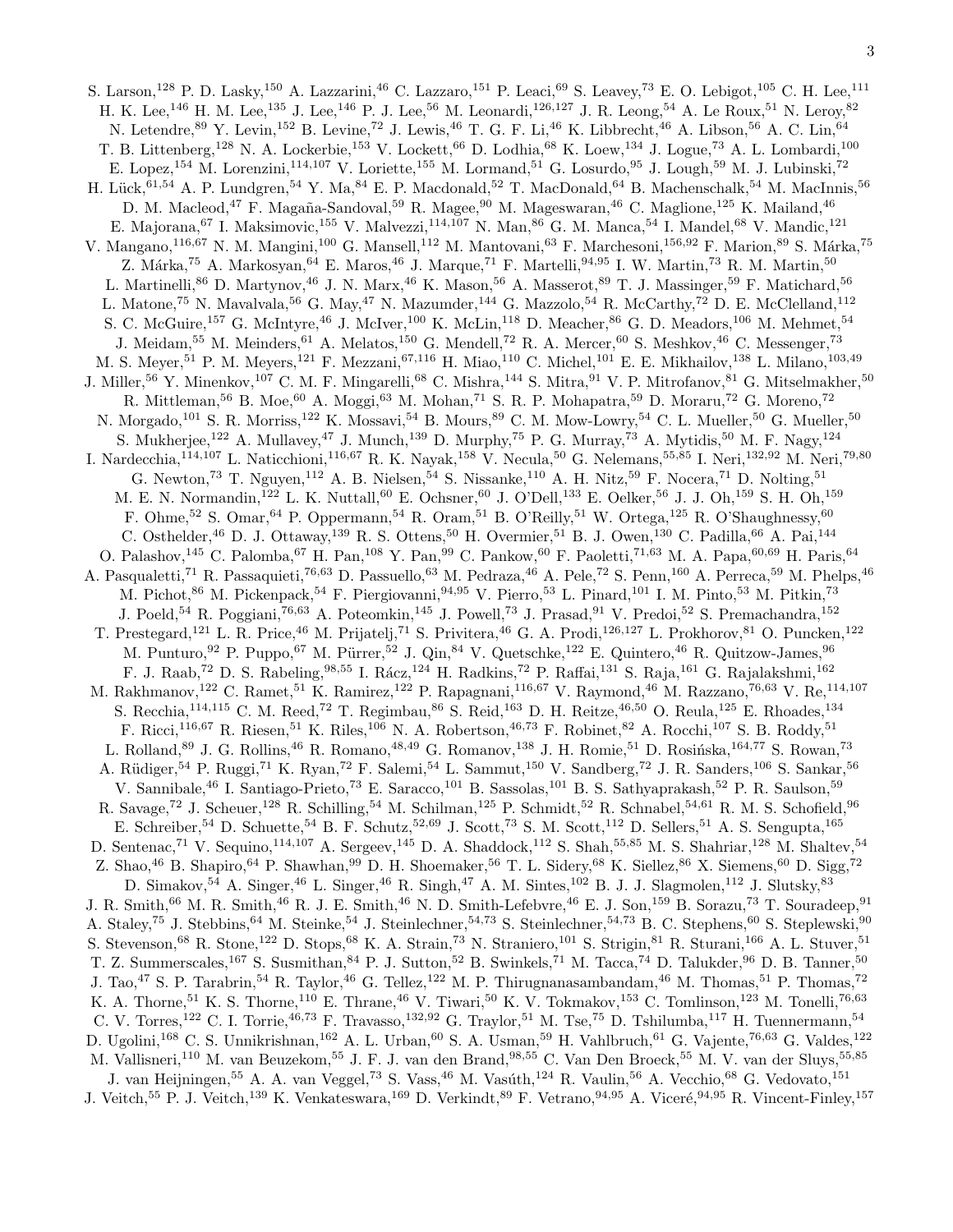J.-Y. Vinet, <sup>86</sup> S. Vitale, <sup>56</sup> T. Vo, <sup>72</sup> H. Vocca, <sup>132, 92</sup> C. Vorvick, <sup>72</sup> W. D. Vousden, <sup>68</sup> S. P. Vyachanin, <sup>81</sup>

A. R. Wade,<sup>112</sup> L. Wade,<sup>60</sup> M. Wade,<sup>60</sup> M. Walker,<sup>47</sup> L. Wallace,<sup>46</sup> S. Walsh,<sup>60</sup> M. Wang,<sup>68</sup> X. Wang,<sup>105</sup>

R. L. Ward,<sup>112</sup> M. Was,<sup>54</sup> B. Weaver,<sup>72</sup> L.-W. Wei,<sup>86</sup> M. Weinert,<sup>54</sup> A. J. Weinstein,<sup>46</sup> R. Weiss,<sup>56</sup> T. Welborn,<sup>51</sup>

L. Wen,  $84$  P. Wessels,  $54$  M. West,  $59$  T. Westphal,  $54$  K. Wette,  $54$  J. T. Whelan,  $170$  D. J. White,  $123$  B. F. Whiting,  $50$ 

K. Wiesner,<sup>54</sup> C. Wilkinson,<sup>72</sup> K. Williams,<sup>157</sup> L. Williams,<sup>50</sup> R. Williams,<sup>46</sup> T. D. Williams,<sup>171</sup> A. R. Williamson,<sup>52</sup>

J. L. Willis,<sup>172</sup> B. Willke,<sup>61,54</sup> M. Wimmer,<sup>54</sup> W. Winkler,<sup>54</sup> C. C. Wipf,<sup>56</sup> A. G. Wiseman,<sup>60</sup> H. Wittel,<sup>54</sup>

G. Woan,<sup>73</sup> N. Wolovick,<sup>125</sup> J. Worden,<sup>72</sup> Y. Wu,<sup>50</sup> J. Yablon,<sup>128</sup> I. Yakushin,<sup>51</sup> W. Yam,<sup>56</sup> H. Yamamoto,<sup>46</sup>

C. C. Yancey, <sup>99</sup> H. Yang, <sup>110</sup> S. Yoshida, <sup>171</sup> M. Yvert, <sup>89</sup> A. Zadrożny, <sup>147</sup> M. Zanolin, <sup>134</sup> J.-P. Zendri, <sup>151</sup>

Fan Zhang,<sup>56,105</sup> L. Zhang,<sup>46</sup> C. Zhao,<sup>84</sup> H. Zhu,<sup>130</sup> X. J. Zhu,<sup>84</sup> M. E. Zucker,<sup>56</sup> S. Zuraw,<sup>100</sup> and J. Zweizig<sup>46</sup>

(The LIGO Scientific Collaboration and the Virgo Collaboration)

<sup>1</sup>III. Physikalisches Institut, RWTH Aachen University, D-52056 Aachen, Germany

 $2$ School of Chemistry  $\mathcal B$  Physics, University of Adelaide, Adelaide SA, 5005 Australia

 $3$ Dept. of Physics and Astronomy, University of Alaska Anchorage,

3211 Providence Dr., Anchorage, AK 99508, USA

<sup>4</sup>CTSPS, Clark-Atlanta University, Atlanta, GA 30314, USA

<sup>5</sup> School of Physics and Center for Relativistic Astrophysics,

Georgia Institute of Technology, Atlanta, GA 30332, USA

<sup>6</sup>Dept. of Physics, Southern University, Baton Rouge, LA 70813, USA

 $7$  Dept. of Physics, University of California, Berkeley, CA 94720, USA <sup>8</sup>Lawrence Berkeley National Laboratory, Berkeley, CA 94720, USA

 $^9$ Institut für Physik, Humboldt-Universität zu Berlin, D-12489 Berlin, Germany

 $10$ Fakultät für Physik & Astronomie, Ruhr-Universität Bochum, D-44780 Bochum, Germany

 $11$ Physikalisches Institut, Universität Bonn, Nussallee 12, D-53115 Bonn, Germany  $12$ Université Libre de Bruxelles, Science Faculty CP230, B-1050 Brussels, Belgium

<sup>13</sup> Vrije Universiteit Brussel, Dienst ELEM, B-1050 Brussels, Belgium

 $14$  Dept. of Physics, Chiba University, Chiba 263-8522, Japan

<sup>15</sup> Dept. of Physics and Astronomy, University of Canterbury, Private Bag 4800, Christchurch, New Zealand

<sup>16</sup> Dept. of Physics, University of Maryland, College Park, MD 20742, USA

 $17$  Dept. of Physics and Center for Cosmology and Astro-Particle Physics,

Ohio State University, Columbus, OH 43210, USA

 $18$  Dept. of Astronomy, Ohio State University, Columbus, OH 43210, USA

<sup>19</sup> Niels Bohr Institute, University of Copenhagen, DK-2100 Copenhagen, Denmark

 $^{20}$  Dept. of Physics, TU Dortmund University, D-44221 Dortmund, Germany

 $^{21}$  Dept. of Physics, University of Alberta, Edmonton, Alberta, Canada T6G 2E1

 $^{22}$ Erlangen Centre for Astroparticle Physics, Friedrich-Alexander-Universität Erlangen-Nürnberg, D-91058 Erlangen, Germany

 $23\,\text{D}$ épartement de physique nucléaire et corpusculaire,

Université de Genève, CH-1211 Genève, Switzerland

 $^{24}$ Dept. of Physics and Astronomy, University of Gent, B-9000 Gent, Belgium

 $^{25}$  Dept. of Physics and Astronomy, University of California, Irvine, CA 92697, USA

 $^{26}$ Dept. of Physics and Astronomy, University of Kansas, Lawrence, KS 66045, USA

 $^{27}$ Dept. of Astronomy, University of Wisconsin, Madison, WI 53706, USA

 $^{28}$ Dept. of Physics and Wisconsin IceCube Particle Astrophysics Center,

University of Wisconsin, Madison, WI 53706, USA

 $^{29}$ Institute of Physics, University of Mainz, Staudinger Weg 7, D-55099 Mainz, Germany

 $30$ Université de Mons, 7000 Mons, Belgium

 $31$ Technische Universität München, D-85748 Garching, Germany

 $32$ Bartol Research Institute and Dept. of Physics and Astronomy,

University of Delaware, Newark, DE 19716, USA

<sup>33</sup> Dept. of Physics, University of Oxford, 1 Keble Road, Oxford OX1 3NP, UK

<sup>34</sup>Physics Department, South Dakota School of Mines and Technology, Rapid City, SD 57701, USA

 $35$  Dept. of Physics, University of Wisconsin, River Falls, WI 54022, USA

<sup>36</sup> Oskar Klein Centre and Dept. of Physics, Stockholm University, SE-10691 Stockholm, Sweden

<sup>37</sup>Dept. of Physics and Astronomy, Stony Brook University, Stony Brook, NY 11794-3800, USA

 $38$  Dept. of Physics, Sungkyunkwan University, Suwon 440-746, Korea

 $39$  Dept. of Physics, University of Toronto, Toronto, Ontario, Canada, M5S 1A7

<sup>40</sup>Dept. of Physics and Astronomy, University of Alabama, Tuscaloosa, AL 35487, USA

 $^{41}$ Dept. of Astronomy and Astrophysics, Pennsylvania State University, University Park, PA 16802, USA

 $^{42}$ Dept. of Physics, Pennsylvania State University, University Park, PA 16802, USA

 $^{43}$ Dept. of Physics and Astronomy, Uppsala University, Box 516, S-75120 Uppsala, Sweden

 $^{44}$ Dept. of Physics, University of Wuppertal, D-42119 Wuppertal, Germany

<sup>45</sup>DESY, D-15735 Zeuthen, Germany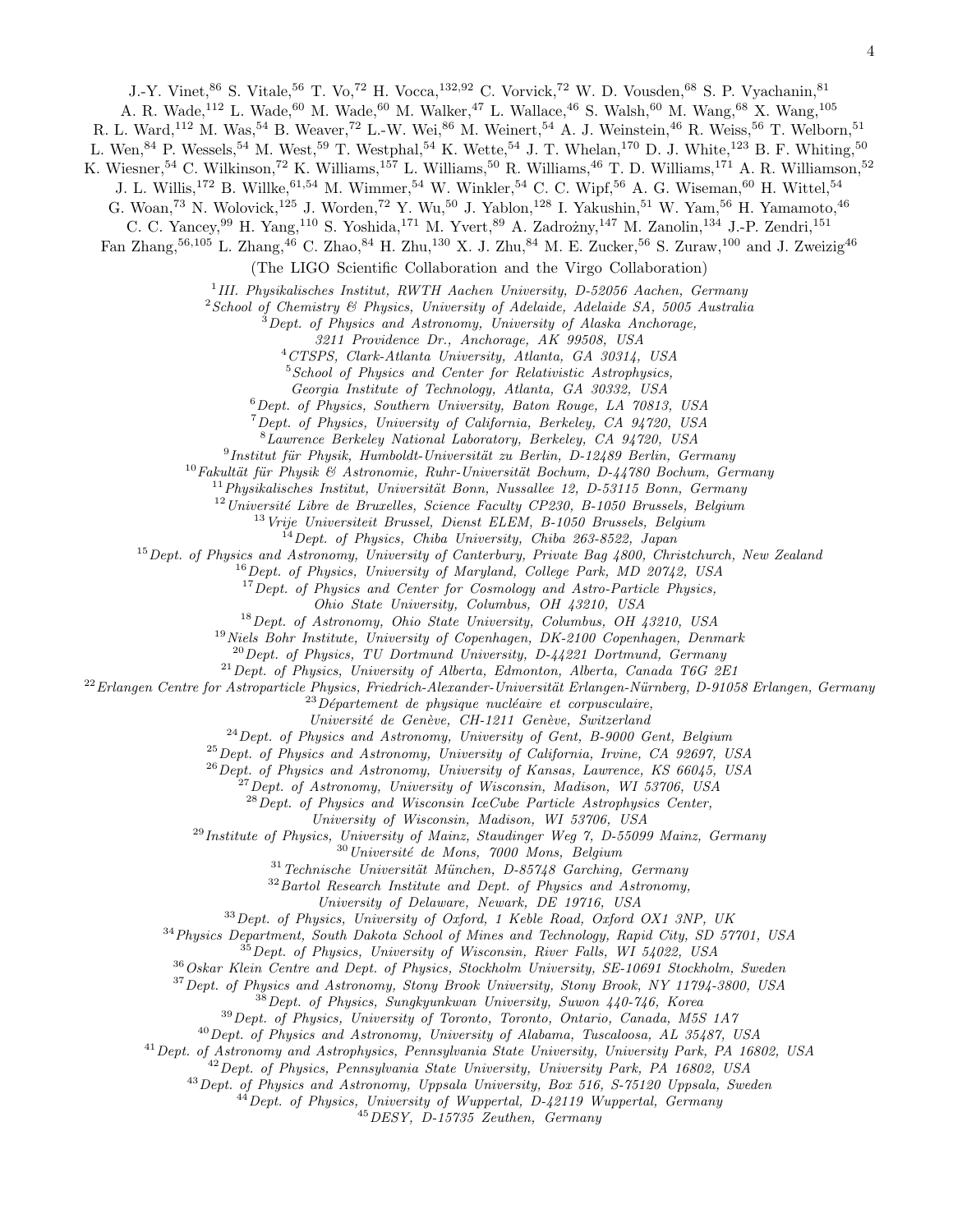LIGO, California Institute of Technology, Pasadena, CA 91125, USA

Louisiana State University, Baton Rouge, LA 70803, USA

 $^{48}$ Università di Salerno, Fisciano, I-84084 Salerno, Italy

INFN, Sezione di Napoli, Complesso Universitario di Monte S.Angelo, I-80126 Napoli, Italy

University of Florida, Gainesville, FL 32611, USA

LIGO Livingston Observatory, Livingston, LA 70754, USA

Cardiff University, Cardiff, CF24 3AA, United Kingdom

University of Sannio at Benevento, I-82100 Benevento,

Italy, and INFN, Sezione di Napoli, I-80100 Napoli, Italy.

 $^{54}$ Albert-Einstein-Institut, Max-Planck-Institut für Gravitationsphysik, D-30167 Hannover, Germany

Nikhef, Science Park, 1098 XG Amsterdam, The Netherlands

LIGO, Massachusetts Institute of Technology, Cambridge, MA 02139, USA

Instituto Nacional de Pesquisas Espaciais, 12227-010 - São José dos Campos, SP, Brazil

International Centre for Theoretical Sciences, Tata Institute of Fundamental Research, Bangalore 560012, India.

Syracuse University, Syracuse, NY 13244, USA

University of Wisconsin-Milwaukee, Milwaukee, WI 53201, USA

 $^{61}$ Leibniz Universität Hannover, D-30167 Hannover, Germany

Università di Siena, I-53100 Siena, Italy

INFN, Sezione di Pisa, I-56127 Pisa, Italy

Stanford University, Stanford, CA 94305, USA

The University of Mississippi, University, MS 38677, USA

California State University Fullerton, Fullerton, CA 92831, USA

INFN, Sezione di Roma, I-00185 Roma, Italy

University of Birmingham, Birmingham, B15 2TT, United Kingdom

 $^{69}\emph{Albert-Einstein-Institut, Max-Planck-Institut für Gravitationsphysik, D-14476 Golm, Germany}$ 

Montana State University, Bozeman, MT 59717, USA

European Gravitational Observatory (EGO), I-56021 Cascina, Pisa, Italy

LIGO Hanford Observatory, Richland, WA 99352, USA

SUPA, University of Glasgow, Glasgow, G12 8QQ, United Kingdom

<sup>74</sup> APC, AstroParticule et Cosmologie, Université Paris Diderot,

CNRS/IN2P3, CEA/Irfu, Observatoire de Paris, Sorbonne Paris Cité, 10,

rue Alice Domon et Léonie Duquet, F-75205 Paris Cedex 13, France

Columbia University, New York, NY 10027, USA

 $^{76}$ Università di Pisa, I-56127 Pisa, Italy

CAMK-PAN, 00-716 Warsaw, Poland

Astronomical Observatory Warsaw University, 00-478 Warsaw, Poland

 $^{79}$ Università degli Studi di Genova, I-16146 Genova, Italy

INFN, Sezione di Genova, I-16146 Genova, Italy

Faculty of Physics, Lomonosov Moscow State University, Moscow 119991, Russia

LAL, Université Paris-Sud, IN2P3/CNRS, F-91898 Orsay, France

NASA/Goddard Space Flight Center, Greenbelt, MD 20771, USA

University of Western Australia, Crawley, WA 6009, Australia

Department of Astrophysics/IMAPP, Radboud University Nijmegen,

P.O. Box 9010, 6500 GL Nijmegen, The Netherlands

<sup>86</sup> Université Nice-Sophia-Antipolis, CNRS, Observatoire de la Côte d'Azur, F-06304 Nice, France MTA Atomki, Debrecen, Hungary

Institut de Physique de Rennes, CNRS, Université de Rennes 1, F-35042 Rennes, France

Laboratoire d'Annecy-le-Vieux de Physique des Particules (LAPP),

Université de Savoie, CNRS/IN2P3, F-74941 Annecy-le-Vieux, France

Washington State University, Pullman, WA 99164, USA

Inter-University Centre for Astronomy and Astrophysics, Pune - 411007, India

INFN, Sezione di Perugia, I-06123 Perugia, Italy

Yukawa Institute for Theoretical Physics, Kyoto University, Kyoto 606-8502, Japan

 $^{94}$ Università degli Studi di Urbino 'Carlo Bo', I-61029 Urbino, Italy

INFN, Sezione di Firenze, I-50019 Sesto Fiorentino, Firenze, Italy

University of Oregon, Eugene, OR 97403, USA

Laboratoire Kastler Brossel, ENS, CNRS, UPMC,

Universit´e Pierre et Marie Curie, F-75005 Paris, France

 $98 VU$  University Amsterdam, 1081 HV Amsterdam, The Netherlands

University of Maryland, College Park, MD 20742, USA

University of Massachusetts Amherst, Amherst, MA 01003, USA

 $^{101}$ Laboratoire des Matériaux Avancés (LMA), IN2P3/CNRS,

Universit´e de Lyon, F-69622 Villeurbanne, Lyon, France

Universitat de les Illes Balears, E-07122 Palma de Mallorca, Spain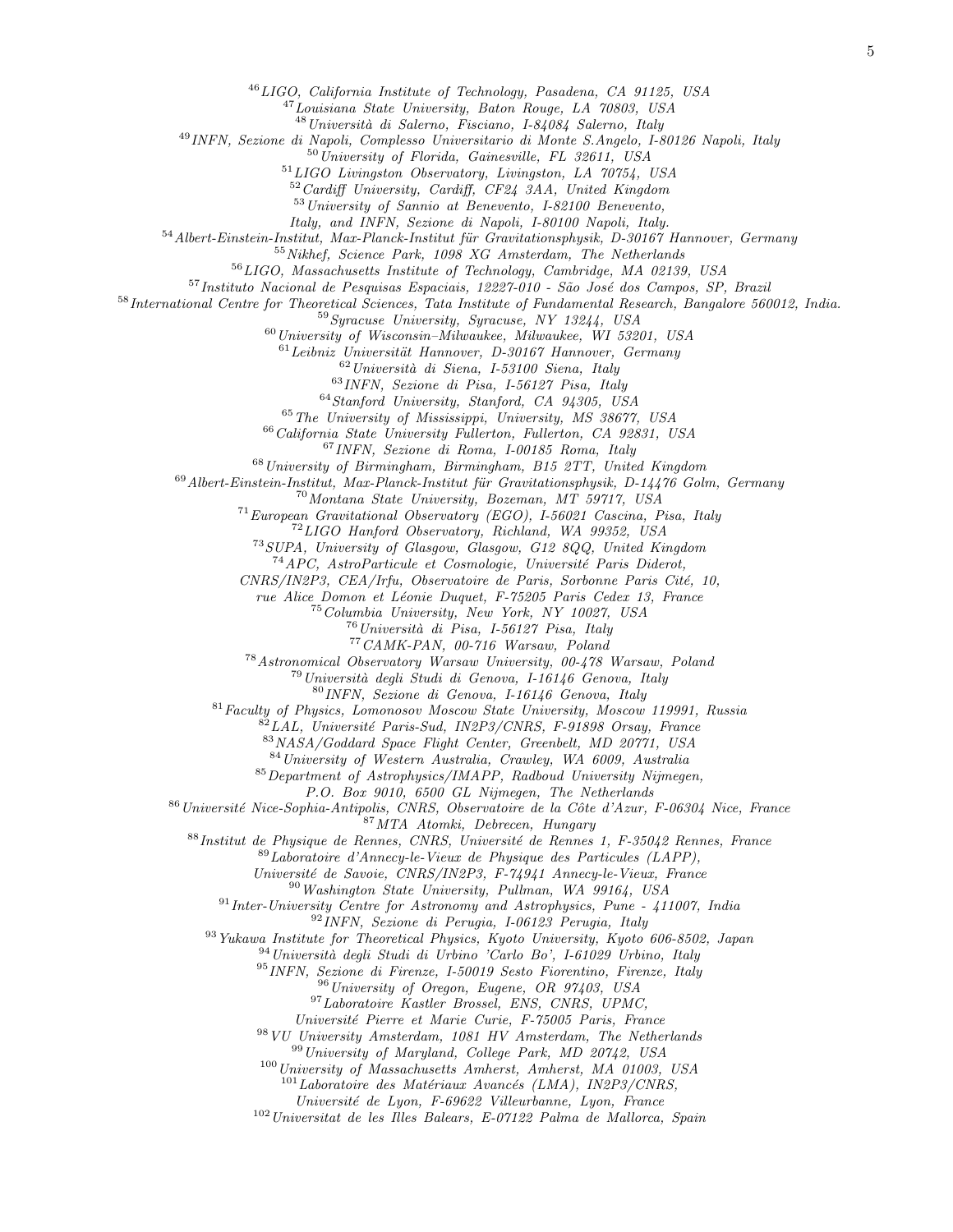<sup>103</sup> Università di Napoli 'Federico II', Complesso Universitario di Monte S.Angelo, I-80126 Napoli, Italy

Canadian Institute for Theoretical Astrophysics,

University of Toronto, Toronto, Ontario, M5S 3H8, Canada

Tsinghua University, Beijing 100084, China

University of Michigan, Ann Arbor, MI 48109, USA

INFN, Sezione di Roma Tor Vergata, I-00133 Roma, Italy

National Tsing Hua University, Hsinchu Taiwan 300

Charles Sturt University, Wagga Wagga, NSW 2678, Australia

Caltech-CaRT, Pasadena, CA 91125, USA

Pusan National University, Busan 609-735, Korea

Australian National University, Canberra, ACT 0200, Australia

Carleton College, Northfield, MN 55057, USA

Università di Roma Tor Vergata, I-00133 Roma, Italy

INFN, Gran Sasso Science Institute, I-67100 L'Aquila, Italy

Università di Roma 'La Sapienza', I-00185 Roma, Italy

University of Brussels, Brussels 1050 Belgium

Sonoma State University, Rohnert Park, CA 94928, USA

The George Washington University, Washington, DC 20052, USA

<sup>120</sup> University of Cambridge, Cambridge, CB2 1TN, United Kingdom

University of Minnesota, Minneapolis, MN 55455, USA

<sup>122</sup> The University of Texas at Brownsville, Brownsville, TX 78520, USA

The University of Sheffield, Sheffield S10 2TN, United Kingdom

Wigner RCP, RMKI, H-1121 Budapest, Konkoly Thege Miklós út 29-33, Hungary

Argentinian Gravitational Wave Group, Cordoba Cordoba 5000, Argentina

Università di Trento, I-38050 Povo, Trento, Italy

INFN, Gruppo Collegato di Trento, I-38050 Povo, Trento, Italy

Northwestern University, Evanston, IL 60208, USA

Montclair State University, Montclair, NJ 07043, USA

The Pennsylvania State University, University Park, PA 16802, USA

MTA Eötvös University, 'Lendulet' A. R. G., Budapest 1117, Hungary

Università di Perugia, I-06123 Perugia, Italy

Rutherford Appleton Laboratory, HSIC, Chilton, Didcot, Oxon, OX11 0QX, United Kingdom

 $^{134}$ Embry-Riddle Aeronautical University, Prescott, AZ 86301, USA

 $^{135}$ Seoul National University, Seoul 151-742, Korea

Perimeter Institute for Theoretical Physics, Waterloo, Ontario, N2L 2Y5, Canada

American University, Washington, DC 20016, USA

<sup>138</sup> College of William and Mary, Williamsburg, VA 23187, USA

University of Adelaide, Adelaide, SA 5005, Australia

Raman Research Institute, Bangalore, Karnataka 560080, India

<sup>141</sup> Korea Institute of Science and Technology Information, Daejeon 305-806, Korea

Białystok University, 15-424 Białystok, Poland

 $^{143}$ University of Southampton, Southampton, SO17 1BJ, United Kingdom

IISER-TVM, CET Campus, Trivandrum Kerala 695016, India

Institute of Applied Physics, Nizhny Novgorod, 603950, Russia

 $^{146}$ Hanyang University, Seoul 133-791, Korea

NCBJ, 05-400 Swierk-Otwock, Poland

IM-PAN, 00-956 Warsaw, Poland

Institute for Plasma Research, Bhat, Gandhinagar 382428, India

The University of Melbourne, Parkville, VIC 3010, Australia

INFN, Sezione di Padova, I-35131 Padova, Italy

Monash University, Victoria 3800, Australia

SUPA, University of Strathclyde, Glasgow, G1 1XQ, United Kingdom

Louisiana Tech University, Ruston, LA 71272, USA

ESPCI, CNRS, F-75005 Paris, France

Università di Camerino, Dipartimento di Fisica, I-62032 Camerino, Italy

Southern University and A&M College, Baton Rouge, LA 70813, USA

IISER-Kolkata, Mohanpur, West Bengal 741252, India

<sup>159</sup>National Institute for Mathematical Sciences, Daejeon 305-390, Korea

 $^{160}$ Hobart and William Smith Colleges, Geneva, NY 14456, USA

RRCAT, Indore MP 452013, India

Tata Institute for Fundamental Research, Mumbai 400005, India

SUPA, University of the West of Scotland, Paisley, PA1 2BE, United Kingdom

Institute of Astronomy, 65-265 Zielona Góra, Poland

Indian Institute of Technology, Gandhinagar Ahmedabad Gujarat 382424, India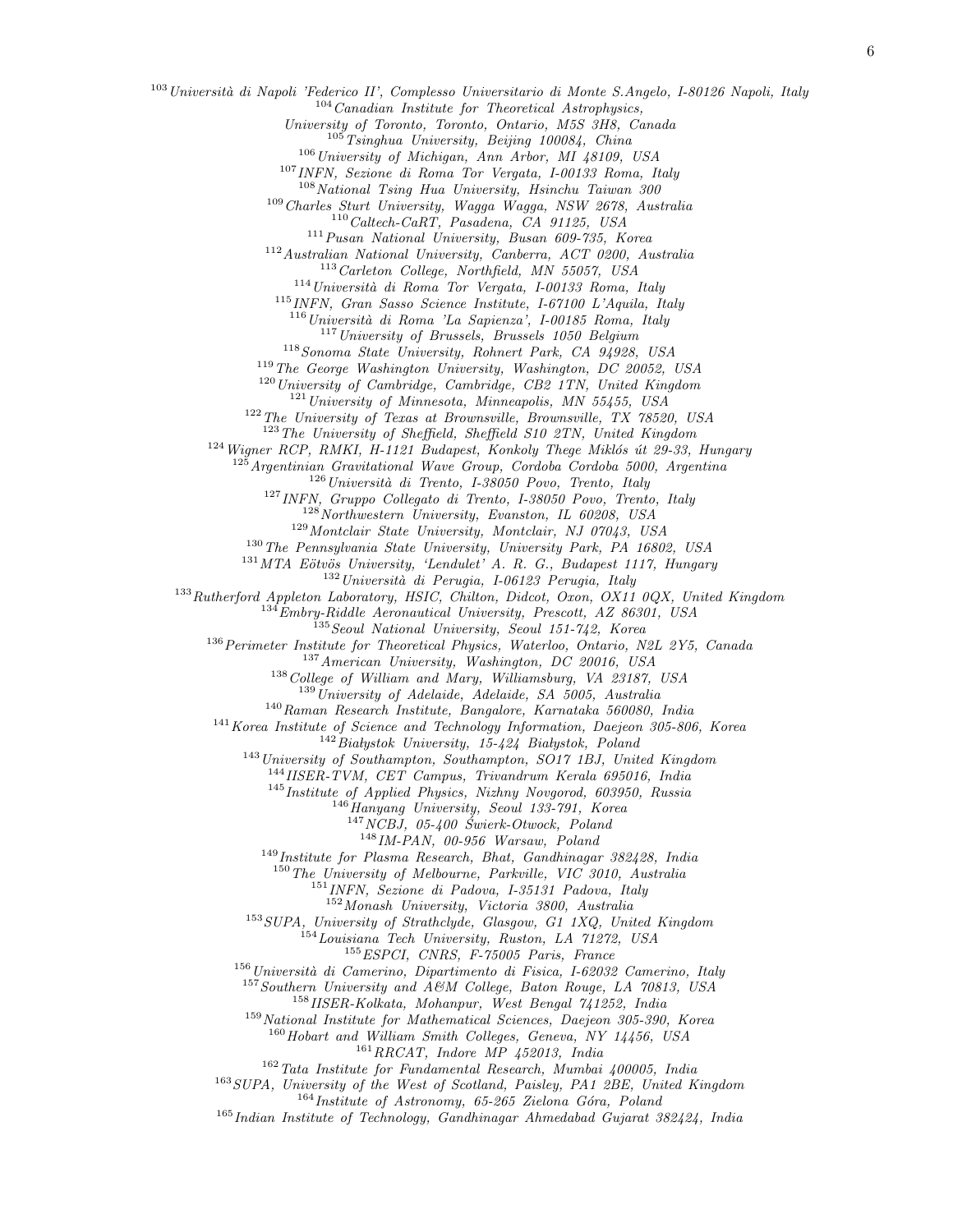$166$ Instituto de Física Teórica, Univ. Estadual Paulista/ICTP South American

Institute for Fundamental Research, São Paulo SP 01140-070, Brazil

Andrews University, Berrien Springs, MI 49104, USA

<sup>168</sup>Trinity University, San Antonio, TX 78212, USA

<sup>169</sup>University of Washington, Seattle, WA 98195, USA

<sup>170</sup>Rochester Institute of Technology, Rochester, NY 14623, USA

<sup>171</sup>Southeastern Louisiana University, Hammond, LA 70402, USA

<sup>172</sup>Abilene Christian University, Abilene, TX 79699, USA

We report the results of a multimessenger search for coincident signals from the LIGO and Virgo gravitational-wave observatories and the partially completed IceCube high-energy neutrino detector, including periods of joint operation between 2007-2010. These include parts of the 2005-2007 run and the 2009-2010 run for LIGO-Virgo, and IceCube's observation periods with 22, 59 and 79 strings. We find no significant coincident events, and use the search results to derive upper limits on the rate of joint sources for a range of source emission parameters. For the optimistic assumption of gravitational-wave emission energy of  $10^{-2} M_{\odot} c^2$  at  $\sim 150$  Hz with  $\sim 60$  ms duration, and highenergy neutrino emission of  $10^{51}$  erg comparable to the isotropic gamma-ray energy of gamma-ray bursts, we limit the source rate below  $1.6 \times 10^{-2}$  Mpc<sup>-3</sup>yr<sup>-1</sup>. We also examine how combining information from gravitational waves and neutrinos will aid discovery in the advanced gravitationalwave detector era.

#### I. INTRODUCTION

Gravitational-wave (GW) and high-energy-neutrino observations represent important novel opportunities in studying a variety of cosmic processes, providing complementary information to electromagnetic searches. They carry information on the origin of high-energy emission as well as the dynamics and structure of the process driving the emission  $[1-7]$ , which may be difficult to decipher via electromagnetic observations ([8, 9] and references therein).

GWs are produced by the bulk motion of the progenitor, typically carrying information on the dynamics of the source's central region. High-energy neutrinos, on the other hand, require hadron acceleration in, e.g., relativistic outflows from a central engine. Astrophysical processes that produce GWs may also drive relativistic outflows, which can emit high-energy radiation, such as GeV-PeV neutrinos or gamma rays. Detecting GWs along with other forms of radiation from a common source would shed light on the internal processes within the source, and could increase detection confidence.

The search for common sources of GWs and highenergy-neutrino has recently become possible with the construction and upgrade of large-scale observatories. GW detectors include LIGO [1] and Virgo [10], which are being upgraded to second-generation detectors [11, 12], and GEO [13], which is currently acquiring data. Another advanced GW detector, KAGRA [14], is being constructed in Japan. The possibility to construct a third advanced LIGO observational facility in India is also currently being explored [15]. With the construction of the advanced LIGO detectors finishing in 2015, multiple de-

tections of GWs from compact binary mergers are expected after 2016-2018 [16]. High-energy neutrino observatories currently in operation include IceCube [17–19] – a cubic-kilometer detector at the geographic South Pole – and Antares [20] in the Mediterranean sea. Antares is planned to be followed by a multi-cubic-kilometer detector in the Mediterranean sea called KM3NeT in the following years [21]. The Baikal Neutrino Telescope, operating at Lake Baikal, is also planned to be upgraded to a  $km<sup>3</sup>$  volume [22]. IceCube is also sensitive to low energy (MeV) thermal neutrinos from nearby supernovae [23], and contributes to the Supernova Early Warning System (SNEWS) network along with several other neutrino detectors, including Super-Kamiokande [24], Borexino [25], the Large Volume Detector [26] and the Sudbury Neutrino Observatory [27].

High-energy neutrinos of cosmic origin have recently been observed, for the first time, by IceCube [28, 29]. Their detection represents a major step towards multimessenger astronomy. In an all-sky search for the most energetic ( $> 30 \,\text{TeV}$ ) neutrinos, a total of 28 astrophysical neutrino candidates were identified over a period of 2 years, significantly above the number of expected atmospheric background ( $\approx 10$  events). The neutrinos have no clear directional or temporal clustering. While many sources of astrophysical origin have been suggested (see, e.g., [30–39], so far there is no compelling evidence for a specific source population.

Several classes of astrophysical transients that are detected electromagnetically are also associated with significant GW and high-energy neutrino emission. These processes include the gamma-ray bursts [8, 40–49], corecollapse supernovae with rapidly rotating cores [50–52], flares from soft gamma repeaters [53–55], or even cosmic string cusps [56–59].

Gamma-ray bursts (GRBs) are one of the most promising sources for joint GW+neutrino observations. GRBs are intense flashes of ∼ MeV photons of typically extragalactic origin, occurring a few times a day in the observ-

<sup>∗</sup> Earthquake Research Institute, University of Tokyo, Bunkyo, Tokyo 113-0032, Japan

<sup>†</sup> NASA Goddard Space Flight Center, Greenbelt, MD 20771, USA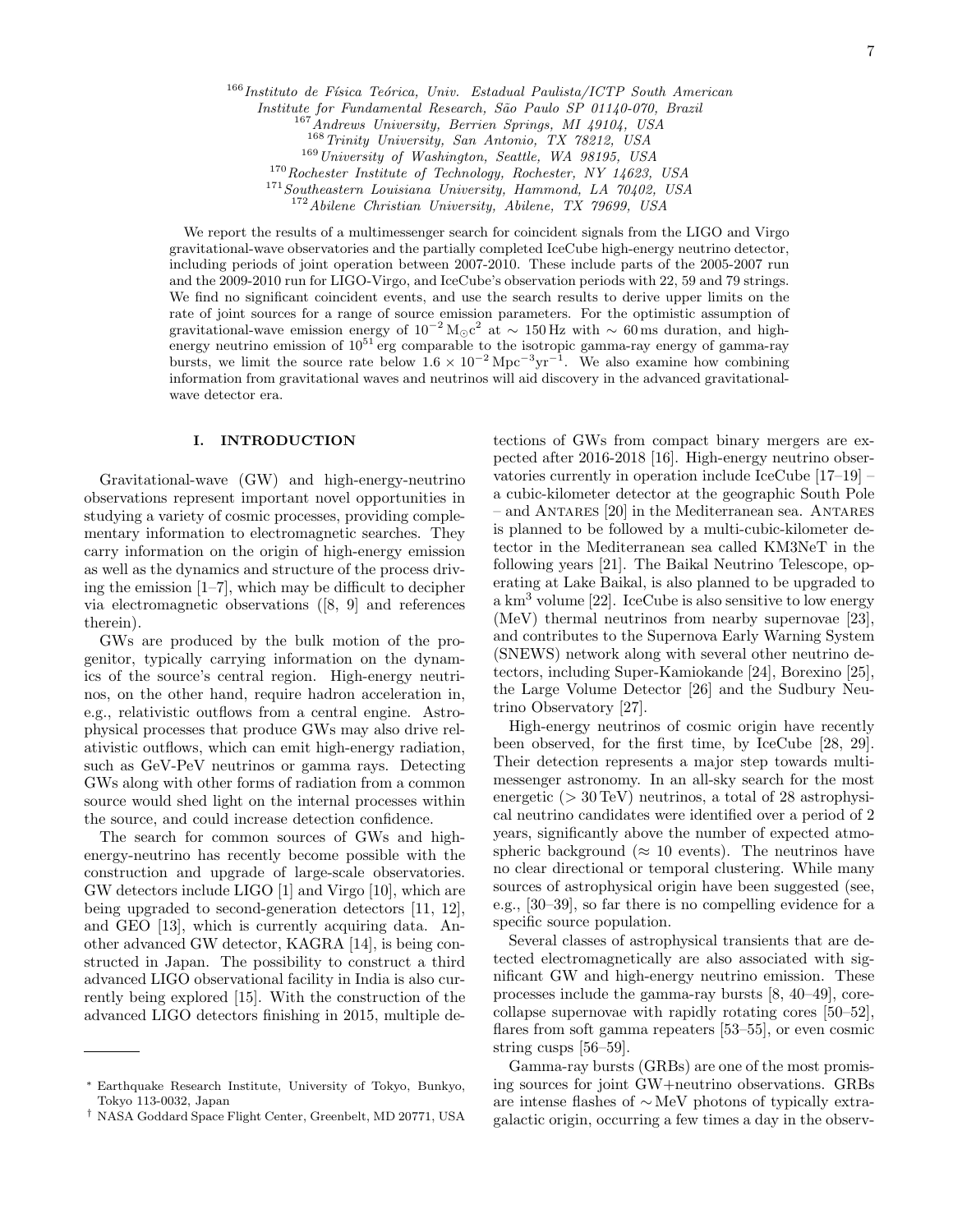able universe [60]. They are thought to be produced in relativistic outflows likely driven by accretion onto a compact object [61, 62], or by a rapidly rotating neutron star [63]. Hadrons accelerated in the relativistic outflows will result in the production of high-energy neutrinos through interaction with photons or other hadrons [42, 43]. The central engines that drive the outflow can be formed by (i) the collapse of the rapidly rotating core of a massive star, which can also produce supernovae [64], or by (ii) the merger of two neutron stars or a neutron star and a black hole [65]. Stellar core-collapse with rapidly rotating cores are thought to be the origin of long  $(\gtrsim 2 \text{ s})$  GRBs. They can lead to GW emission via, e.g., rotational instabilities in the newly formed protoneutron stars, nonaxisymmetric instabilities of the accretion disk, or the fragmentation of the collapsing core [66–68]. Compact binary neutron star or neutron-star-black-hole mergers are thought to be the progenitors of short  $(\leq 2 \text{ s})$  GRBs [69, 70]. They emit strong GWs as the two compact objects inspiral and merge, in the sensitive frequency band of LIGO/Virgo [71–73].

Another promising source type, soft-gamma repeaters (SGR), are sources of short bursts of gamma rays emitted at irregular intervals. They occasionally emit giant gamma-ray/X-ray flares that can be detected from the Milky Way or nearby galaxies within a few megaparsecs, at a rate lower than the GRB rate (e.g., [74]). SGRs are thought to be highly magnetized neutron stars. Their gamma outbursts may be a consequence of the tectonic activity of the neutron star crust (starquake). The seismic vibration of a neutron star following a starquake gives rise to GW emission (e.g., [55, 75, 76]). Tectonic activity in the neutron star is followed by the reconfiguration of the neutron star's magnetic fields, resulting in Xray and gamma-ray radiation [77, 78]. Sudden magnetic reconfiguration may also accelerate protons and other nuclei, leading to the production of high-energy neutrinos [53, 79].

For joint GW+neutrino detection, a particularly interesting subset of these sources are those that have faint electromagnetic emission, such as choked GRBs [80–82] for which the relativistic outflow stalls before it can break out of the stelar envelope, and low-luminosity GRBs with mildly relativistic ejecta [43, 83].

The coincident detectability of GWs and high-energy neutrinos, and the scientific potential of such searches, was first recognized in [84], and later independently in [85]. The population of cosmic events producing both GWs and high-energy neutrino emission was first constrained observationally [86] with data from the initial LIGO-Virgo detectors and the partially completed Ice-Cube detector (see Section III B). While the population of cosmic events expected to produce detectable joint emission falls below these early observational limits, the results were used to estimate the projected upper limits achievable with advanced GW detectors and the completed IceCube, which can provide meaningful constraints or detection.

A search for coincident GWs and high-energy neutrinos has recently been carried out using the initial LIGO-Virgo observatories and the partially completed ANTARES detector [87]. The search found no significant coincident events. Antares is mainly sensitive to TeV neutrino sources from the southern hemisphere, making this a complementary search to that performed with Ice-Cube, which is mainly sensitive to the northern hemisphere at TeV energies.

Recognizing the scientific potential of multimessenger observations, various initiatives aim to use GWs and neutrinos in combination with electromagnetic observations. For instance, multiple astrophysical event candidates from both the initial LIGO-Virgo detectors [88, 89] and IceCube [90, 91] have been followed up by EM telescopes: QUEST, TAROT, ZADKO, Pi of the sky, ROTSE, SkyMapper, the Palomar Transient Factory, and the Swift satellite [92–95]. Sub-threshold GRB candidates detected through gamma-rays are also being used for searches for coincident GW signals [96–98]. The SNEWS network [99] aims to use sub-threshold MeV neutrino signals from neutrino observatories around the world to trigger electromagnetic follow-up searches for supernovae. The network utilizes the fact that neutrinos arrive up to several hours earlier than the detectable electromagnetic signal from supernovae, as was the case for the first confirmed astronomical MeV neutrino source, SN 1987A [100, 101]. A current initiative for multimessenger searches in the weak-signal limit is the proposed Astrophysical Multimessenger Observatory Network (AMON; [102]). AMON is planned to perform a real-time correlation analysis of sub-threshold signals from available astronomical messengers; photons, low and high-energy neutrinos, cosmic rays, and GWs. These sub-threshold triggers will be used to (1) increase the detectable number of sources and (2) trigger follow-up searches that can further enhance the significance of a potential coincident detection.

In this paper we present a multimessenger search for joint sources of GWs and high-energy neutrinos using the initial LIGO and Virgo GW detectors together with the partially complete IceCube detector in its 22, 59 and 79-string configurations. The analysis is based on the method described in [103]. In Section II we briefly review the search method and data-analysis details. In Section III we present the results. Observing no evidence of a GW+neutrino event we set upper limits on the rate of GW+neutrino sources as a function of the source energy budget. We summarize our findings and discuss the outlook for future observations in Section IV.

## II. MULTIMESSENGER ANALYSIS

In this section we present the status of GW and neutrino observations and the analysis we used to combine their results; a more detailed description of the method can be found in [103]. Hereafter, we use the word "neu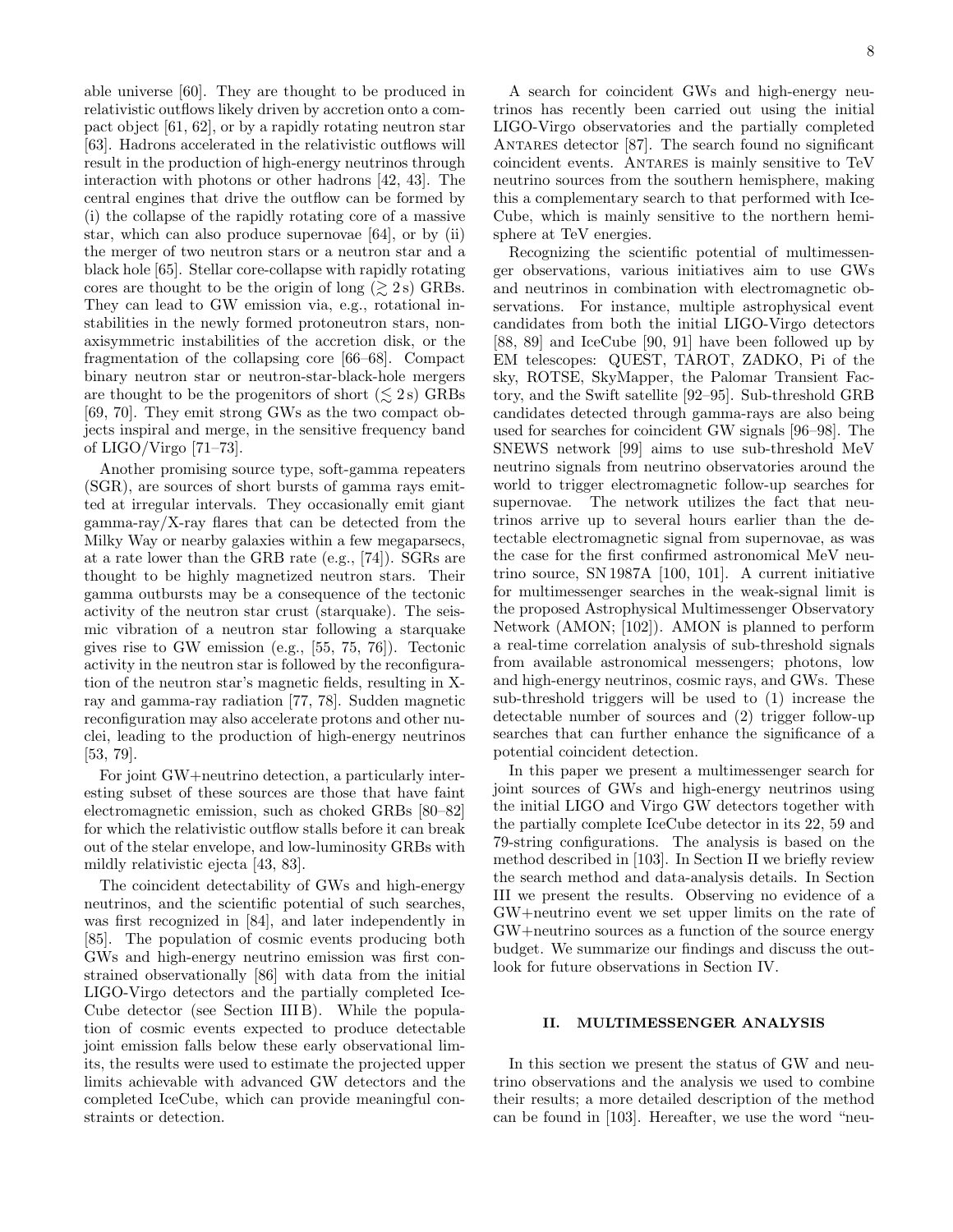trinos" to refer exclusively to high-energy neutrinos.

#### A. Gravitational-wave data

LIGO [1] and Virgo [10] are km-scale interferometric GW observatories. LIGO has two Michelson interferometers in the U.S., both with 4-km arm length. One of the detectors is in Hanford, Washington (which we refer to as H1), while the other one is located in Livingston, Louisiana (which we refer to as L1). During the 2005- 2007 observation period, an additional detector with 2 km arm length was operating at the Hanford site (which we refer to as H2). H2's location and orientation were identical to that of H1. The LIGO detectors were sensitive to GWs in the frequency band of  $40 - 7000$  Hz. Virgo is a Michelson interferometer with 3-km arm length (which we refer to as V1), located near Cascina, Italy. Virgo is sensitive to GWs in a frequency band similar to that of LIGO. For the present search, data from initial Virgo's three observation periods (VSR1-3) were used.

LIGO and Virgo detect GWs by monitoring the relative displacement of test masses (mirrors). An incoming GW changes the distance between test masses with an amount proportional to their distance. The detectors measure the fractional difference  $h = (L_1 - L_2)/L$ between the lengths of the two interferometer arms  $L_1$ and  $L_2$  ( $L_2 \simeq L_1 = L$ ), which is referred to as strain. The two GW polarizations, denoted with  $h_+$  and  $h_{\times}$ , independently contribute to the detector strain. The detector strain also depends on the relative orientation of the detector and the GW, which is described by socalled antenna response factors  $F_{+}$  and  $F_{\times}$ :  $h(t)$  =  $F_{+}h_{+}(t) + F_{\times}h_{\times}(t)$  [104].

The astrophysical reach of GW detectors can be characterized, e.g., by the so-called horizon distance: the maximum distance at which the GW signal from an optimally oriented and optimally located source can be detected, with detection defined as a single-detector signalto-noise ratio of 8. It is easiest to establish this horizon distance for compact binary mergers for which the gravitational waveform is known to sufficient precision. This horizon distance reached tens of megaparsecs for the initial LIGO-Virgo detectors [105, 106]. The GW output, and therefore the horizon distances, of stellar core collapse with rapidly rotating cores and SGR starquakes are less certain [9]. Adopting an optimistic standard-siren GW emission with energy  $E_{\text{gw}} = 10^{-2} \text{ M}_{\odot} \text{c}^2$  and frequency  $f_0 = 150$  Hz (e.g., [107]), such a GW signal could be detected out to  $\gtrsim 10$  Mpc with initial LIGO-Virgo. For SGRs, the GW counterpart of giant flares may be detectable, in the most optimistic scenarios, from within the Galaxy [108].

For the present search, data from the initial LIGO detectors' fifth (S5) and sixth (S6) observation periods were used. During the S5/VSR1 observation period, a small fraction of the data was taken with only the H1, L1 and V1 detectors, i.e. without H2. Given that this period

was significantly shorter than when  ${H1,H2, L1,V1}$  were operational, and for simplicity, we exclude this period from the present analysis.

The LIGO S5 observation period started on November 4, 2005 and ended on October 1, 2007, while S6 lasted from July 7, 2009 until October 20, 2010. Virgo VSR1 started on May 18, 2007 and ended on October 1, 2007. Virgo VSR2 ran from July 7, 2009 to January 11, 2010, while Virgo VSR3 ran from August 11, 2010 to October 20, 2010. The observational periods of LIGO and Virgo used in this analysis are shown graphically in Fig. 1 in comparison to IceCube. The three GW search periods have similar noise spectra and have comparable sensitivities. The S6 period having a nominal factor of ∼ 2 lower background noise level than the S5 period.

In the present analysis, we only use data when all available detectors were operational. This means that for the S5 observation period, data is analyzed only if H1, H2, L1 and V1 were operational, while for the S6 observation period, we require H1, L1 and V1 to be operational. The total duration of such data taking period for S5/VSR1, in coincidence with IceCube in its 22-strings configuration (IC22) is  $\sim$  64 days. There are  $\sim$  30 days of coincident data between S6-VSR2 and IceCube in its 59-string configuration (IC59) and  $\sim$  26 days of coincident data for S6-VSR3 and IceCube in its 79-string configuration (IC79).

We analyze GW data from the LIGO-Virgo observatories using the coherent WaveBurst (cWB) analysis pipeline [109]. The cWB pipeline searches for short GW transients with durations  $\leq 1$ s in the [64 Hz, 2048 Hz] frequency range, which includes the most sensitive frequency band of LIGO and Virgo (∼ 150 Hz). The pipeline looks for "generic" GW signals within this frequency range, with no further constraints on their waveform [110]. The cWB pipeline coherently combines information from all GW detectors to perform a constrained maximum likelihood analysis. The output of the pipeline is a list of astrophysical GW signal candidates, which we will refer to as GW events.

For each GW event, cWB records its (i) time of arrival, (ii) test statistic  $\rho$  and (iii) directional distribution. The test statistic of a GW event is the coherent network amplitude  $\rho$ , which is proportional to the signalto-noise ratio. The directional distribution is specified within  $0.4^{\circ} \times 0.4^{\circ}$  size pixels.

The significance of each event is used to calculate the GW false alarm rate  $\text{(FAR}_{\text{gw}})$ , that is, the frequency of occurrence of events from background alone with a greater significance. In this analysis we consider only those GW events whose  $FAR_{gw}$ , based on their significance, is  $\leq 1 \,\text{day}^{-1}$ . This FAR<sub>gw</sub> was used for electromagnetic follow-up observations of GW events [92]. The  $\rho$  values corresponding to  $FAR_{gw} = 1 \text{ day}^{-1}$  for the three observation periods are  $\rho_{s5/\text{vsr1}} \approx 2.7$ ,  $\rho_{s6/\text{vsr2}} \approx 3.3$ ,  $\rho_{\rm s6/vsr3} \approx 3.4$ . Note that the different value for S5/VSR1 is due to the fact that the H2 detector is also used there.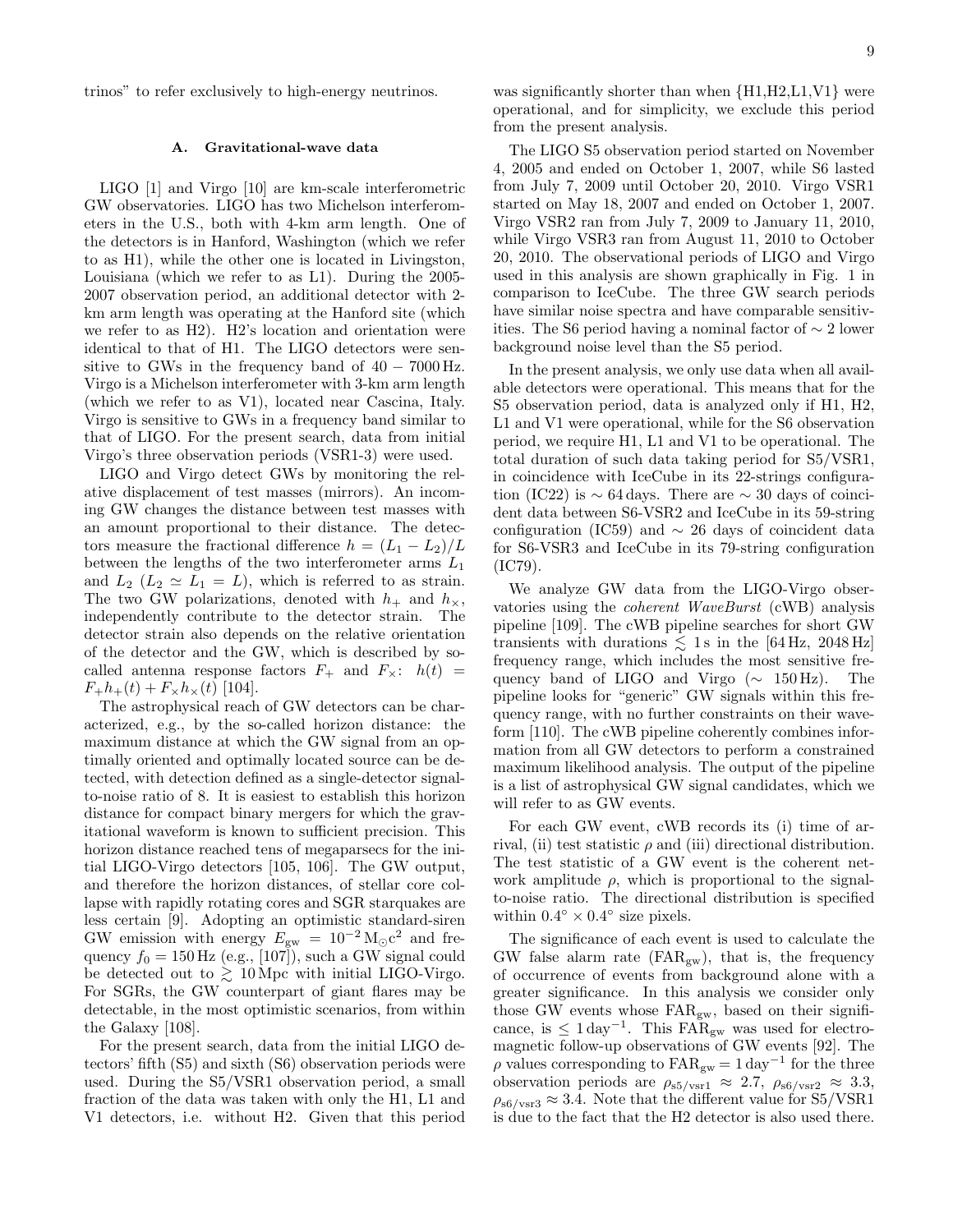

FIG. 1. Observational periods of the initial LIGO and Virgo GW detectors, the partially completed IceCube detector, as well as the joint GW+neutrino search periods. The IC40 observation period was not coincident with LIGO-Virgo observation periods, and was therefore not included in this search. See also Section II A and Table I for more information on the GW and neutrino observation periods, respectively.

#### B. High-energy neutrino data

The IceCube Neutrino Observatory [17], located near the South Pole, is a cubic-kilometer Cherenkov detector optimized to detect neutrinos at the TeV-PeV energy scale. The full detector consists of 86 vertical strings, with a set of 60 digital optical modules (DOMs) on each string. These DOMs are used to detect Cherenkov light from neutrino-induced charged particles. The present search uses observational data from IceCube during its construction period, which can be characterized with the number of strings deployed at the time of the observation. Deployment was performed only during Austral summers, resulting in extended ∼ 1 yr observation periods using a constant number of deployed strings (see Fig. 1).

IceCube detects neutrinos through the Cherenkov photons from secondary charged particles. For the present search, the secondary particles are muons, which, at > GeV energies, travel long enough in ice before decaying for an accurate direction reconstruction. We apply the neutrino event selection of the standard IceCube point source analysis [4, 111–116]. Due to the large flux of muons produced by cosmic ray interactions within the atmosphere, the search is constrained to muons moving upward through the detector. As the Earth is opaque to muons, atmospheric muons are filtered out in these directions. The remaining background is due to atmospheric neutrinos produced by cosmic ray interactions in the atmosphere, and which produce muons in the ice around or within the detector. The direction of the secondary muons are reconstructed to a precision of  $\lesssim 1^{\circ}$  in the TeV-PeV energy range [117]. At these energies, the difference between the direction of the incoming neutrino and the secondary muon is negligible.

Astrophysical neutrinos from individual sources can be identified by a localized excess in space and/or time above the atmospheric background. The energy spectrum of atmospheric neutrinos can also be used to differentiate between the background and astrophysical signals. Neutrinos produced in the atmosphere have a soft energy spectrum (e.g., [118]) with a power law spectral index of  $\sim$  −3.7 above 100 GeV, compared to the harder astrophysical spectrum, with a spectral index of  $\sim -2$ due to the expected Fermi acceleration of protons in the GRB outflow [119].

The present search uses high-energy neutrino data from the IceCube Neutrino Observatory in its 22, 59 and 79-string configurations. Neutrino data was recorded with the 22-string configuration from May 31, 2007 to April 4, 2008. IceCube recorded data with its 59-string configuration from May 20, 2009 to May 30, 2010, and with its 79-string configuration from May 31, 2010 to May 12, 2011. The observational periods of IceCube used in this analysis are shown graphically in Fig. 1 in comparison to the observation periods of LIGO and Virgo. The number of detected astrophysical neutrino candidates for the three observation periods, as well as their subsets that were detected during times when H1, L1 and V1 GW detectors were operational, are shown in Table I.

For each neutrino, this analysis uses its (i) time of arrival, (ii) reconstructed direction, (iii) directional uncertainty and (iv) reconstructed energy. The present search uses the reconstructed neutrino energy as a test statistic to characterize the significance of the neutrino signal, while the reconstructed direction and its uncertainty are also used to determine the significance of the directional coincidence between neutrinos, GWs and galaxies.

Note that the energy measured by IceCube is necessarily a lower-limit on the actual energy of the neutrino. If a secondary muon is produced outside of the detector, an unknown fraction of the neutrino energy is transferred to the shower at the interaction vertex and the muon will lose energy before reaching the instrumented volume. These two effects are difficult to account for when reconstructing the neutrino's energy (c.f. [116, 122]).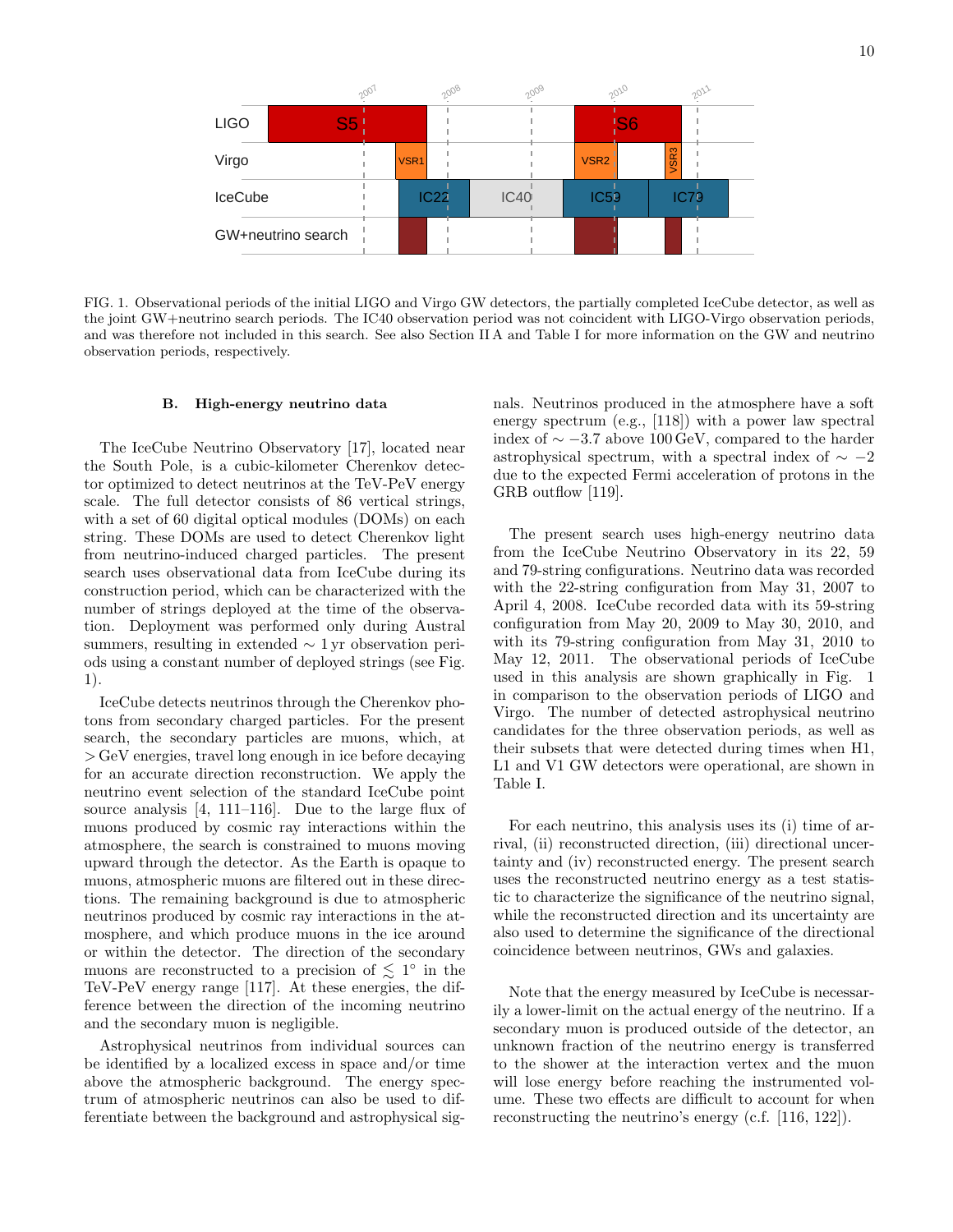| $\#$ of strings | Start                      | End | $\vert \#$ of $\nu \vert \#$ coincident with GW data Ref. |                    |
|-----------------|----------------------------|-----|-----------------------------------------------------------|--------------------|
| 22              | May 2007   Apr 2008   4852 |     | 978                                                       | $[120]$            |
| 59              | May 2009 May 2010 43339    |     | 3363                                                      | $\left[121\right]$ |
| 79              | May 2010 May 2011 50857    |     | 3892                                                      | [121]              |

TABLE I. Number of neutrinos for the three IceCube observation periods considered in the present analysis. First column  $(\#$ of strings): number of strings in the different IceCube configurations, corresponding to the three observation periods. Second column (Start): start date of observation period. Third column (End): end date of observation period. Fourth column (# of neutrinos): number of neutrinos from the Northern hemisphere for the different observation periods. Fifth column (# coincident with GW data): number of neutrinos that were detected during the time when H1, L1 and V1 were operational (for the first row, the operation of H2 was also required). Sixth column (Ref.): reference describing neutrino data selection.

#### C. Galaxy distribution

The distribution of GW sources is expected to be highly non-uniform in the volume within a few tens of Mpc probed by initial LIGO and Virgo. We take advantage of this by looking for astrophysical sources in the directions of galaxies, and by assigning a weight to the direction of each galaxy proportional to the probability of detecting an astrophysical neutrino from that direction. Here, we assume that common GW+neutrino sources are located within or near galaxies, and that the source population within/nearby a galaxy is proportional to the galaxy's blue luminosity (see [103] and references therein). This estimate also assumes uniform directional sensitivity (IceCube's sensitivity weakly depends on the zenith angle; e.g., [123]).

We take the list of galaxies with their locations and blue luminosities from the Gravitational-Wave Galaxy Catalog [124]. We assign each galaxy a weight that reflects the probability of detecting an astrophysical neutrino from the given galaxy.

Since we assume that the number of sources in a galaxy is proportional to  $B$ , the probability of detecting a neutrino from a source within this galaxy will also be proportional to B. The neutrino flux observed on Earth from any source within the galaxy source will scale with  $r^{-2}$ . Assuming that the typical number of expected neutrino events from such a flux from a source is  $\ll 1$ , the probability of detecting a single neutrino from a given galaxy is therefore proportional with  $B/r^2$ . This value will be our weight for the galaxy. Note that the factor would be  $B^2/r^4$  for two neutrinos from two independent events from the same galaxy, but this factor would be very small and therefore we ignore it in this analysis.

We can also consider the detection of more than one neutrino from a given source. For this analysis we only consider up to two neutrinos, since three or more detected neutrinos from a single source would by itself be a detection if the neutrinos were all detected within a 500 s time window (see Section II  $D_2$ ). The probability of detecting a neutrino doublet from a single source, again with the assumption that the typical neutrino flux from a source is  $\ll 1$ , is proportional to  $B/r^4$ .

For simplicity, the analysis divides the sky into  $0.1^{\circ} \times$ 0.1° pixels and sums the contribution from each galaxy

to these pixels (see Fig. 1. in [124] and Fig. 5. in [103]). We only take into account galaxies that are within the [5 Mpc, 40 Mpc] range. With the lower cutoff we only discard a small fraction of the potential events, while these events may produce a strong enough signal that could be detectable with GW or neutrino detectors independently. The farther cutoff takes into account that even in optimistic models the joint emission can only be detected out to  $\lesssim 40$  Mpc due to GW sensitivity.

#### D. Analysis algorithm

The joint analysis aims to identify GW events and neutrinos that originate from a common astrophysical source [103]. Below we refer to a temporally coincident GW event and one or more neutrinos as a GW+neutrino event. In this section we describe how the significance of a GW+neutrino event is calculated.

The joint analysis determines the significance of a GW+neutrino event by combining the significances and directional distributions of GW events, neutrinos and galaxies. The following measures are used:

- 1. GW signal test statistic:  $\rho$ ;
- 2. neutrino energy:  $E_{\nu}$ ;
- 3. probability of having more than 1 background neutrino temporally coincident with the GW (if applicable);
- 4. point spread functions of GW, neutrinos and galaxies;

The p-values of these four measures are calculated separately, and then are combined into a joint p-value. Fig. 2 illustrates how they are combined, while a detailed explanation is presented below.

#### 1. Neutrino significance

We start with neutrinos detected by IceCube. We use the energy of a neutrino to calculate its significance; the neutrino's direction and the number of coincident neutrinos will be used separately (see Sections II D 4 and II D 3,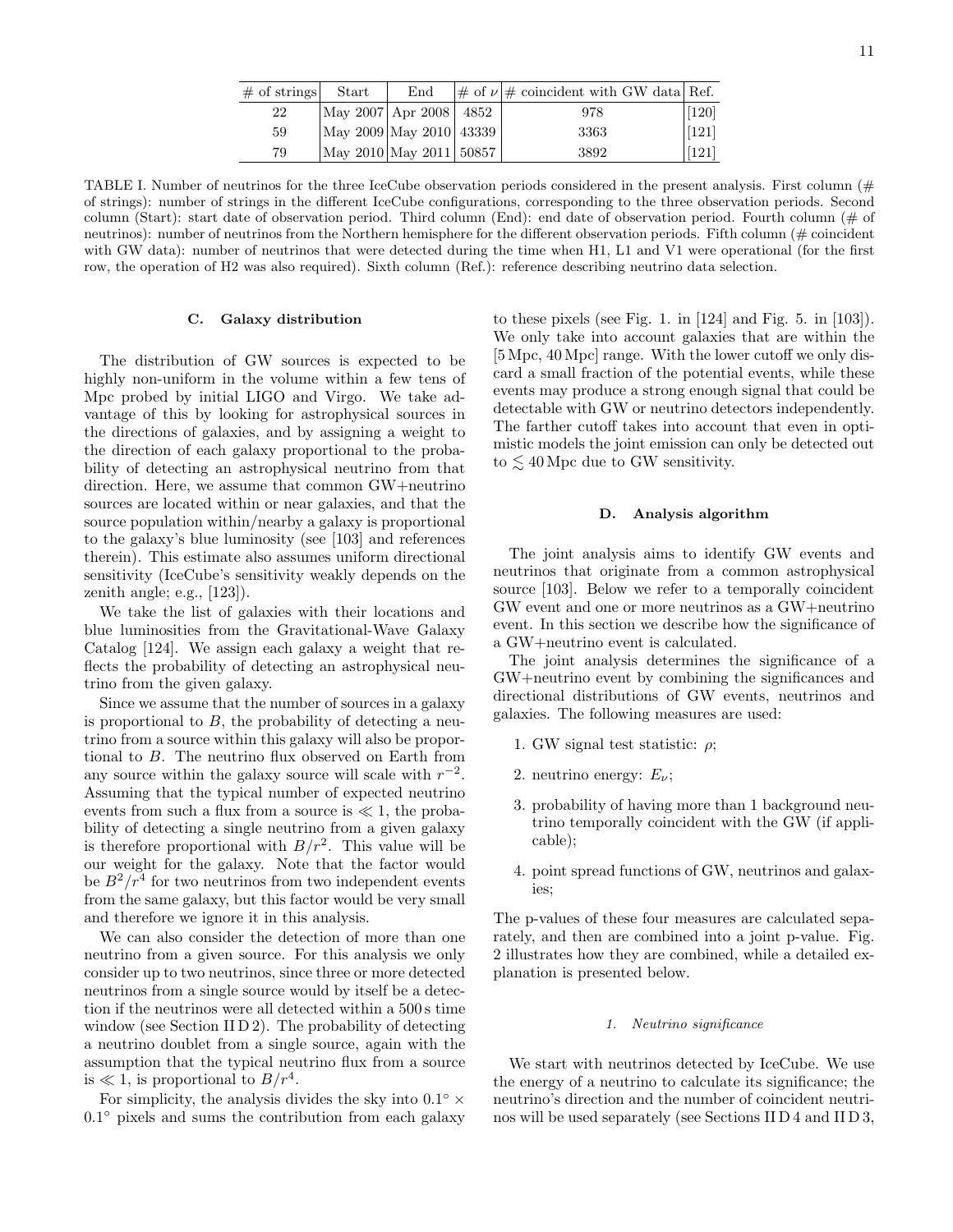

FIG. 2. Flow diagram of the joint GW+neutrino analysis algorithm, showing how information on neutrinos, galaxies and GWs are combined into one test statistic. PSFs denote the point spread functions of GWs and neutrinos, and the weighted directional distribution of galaxies. See Section II D for definitions of the parameters and for a detailed description of the algorithm.

respectively). For neutrino  $i$  with reconstructed energy  $E_{\nu}^{(i)}$ , the p-value  $p_{\nu}^{(i)}$  will be the probability of a background neutrino having energy  $E_{\nu}^{\text{BG}} \geq E_{\nu}^{(i)}$ :

$$
p_{\nu}^{(i)} = P(E_{\nu}^{\text{BG}} \ge E_{\nu}^{(i)}).
$$
 (1)

We conservatively assume here that the fraction of detected astrophysical neutrinos is negligible within all detected neutrinos, and use the energy estimators of all detected neutrinos for obtaining the p-values.

#### 2. Gravitational-wave significance

Next, we calculate the significance of GW event  $i$  that is temporally coincident with neutrino  $i$  above. The test statistic  $\rho_j$  of GW event j is obtained using the cWB pipeline. We first calculate the false alarm rate  $FAR_{gw}^{(j)}$  of the GW event by determining the rate at which background GW events occur with test statistic values  $\rho_{\text{bg}} \geq \rho_i$ . We use this FAR<sub>gw</sub> to calculate the p-value of GW event  $j$ , defined as the probability of finding a background GW event with  $\rho \geq \rho_j$  that is temporally coincident with neutrino i:

$$
p_{\rm gw}^{(i)} = 1 - \text{Pois}(0, 2T \cdot \text{FAR}_{\rm gw}^{(j)}),\tag{2}
$$

where  $Pois(k, \lambda)$  is the Poisson probability of k outcomes with  $\lambda$  average, and T is the GW+neutrino coincidence time window.

We adopt an emission time window of  $T = 500$  s following the recommendation of [125]. We assume that a source emits both GWs and neutrinos over this 500 s period, and consequently the maximum allowed time difference between a GW event and a neutrino is 500 s. For a detected neutrino, this corresponds to a total time window of  $2T = 1000 \text{ s } (\pm 500 \text{ s})$  in which a GW event needs to be in order for the two events to be considered coincident. This  $T$  time window is established based on the expected emission duration of long GRBs, being a conservative upper limit on the duration of long-GRB central engines' activity. It takes into account the observed duration of prompt gamma-ray emission, the duration of a relativistic jet burrowing through the stellar envelope, as well as potential precursor activity prior to prompt emission. The time window is likely also sufficient for other multimessenger transients, such as short GRBs or magnetar giant flares.

#### 3. Significance of neutrino cluster

We further take into account that multiple neutrinos can be detected in coincidence with a GW event. Note that we do not search for multiple GW events from one astrophysical source. Two neutrinos are considered to have come from the same source only if they are temporally and directionally coincident. Neutrinos are considered temporally coincident if they arrive within T from each other, following the same motivation as for the time window for GW events and neutrinos [125]. We define directional coincidence as the existence of a common direction from which both neutrinos could originate from with probability  $p > 0.05$ .

First, for a cluster of neutrinos, we calculate the significance of the neutrinos' test statistic by taking the product of the p-value of each neutrino within the cluster, to arrive at a significance

$$
p_{\nu} = \prod_{\{k\}} p_{\nu}^{(k)},\tag{3}
$$

where the product is over all elements in the cluster.

Second, we assign a p-value to the coincidence of the cluster of N neutrinos, defined as the probability that a total of  $\geq N$  neutrinos occur within a T interval. For background neutrinos detected with rate  $f_{\nu}$  over the northern hemisphere and uniformly distributed in time, this probability is

$$
p_{\text{cluster}}(N) = 1 - \sum_{k=0}^{N-2} \text{Pois}(k, f_{\nu} \cdot T).
$$
 (4)

Note that the sum goes to  $N-2$  since we require at least 2 neutrinos for a cluster, i.e.  $p_{\text{cluster}}$  is a conditional probability, i.e. it is the probability of the detection of additional neutrinos given that the first neutrino has been detected. For only one neutrino, we have  $p_{\text{cluster}}(N = 1) = 1.$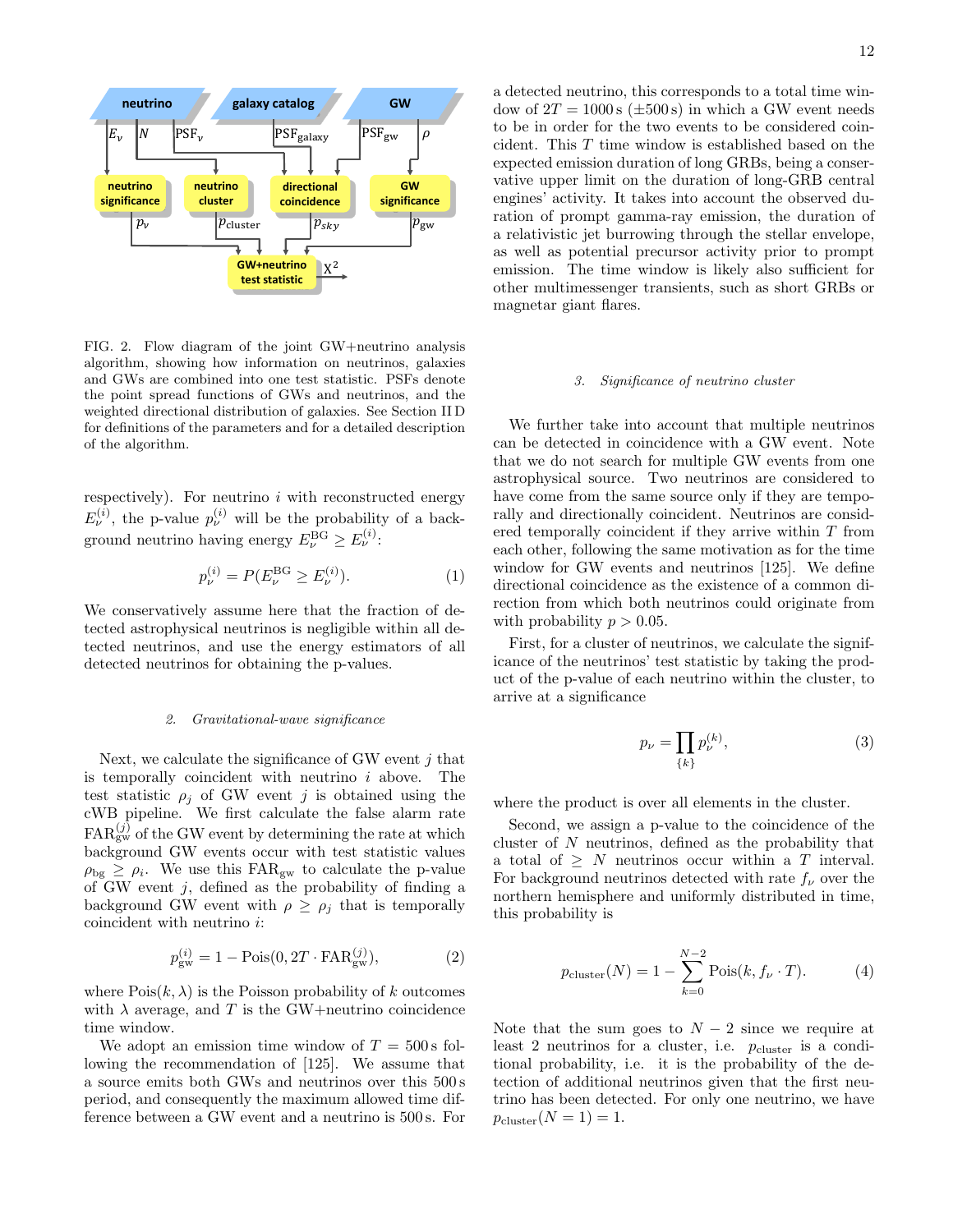#### 4. Significance of directional coincidence

We assign an additional significance to the directional coincidence of GWs, neutrinos and galaxies. We define the test statistic for directional coincidence to be the likelihood ratio of the GW event and neutrino coming from a common galaxy. We use this test statistic to calculate the p-value  $p_{\text{sky}}$  of directional coincidence. See Appendix A for the derivation of  $p_{\rm sky}$  (see also [103]).

#### 5. Combined significance

After obtaining the p-values for GW events, neutrinos, as well as their directional coincidence, we combine these p-values using Fisher's method into one joint test statistic:

$$
X_i^2 = -2\ln\left[p_{\rm sky}^{(i)}\, p_{\rm gw}^{(i)}\, p_{\rm cluster}(N)\, p_{\nu}\right] \tag{5}
$$

The background distribution of this combined test statistic  $P_{\text{bg}}(X^2)$  is used to calculate the p-value for a given  $X_i^2$ :

$$
p_{\text{gw}\nu}^{(i)} = \int_{X_i^2}^{\infty} P_{\text{BG}}(X^2) \, \mathrm{d}X^2. \tag{6}
$$

It is often convenient to evaluate the significance of a GW+neutrino event using a joint false alarm rate (FAR) threshold. One can define a FAR corresponding to GW+neutrino event *i* as  $\text{FAR}_i = p_{\text{gw}}^{(i)} / t_{\text{obs}}$ , where  $t_{\text{obs}}$ is the duration of the joint observation period. This FAR means that the rate of background events identified by the joint analysis with  $X^2 \ge X_i^2$  will be  $\text{FAR}_i$ .

#### E. Background distribution

The background GW event level is generated by introducing time shifts between data from GW detectors. For a given realization, the time for each GW detector data is shifted compared to other detectors by a duration that is much greater than the travel time of a GW between the detectors, as well as the allowed GW transient duration. This ensures that, in the time-shifted data, no GW signal is coincident in the multiple detectors. For the analysis a total of 200 time shifts are produced, and cWB is used to search for GW events in these time-shifted data.

For a subset of background GW events identified by cWB, we assign neutrinos randomly selected from the list of neutrinos detected by IceCube. In practice this is implemented by changing the time of arrival of each neutrino to match the time of the corresponding GW background event. We keep the other parameters of the neutrino unchanged: the energy estimator and its uncertainty, as well as direction in local detector coordinates and its uncertainty.

We search for GW+neutrino events in the set of generated events using the joint analysis to obtain the background distribution of  $X^2$ . Since the events are generated to have temporally coincident GW event and neutrino, we further need to account for the fact that a large fraction of the neutrinos is expected to have no temporally coincident GW event in the real data. This is accounted for using the GW event and neutrino rates and the observation time, and assuming uniform temporal distribution for both GW events and neutrinos.

#### F. Simulated Signals

We use simulated GW and neutrino signals to examine the sensitivity of the joint search to astrophysical events. For this analysis we adopt two different GW signal types. Both simulated GW signals have linearly polarized sine-Gaussian waveforms. This is a conservative choice as GW detectors are more sensitive to circularly polarized GWs (e.g., [126]). We note that the observed GWs are circularly polarized for rotating sources viewed along their rotation axis, which is the case, e.g., for GRBs with highly collimated jets.

For linearly polarized GWs with polarizations  $h_+$  and  $h<sub>\times</sub>$  of the GW strain, we can choose the coordinate system such that the signal's polarization is in the  $+$  mode. Our simulated, linearly polarized GW signal can then be written as

$$
h_{+}(t) = h_{0} \sin(2\pi f_{0}t) \exp[-(2\pi f_{0}t)^{2}/2Q^{2}], \qquad (7)
$$

$$
h_{\times}(t) = 0,\t\t(8)
$$

where  $h_0$  is the maximum amplitude,  $f_0$  is the characteristic frequency, and  $Q/f_0$  is the characteristic duration of the GW signal. For simulated astrophysical GWs, two standard signal types with  $f_0 = 153$  Hz and  $Q = 8.9$ , and  $f_0 = 1053$  Hz and  $Q = 9$ . The first waveform has a characteristic frequency that is in the most sensitive band of the observatories, thus probing the reach of the measurement. For broadband emission such as compact binary mergers, this sensitive band will represent the most important contribution to detectability. The second waveform is at a higher frequency that may be more typical for some core collapse models and SGR flares. The value of Q only weakly affects the search sensitivity, therefore the specific choice is not critical [108].

The two are standard gravitational waveforms that allow the results to be compared to other GW analyses (see, e.g., [127]). The sensitivity of GW-only searches with respect to other waveforms can be seen, e.g., in [126]. Simulated GWs were added to the recorded data with distinct strain amplitudes. The GW signal's rootsum-squared amplitude  $h_{\text{rss}}$  is defined as

$$
h_{\rm rss}^2 = \int (|h_+(t)|^2 + |h_\times(t)|^2) dt.
$$
 (9)

GWs are added with amplitudes in the range  $h_{\text{rss}} \in$  $[10^{-22}, 2 \times 10^{-19}]$  Hz<sup>-1/2</sup>. For the standard-siren GW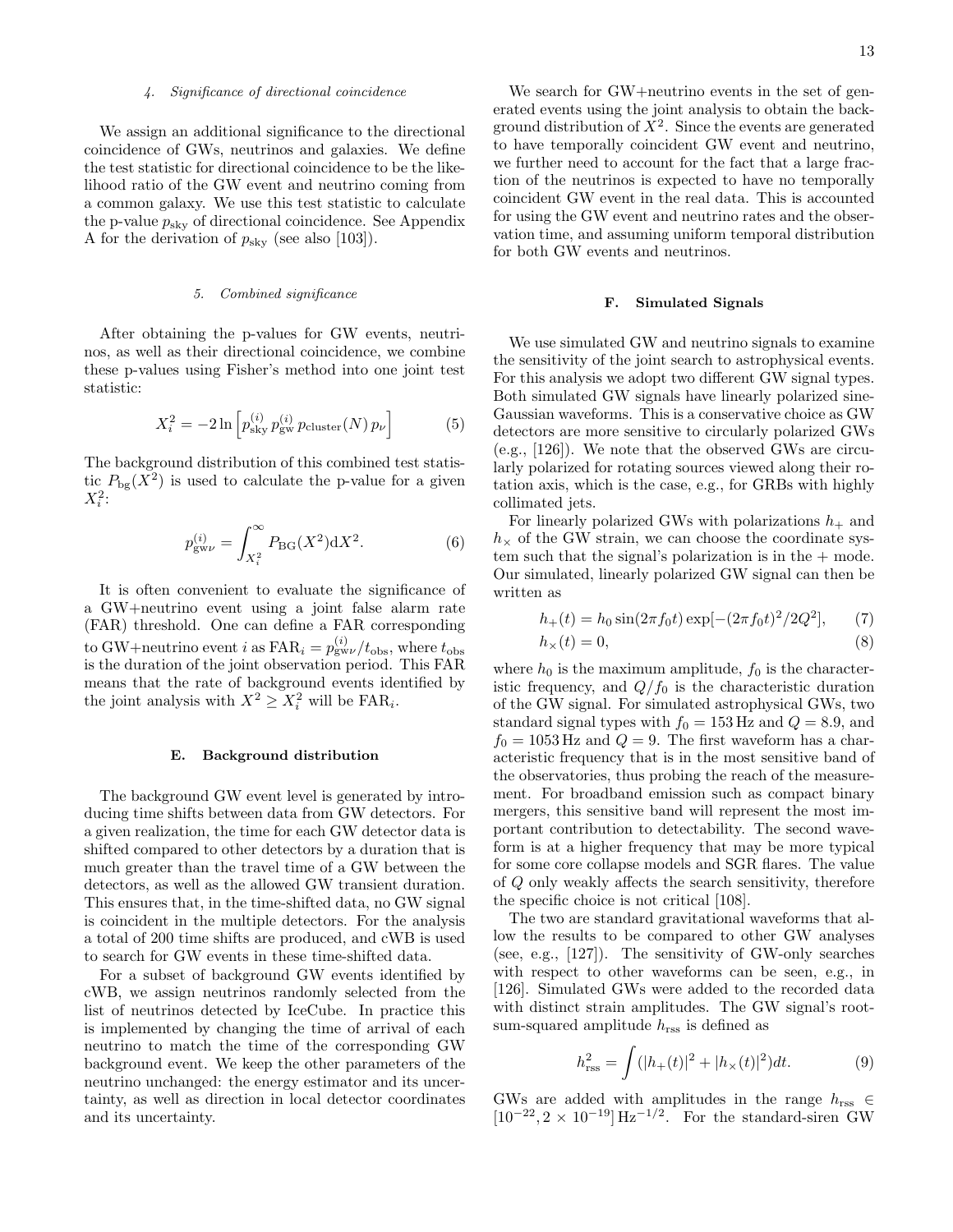with  $E_{\text{gw}} = 10^{-2} \text{M}_{\odot} \text{c}^2$ , this range corresponds to a source distance of  $D \in [50 \,\text{Mpc}, 50 \,\text{kpc}]$ . For each strain amplitude, we generate between  $360 - 1114$  joint simulated events.

To generate a simulated GW signal, we first select a random direction on the sky from an isotropic distribution of sources with declination  $\delta \geq 0^{\circ}$ , which defines the directional range in which IceCube is the most sensitive to TeV-PeV neutrinos. This direction determines the time-of-arrival difference between the detectors, as well as the antenna factors that define the projection of the strain amplitude into the data stream. Then a simulated GW signal with random polarization is added to the GW detector data.

Astrophysical high-energy neutrinos are simulated with a Monte Carlo simulation of the partially completed IceCube detector (see [113] for the IC22 simulation, and [128] for IC59 and IC79). The simulation considers a neutrino arriving from the direction identical to the direction chosen above for the GW signal injection. The time of arrival of the neutrino and GW signal are chosen to be the same. Since we do not use any weight for the time difference of the GW event and the neutrino, choosing the same time or arrival is equivalent to selecting a random time for the GW event and the neutrino within time window  $T$ . The simulation performs the production of secondary muons from neutrino interactions in or in the vicinity of the detector, tracks them and their Cherenkov-light emission through the detector and generates the signals in the DOMs. Afterwards, the energy, direction and directional uncertainty of the neutrinos are reconstructed as with real data. The energies of the simulated neutrinos are drawn from a distribution  $dN_{\nu}/dE_{\nu} \propto E_{\nu}^{-2}$  with an energy lower limit of 300 GeV, which takes into account the expected  $E_{\nu}^{-2}$ scaling of Fermi acceleration, which is the acceleration mechanism typically considered for relativistic, shocked outflows (e.g., [129]).

Each injected event is randomly assigned a host galaxy using the probability weights described above. The assigned galaxy is then treated as if its direction was identical to the direction of origin of the simulated GW and neutrino, i.e. it is "placed" in the direction of the simulated signal. This treatment of the galaxy distribution increases the effective number of simulated astrophysical signals for a limited number of simulated GW signals. The obtained result is conservative: any non-uniformity in the galaxy distribution increases the advantage of using galaxies, and since the simulated source direction is uniformly distributed over the sky, it will, on average, decrease the significance of simulated signals.

#### III. RESULTS

Our analysis has found no joint GW+neutrino event that was sufficiently significant to claim detection. We found 13, 56 and 69 temporally coincident GW events and neutrinos for the time periods spanning the S5/VSR1/IC22, S6/VSR2/IC59 and S6/VSR3/IC79 observation periods, respectively, which are consistent with the null hypothesis. We found no neutrino doublets that were coincident with a GW event, therefore in the following we focus on GW+neutrino events with a single neutrino.

The most significant GW+neutrino event identified by the analysis had  $X^2 = 9.21$ . It was detected on July 27, 2007 at 21:16:54 UTC, during the S5/VSR1/IC22 observation period. The reconstructed direction of the neutrino was right ascension  $159.6°$  and declination  $20.8°$ . It hit 22 DOMs in IC22, making it a reconstructed event with an energy measure typical to atmospheric events. The GW event reached  $\rho = 4.11$ . The p-value of the event, calculated for the full S5/VSR1/IC22 observation period, is  $p = 0.35$ . The event was therefore not sufficiently significant to claim detection, and our results are consistent with the background-only null hypothesis. For comparison, we calculate here the  $X^2$  value that would be necessary, on average for a GW+neutrino signal to reach a joint false alarm rate (FAR) of  $10^{-2} \text{ yr}^{-1}$  within the S5/VSR1/IC22 observation period, which approximately corresponds to  $3\sigma$  significance level. To obtain this  $X^2$ , we perform a Monte Carlo simulation as follows. For one realization, we select  $N_{100} \equiv N_{\text{obs}} \cdot (100 \,\text{yr}/t_{\text{obs}})$ simulated background GW+neutrino events (see Section IIE and Fig. 3 (left)), where  $N_{\text{obs}}$  is the number of temporally coincident GW+neutrino events found during the S5/VSR1/IC22 observation period. For each realization, we select the simulated joint GW+neutrino background event with the maximum  $X^2$  value. To obtain the expected  $X^2$ , we take the median maximum  $X^2$ value over the realizations. We find that an event in the S5/VSR1/IC22 observation period corresponding to a FAR of  $10^{-2}$  yr<sup>-1</sup> would need  $X^2 = 14.3$ . This FAR value is equivalent to a p-value of  $p = \text{FAR}t_{\text{obs}} = 1.7 \times 10^{-3}$ .

A further examination of data around our most significant event revealed that the cause of the relatively large signal-to-noise ratio of this event was due to large signals present in the H1 and H2 detectors strain channels that were caused by an electromagnetic disturbance; this disturbance is clearly visible in magnetometer and voltage line monitor channel signals.

To help the reader interpret our results, Table II includes the variables used describing source properties and the outcome of the search.

#### A. Efficiency and Sensitivity

We calculated the background distribution of the test statistic,  $X^2$ , using  $10^5$  simulated background GW+neutrino events separately for each observation period, as well as the dependence of  $X^2$  on the injected GW amplitude of a simulated astrophysical event separately for each observation period. Fig. 3 (left) shows the complementary cumulative distribution function  $(\equiv 1$ -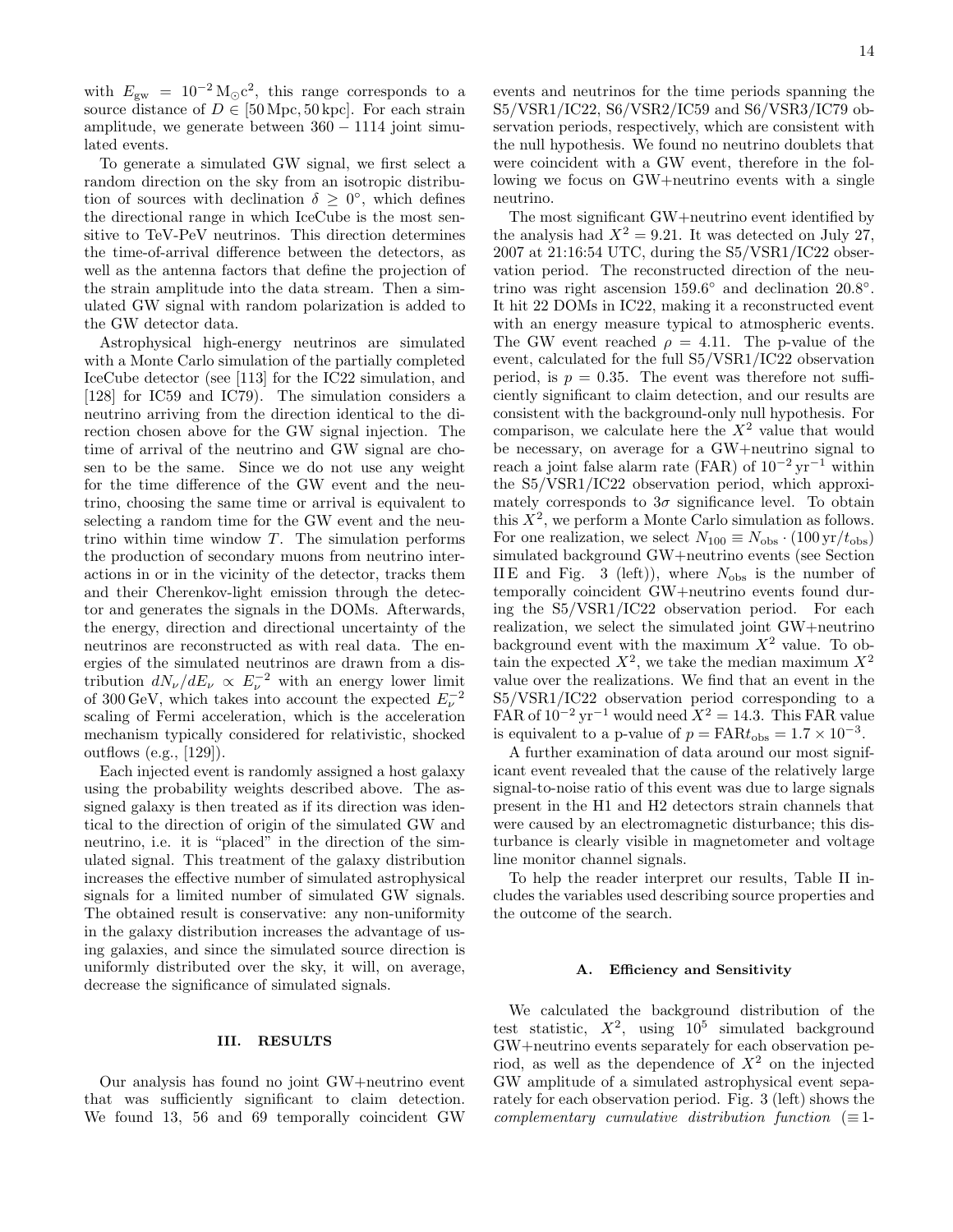|                        | Variable Definition                              |
|------------------------|--------------------------------------------------|
| $h_{\rm rss}$          | observed GW root-sum-squared amplitude           |
| $\rho$                 | GW test statistic                                |
| $E_{\rm gw}^{\rm iso}$ | total emitted isotropic-equivalent GW energy     |
| $E_{\nu}^{\rm iso}$    | total emitted isotropic-equivalent $\nu$ energy  |
| $n_\nu^{({\rm ic}86)}$ | average # of detected $\nu$ by IC86 from 10 Mpc* |
| $X^2$                  | test statistic of GW+neutrino event              |
| $R_{\rm nl}$           | joint source rate upper limit                    |

TABLE II. List of variables and parameters used in the joint analysis, and their role. \*detection with the full IceCube detector for a source in the northern hemisphere at 10 Mpc distance.

cumulative distribution function; 1-CDF) of  $X^2$  values obtained for the background, as well as for simulated joint astrophysical events for the S5/VSR1/IC22 observational period. For a given  $X_i^2$  value, 1-CDF indicates the fraction of events with  $X^2$  values for which  $X^2 \ge X_i^2$ . Fig. 3 (right) shows a similar evaluation for the GW-only case, which uses the GW test statistic  $\rho$  (for definition see [109]). Comparing the two distributions, one can see that the joint analysis is more efficient at differentiating simulated astrophysical signals from the background. Results are qualitatively the same for the other two observation periods. While the sensitivity of the GW detectors is somewhat better for later runs, the general characteristics of the data are similar.

We also evaluated the sensitivity of the joint search in detecting a simulated astrophysical GW+neutrino signal for different FAR thresholds. We determined the search sensitivity as a function of the GW root-sum-squared amplitude  $(h_{\text{rss}})$ , and considered "conditional sensitivity," given one neutrino has been detected from the source. The probability of detecting a neutrino from a given source is separately taken into account in, e.g., the upper limit estimates below. For a given FAR threshold and for a given  $h_{\text{rss}}$ , we define sensitivity as the probability of a joint GW+neutrino event with 1 detected neutrino and with  $h_{\text{rss}}$  GW amplitude to be recovered by the search pipeline with a FAR below the FAR threshold. We used different thresholds: (i) the false alarm rate FARmax,obs, that corresponds to the highest test statistic value  $X_{\text{max,obs}}^2$ , measured during the observation period; (ii) FAR= $0.1 \,\text{yr}^{-1}$  and (iii) FAR= $0.01 \,\text{yr}^{-1}$  (see Fig. 4). We fit sigmoid curves onto the measured data to determine their trend. Not that the curves saturate somewhat below 1, which is due to the non-uniform directional sensitivity of the GW detector network, as well as uncertainties in the reconstructed direction.

Results for the S5/VSR1/IC22 observation period are shown in Fig. 4. We obtained similar results for the other two observation periods.

#### B. Source rate upper limit

We use the sensitivity of the joint search, as well as of non-detection, to obtain astrophysical source rate upper limits. Here we build on and improve the analysis by Ref. [86], that derived source rate upper limits using an effective detection volume defined by the distance at which sources can be detected with 50% efficiency. We note that a previous GW+neutrino coincident search with data from initial LIGO-Virgo and the partially completed Antares derived upper limits on the GW+neutrino source population using a different method [87]. Ref. [87] separately derives horizon distances for neutrino and GW signals (with 50% and 90% detection probabilities, respectively), and uses the smaller horizon distance of these two to define the effective search volume, which in turn determines the source rate upper limit. The upper limits derived in the LIGO-Virgo-Antares analysis remained above the currently accepted source rates for long or short GRBs, as do the results presented here. Limits from LIGO-Virgo-Antares, in principle, apply to a source population on the opposite (southern) hemisphere as the limits from the LIGO-Virgo-IceCube search (at ∼ TeV neutrino energies).

We derive source rate upper limits using the sensitivity of the joint search as a function of  $h_{\text{rss}}$ , determined for  $FAR_{\text{max.obs}}$  (see Section III A). We calculate upper limits separately for the three observation periods, which are then combined into one overall upper limit.

We can express the sensitivity of the search, which is characterized above as a function of  $h_{\text{rss}}$ , as a function of the source properties. The observed GW strain amplitude  $h_{\text{rss}}$  depends on the total isotropic-equivalent GW energy  $E_{\text{gw}}^{\text{iso}}$  emitted by the source, as well as the source luminosity distance D:

$$
h_{\rm rss} \approx \frac{kG^{1/2}}{\pi c^{3/2}} f_0^{-1} (E_{\rm gw}^{\rm iso})^{1/2} D^{-1},\tag{10}
$$

where  $k$  is a constant that depends on the polarization of the emission, and  $G$  is the gravitational constant. It is  $k = (5/2)^{1/2}$  for circularly polarized emission that is expected from a rotating source whose rotation axis points towards the Earth, and  $k = (15/8)^{1/2}$  for linearly polarized signals (e.g., [130]). We conservatively adopt this latter value in the present analysis.

Let  $\varepsilon_{\rm det}(E_{\rm gw}^{\rm iso},D)$  denote the probability that the joint search detects an astrophysical GW+neutrino event with test statistic  $X^2 > X^2_{\text{max,obs}}$ , given that one neutrino is detected from the source. This probability is shown as a function of  $h_{\text{rss}}(E_{\text{gw}}^{\text{iso}}, D)$  in Fig. 4.

We now estimate the probability that a source will produce a GW+neutrino event with test statistic  $X^2$  $X_{\text{max,obs}}^2$ . Let  $N = n_{\nu} (D/10 \,\text{Mpc})^{-2}$  be the expected number of neutrinos detected by IceCube from a source at luminosity distance  $D$  in the Northern hemisphere, where  $n_{\nu}$  is the expected number of detected neutrinos for a source located at 10 Mpc. Note that  $n_{\nu}$  depends on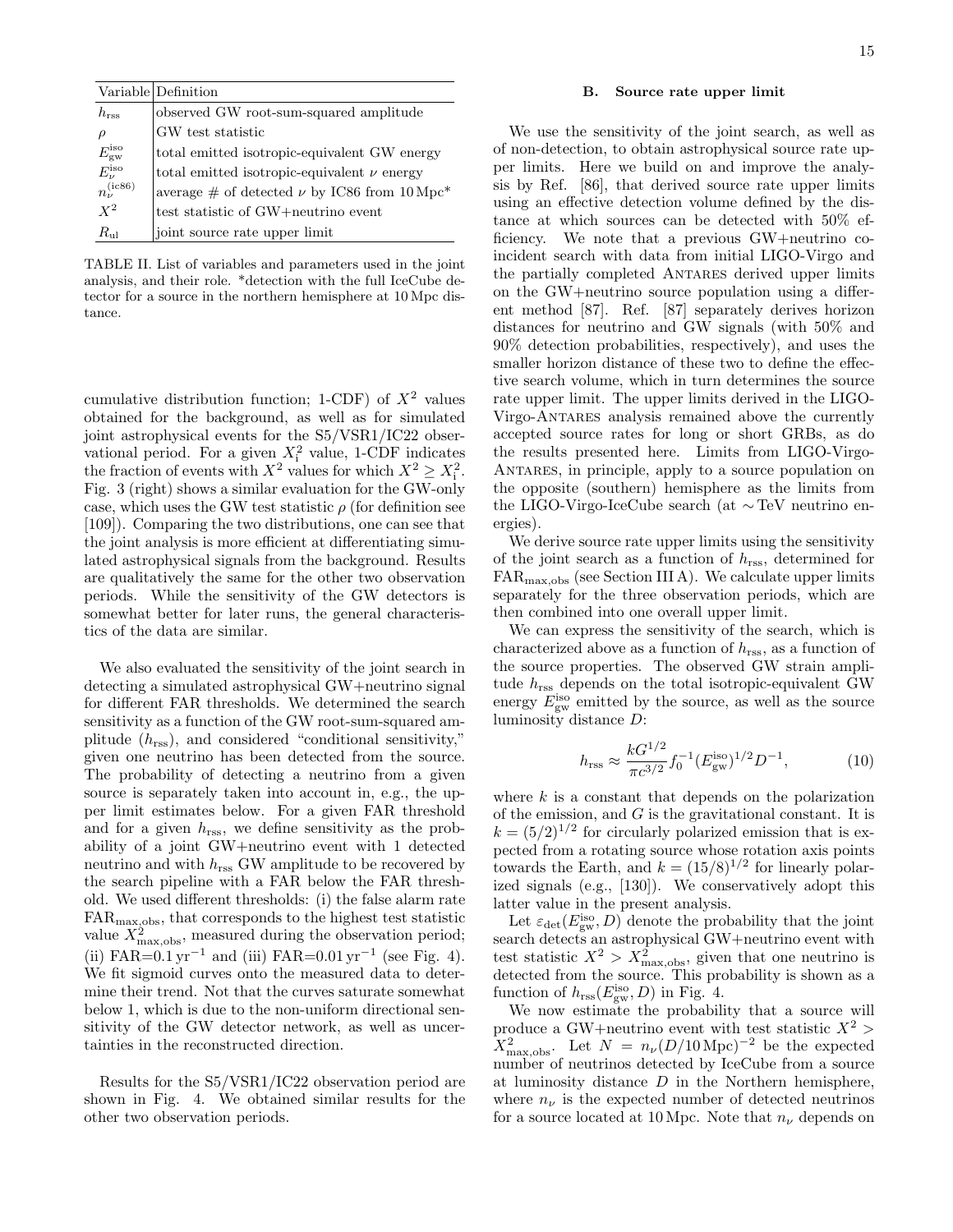

FIG. 3. Complementary cumulative distribution function (1 - CDF) of the test statistic of joint GW+neutrino (left) and GWonly (right) events for the background and for simulated astrophysical events, for the S5/VSR1/IC22 observation period. Results for simulated astrophysical events are shown for different characteristic distances, as indicated in the legend. The function 1- CDF grows with decreasing source distance. We used standard-siren GW injections ( $E_{\rm gw} = 10^{-2} \,\rm M_{\odot}c^2$ ; sine-Gaussian waveform with characteristic frequency  $f_0 = \sim 153 \text{ Hz}$  and  $Q = 8.9$ ). For the GW+neutrino case, the results show events for which one neutrino was detected. We also express the characteristic distances with intervals of  $h_{\text{rss}}$  values, corresponding to the amplitude of a standard-siren GW signal at the characteristic distance. These  $h_{\text{rss}}$  intervals are shown in the legend in parentheses, in units of  $10^{-22}$  Hz<sup>-1/2</sup>. A fit to the background 1-CDF is also shown (see Section III C). The distributions for the S6/VSR2/IC59 and S6/VSR3/IC79 observation periods (not shown here) are qualitatively the same. The results show that the joint GW+neutrino search identifies simulated astrophysical signals with higher efficiency than the GW-only case search, and that a large fraction of the simulated signals can be clearly differentiated from the background.



FIG. 4. Sensitivity of the joint analysis and the GW search as a function of GW  $h_{\text{rss}}$ , for different FARs. The FAR values are shown in the legend. The threshold "Observation" corresponds to the FAR of the most significant observed GW+neutrino event. For the simulated GW events, the standard-siren event was used (sine-Gaussian waveform;  $f_0 = 153 \,\text{Hz}$ ;  $Q = 8.9$ ). For the joint analysis, the efficiency is calculated given the detection of one neutrino from the source. For comparison, the top axis shows the source distances corresponding to the different  $h_{\text{rss}}$  for the standard-siren event. For the "Observation" curve, we show  $h_{\text{rss}}^{50\%} = 4.3 \times 10^{-22} \,\text{Hz}^{-1/2}$ (full circle).

both the detector and the source. The probability that at least one neutrino will be detected from this source is

$$
p(\ge 1|D, n_{\nu}) = 1 - \text{Pois}(0, N). \tag{11}
$$

We further take into account the source's neutrino beaming factor  $f<sub>b</sub>$ , which is expected to be similar to the gamma beaming factor. The beaming factor is defined such that  $f_b^{-1}$  is the fraction of the full sky towards which neutrinos are emitted. We take  $f_b = 14$ , which is a typical upper limit on the beaming factor of low-luminosity GRBs [131]. The probability that a randomly oriented source at distance  $D$  will produce a GW+neutrino event that is detected with  $X^2 > X^2_{\text{max,obs}}$  can be expressed as

$$
P_{\det}(D, E_{\text{gw}}^{\text{iso}}, n_{\nu}) = f_b^{-1} p(\ge 1 | D, n_{\nu}) \varepsilon_{\det}(E_{\text{gw}}^{\text{iso}}, D). \tag{12}
$$

We point out that  $P_{\text{det}}$  is determined by the source distance and the source's GW  $(E_{\text{gw}}^{\text{iso}})$  and neutrino  $(n_{\nu})$  emission parameters. Note further that  $P_{\text{det}}$  is a probability for a joint event, while  $p(\geq 1|D, n_{\nu})$  is a probability for the neutrino-only case.

We place a limit on the rate of joint GW+neutrino events at 90% confidence level. For this confidence level, we need to determine the source rate upper limit that corresponds to an average of  $\geq 2.3$  events over the measurement duration  $t_{obs}$  that would produce a GW+neutrino with  $X^2 > X^2_{\text{max,obs}}$ . Assuming a uniformly distributed source population, the rate density  $R$  can be constrained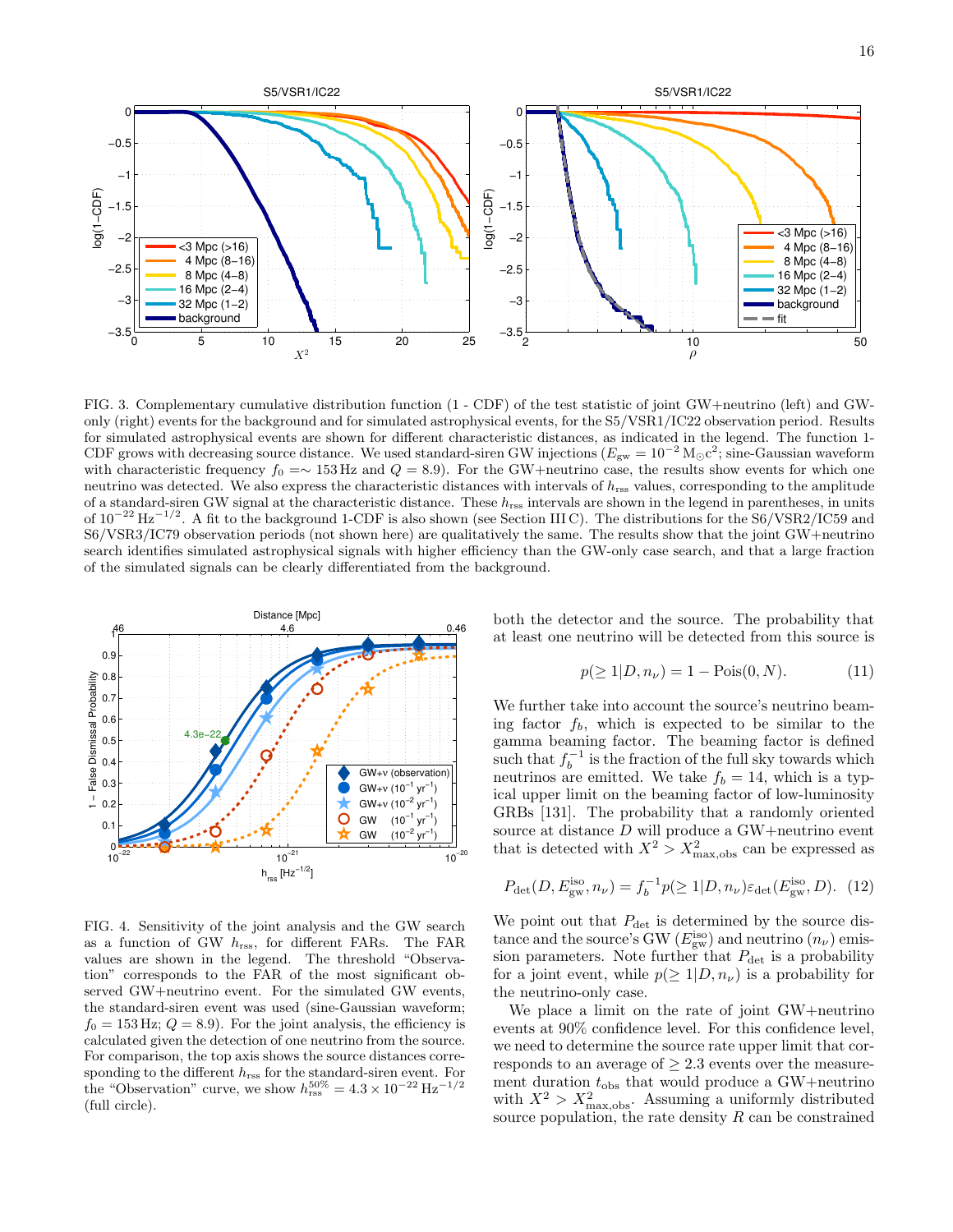

FIG. 5. Joint GW+neutrino source rate upper limit of the present search as a function of isotropic-equivalent GW emission  $E_{\text{gw}}^{\text{iso}}$  and neutrino emission. Neutrino emission is given both in terms of average number of neutrinos detected by IceCube with 86 strings from 10 Mpc  $(n_{\nu}^{(\text{ice86})})$ , and in terms of emitted isotropic-equivalent neutrino energy  $(E_{\nu}^{\text{iso}};$  in all flavors). The results here assume an  $E^{-2}$  neutrino energy spectrum (see Section II B). The results shown here combine measurements from the three analyzed observation periods (S5/VSR1/IC22, S6/VSR2/IC59 and S6/VSR3/IC79).

below an upper limit  $R_{ul}$ :

$$
R_{\rm ul}(E_{\rm gw}^{\rm iso}, n_{\nu}) = \frac{2.3}{t_{\rm obs} \int_0^\infty P_{\rm det}(D, E_{\rm gw}^{\rm iso}, n_{\nu}) 4\pi D^2 dD}.
$$
\n(13)

After calculating this source rate upper limit for the three observation periods, we combine these results to obtain one source rate upper limit for the whole search. Upper limits can be integrated by summing their inverse, such that

$$
\frac{1}{R_{\text{ul}}^{\text{combined}}} = \sum_{i=1}^{3} \frac{1}{R_{\text{ul}}^{(i)}},\tag{14}
$$

where the sum is over the three observation periods. The resulting combined upper limit,  $R_{\text{ul}}^{\text{combined}}$ , is shown in Fig. 5 as a function of source emission parameters. For GW emission, the source emission strength is expressed with  $E_{\text{gw}}^{\text{iso}}$ . Characteristic GW energies range from  $E_{\text{gw}}^{\text{iso}} \sim 10^{-2} \,\text{M}_{\odot} \text{c}^2$  for compact binary inspirals [71] to  $E_{\text{gw}}^{\text{iso}} \lesssim 10^{-4} \text{ M}_{\odot} \text{c}^2$  for core-collapse supernovae [67] (c.f., the horizontal axis of the Figure). For neutrino emission, the source emission strength is expressed as (i) isotropic-equivalent neutrino energy  $E_\nu^{\rm iso}$  including all neutrino flavors, and (ii) as the average number  $n_{\nu}^{(\text{ice86})}$ of neutrinos that would be detected from the source at 10 Mpc distance, scaled to the full IceCube detector (with 86 strings). These two neutrino measures are connected as  $E_{\nu}^{\text{iso}} = \kappa n_{\nu}^{\text{(ic86)}}$ , with  $\kappa \approx 0.7 \times 10^{49} \text{ erg}$  for an  $E^{-2}$ 

neutrino spectrum [86]. To convert the sensitivity of the different partially completed IceCube runs to that of the full IceCube. We assume that sensitivity scales with the number of strings, which is a good approximation over the whole range of declinations searched; the relevant effective areas are presented in [120] and [121]. Predicted characteristic neutrino emission energies include  $E_{\nu}^{\text{iso}} \sim 10^{51} \text{ erg}$  [41], and  $E_{\nu}^{\text{iso}} \sim 10^{50} \text{ erg}$  [42, 82] (see the secondary y-axis of Fig. 5).

To put these results in context, we compare the obtained rate upper limits to those of potentially related astrophysical sources. One of the potential sources of interest is core-collapse supernovae with rapidly rotating cores, which may drive relativistic outflows that result in high-energy neutrino emission, and can also emit detectable GWs [9, 132–138]. The local  $(z = 0)$  rate of core-collapse supernovae is  $\sim 2 \times 10^{-4}$  Mpc<sup>-3</sup>yr<sup>-1</sup> [139], significantly below the upper limits that were obtained with the present search.

While the present results do not constrain current astrophysical models, we establish a baseline for future measurements by advanced GW detectors. The nominal sensitivity increase of advanced over initial GW detectors is a factor of 10, which corresponds to a factor 1000 increase in sensitive volume. For the cases in which the GW component limits the joint sensitivity, this translates into a factor of 1000 improvement in the expected source rate upper limit upon no detection. For emission cases in which the neutrino component is limiting, this improvement will be smaller. For comparison, taking the standard-siren GW emission with  $E_{\text{gw}}^{\text{iso}} = 10^{-2} \text{M}_{\odot} \text{c}^2$ , and a neutrino emission comparable to typical GRB gamma-ray emission,  $E_{\nu}^{\text{iso}} = 10^{51} \text{ erg}$ [41], the upper limit obtained by the present search is  $1.6 \times 10^{-2}$  Mpc<sup>-3</sup>yr<sup>-1</sup>. In contrast, we project a source rate upper limit of  $4 \times 10^{-4}$  Mpc<sup>-3</sup>yr<sup>-1</sup> for a 1-year observation period with advanced LIGO/Virgo and the full IceCube, which is comparable to the core-collapse supernova rate.

#### C. Detection Sensitivity Improvement with the Joint Search

An advantage of combining data from searches for GWs and neutrinos is the reduced total FAR. Requiring temporal and directional coincidence from a joint event are effective filters in reducing the background, beyond the identification capabilities of single-messenger searches. Low FAR searches are critical in identifying an astrophysical signal with high significance. This will be particularly important for the first GW discoveries. Below, we compare search sensitivities requiring low FAR for the joint GW+neutrino search and the GW-only and neutrino-only searches to characterize the improvement we can expect from the joint search.

To estimate the sensitivity of GW searches for low FAR, we take the S5/VSR1/IC22 observation period,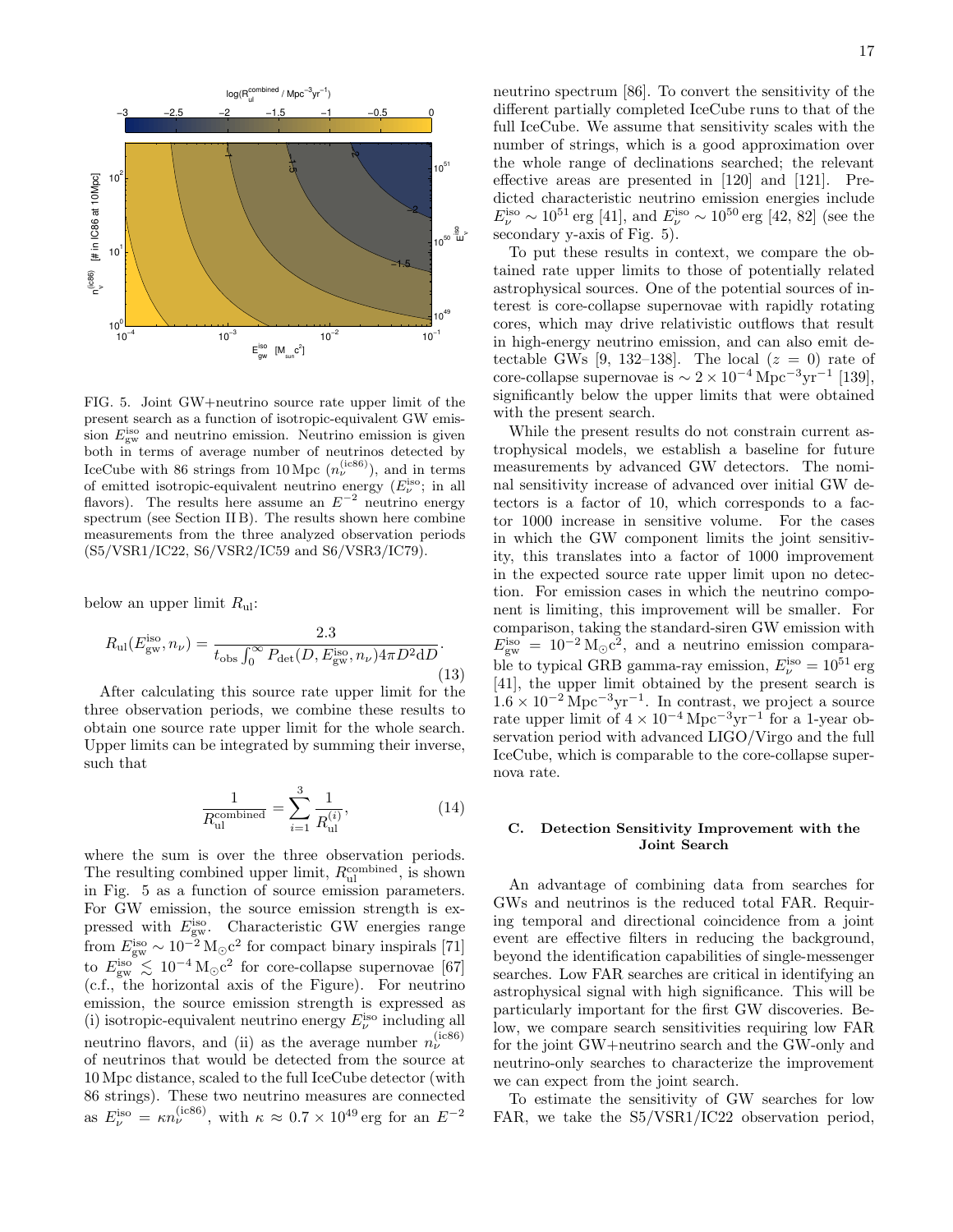| Search          |      | FAR $[\text{yr}^{-1}]$ $h_{\text{rss}}^{50\%}$ [Hz <sup>-1/2</sup> ] Dist. [Mpc] |  |
|-----------------|------|----------------------------------------------------------------------------------|--|
| GW-only         | 0.1  | $9 \times 10^{-22}$                                                              |  |
| GW-only         | 0.01 | $1.7 \times 10^{-21}$                                                            |  |
| $GW + neutrino$ | 0.1  | $5 \times 10^{-22}$                                                              |  |
| $GW + neutrino$ | 0.01 | $6 \times 10^{-22}$                                                              |  |

TABLE III. Distances and hrss thresholds at which 50% of astrophysical sources with standard-siren GW emission are detectable for different FAR values, for both the GW-only and the GW+neutrino searches. The GW+neutrino case assumes that 1 neutrino has been detected from the source.

which represents the longest duration of joint operation. To be able to estimate GW-only search sensitivities with low FAR, we extrapolate the distribution of the GW test statistic to increase the effective number of test-statistic samples. We fit the complementary cumulative distribution function of the GW test statistic  $\rho$  (see Section II A) with the empirical function  $a_1(\rho - \rho_0^{(1)})^{\gamma_1} + a_2(\rho - \rho_0^{(2)})^{\gamma_2}$ . The distribution of  $\rho$ , as well as the fit, are shown in Fig. 3. With this empirical distribution we can estimate the average largest  $\rho$  for a given measurement duration. This in turn can be used to calculate the expected  $\rho$  threshold corresponding to a given FAR.

The efficiency of the joint search and a GW-only search in detecting a signal below a given FAR as a function of GW root-sum-squared strain amplitude  $h_{\text{rss}}$  is shown in Fig. 4 for different FARs. The detection efficiency is given as a conditional probability, given 1 detected neutrino. The figure shows the difference between the efficiencies of the GW-only and the GW+neutrino searches. One can see that the sensitivity of the GW+neutrino search is much less dependent on the applied FAR threshold than the sensitivity of the GW-only search. The joint search is therefore increasingly advantageous for smaller FARs.

To quantitatively compare the sensitivity of the GWonly and GW+neutrino searches at low FAR, we consider the  $h_{\rm rss}$  value for which the searches reach 50  $\!\%$  efficiency. We denote the corresponding  $h_{\text{rss}}$  value with  $h_{\text{rss}}^{50\%$ . This is a meaningful comparison since  $h_{\text{rss}}^{50\%}$  is characteristic of the distance to which a GW search is sensitive to. The obtained efficiencies for different FAR levels are shown in Table III. One can see that, for  $FAR = 0.01 \,\text{yr}^{-1}$ , the difference between the  $h_{\text{rss}}^{50\%}$  values of the GW-only and GW+neutrino searches is about a factor of 3. Since the probed search volume scales with  $(h_{\text{rss}}^{50\%})^3$ , the volume covered by the joint search increase by a factor of  $\sim 30$ . Further, for a  $5\sigma$  discovery, the difference between the GW-only and GW+neutrino searches is likely to grow even further. The joint search can therefore significantly expand the set of potentially detectable sources. The number of detected joint sources, nevertheless, will be affected by the probability of detecting a neutrino from a distant source as well as the beaming angle of the source.

The above results also highlight the importance of GW detector characterization efforts. We see from Fig. 4 that decreasing the FAR reduces the efficiency of the GWonly search much more significantly than that of the joint search, due to the non-Gaussian tail of the background GW event distribution. For a  $5\sigma$  discovery over a 1year observation period, assuming that the fit curve is valid for higher test statistic values, the required GW test statistic would need to be  $\rho \approx 300$ . This value is outside of the scale of the injections we performed, and shows that the non-Gaussian tail of the GW background distribution makes it difficult to raise the significance of a GW event. This result exemplifies that addressing the heavy-tail background distribution in GW detectors, e.g., in the context of detector characterization, will be critical for GW-only searches.

To compare the GW+neutrino search to the neutrinoonly case, we emphasize that the joint search is in principle capable of detecting joint events with a single detected neutrino. A neutrino-only search, in the same time, would require at least 3 directionally and temporally coincident neutrinos for detection, without any electromagnetic or other counterpart (e.g., [86]). To compare the GW+neutrino and neutrino-only cases, we consider the difference between the characteristic distances from which 1 or 3 neutrinos are detected from a given source. For simplicity, we consider the case in which the respective detection probability is 50%. Let  $D_{\nu,1}$  be the distance at which the probability of detecting at least one neutrino from a given source is 50%. This corresponds to an average of ∼ 0.7 detected neutrinos. For the same source, detecting 3 or more neutrinos with 50% probability corresponds to an average of ∼ 2.7 detected neutrinos. The ratio between the characteristic distances of the neutrino-only search and the GW+neutrino search (given a GW trigger) is therefore

$$
D_{\nu,3}/D_{\nu,1} \approx 2,\tag{15}
$$

corresponding to a search volume increase of a factor of ∼ 10. Note that beaming will be the same for the neutrino-only and the GW+neutrino search, it will therefore not affect this difference. For the GW+neutrino case, a limitation will come from the finite distance from which GWs can be detected (up to hundreds of megaparsecs for advanced GW detectors, depending on the source's GW emission).

#### D. PeV neutrinos

Following IceCube's recent detection of  $> 100 \,\mathrm{TeV}$  astrophysical neutrinos [28, 29], it is beneficial to consider the extension of the present GW+neutrino search in this direction. While some of the  $> 100 \,\mathrm{TeV}$  neutrinos have poor localization as they show a cascade-like hit-pattern in the detector, the present analysis pipeline can incorporate this limited direction reconstruction, as well as the temporal coincidence, to find joint GW+neutrino events.

We compared the time of arrival of the  $> 100 \,\mathrm{TeV}$ neutrinos detected by IceCube to the time periods when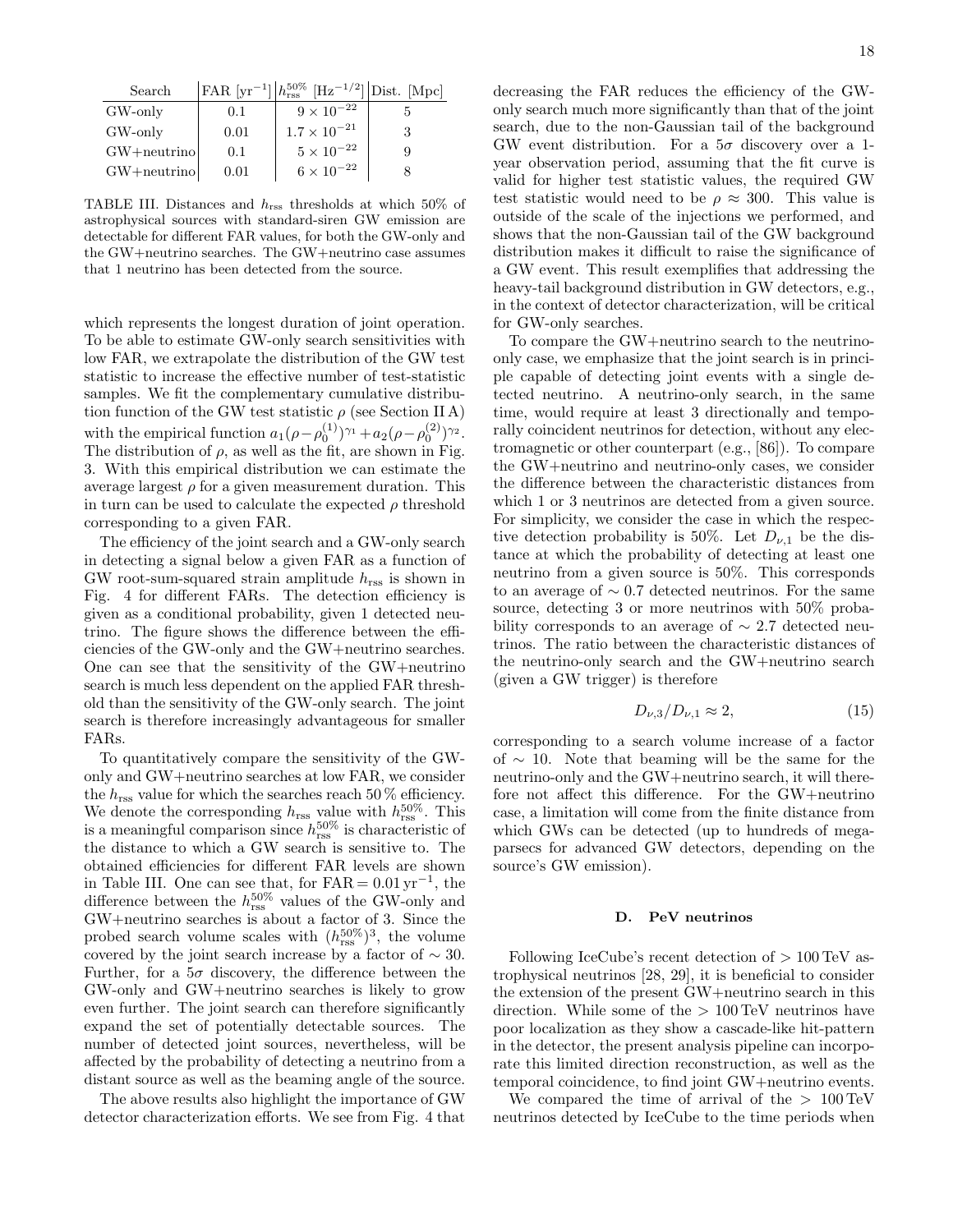LIGO-Virgo were operational. While some of the neutrinos were detected during the nominal LIGO-Virgo observation periods, in the present search we considered only times for which at least three detectors were operational. None of the > 100 TeV neutrinos had such triple coincidence. While this means that we presently did not determine meaningful limits on joint sources of GWs and > 100 TeV neutrinos, these searches can present an interesting direction for the advanced GW detector era, even in its early stages with limited GW direction reconstruction capabilities.

## IV. DISCUSSION AND OUTLOOK

We searched for common transient sources of GWs and high-energy neutrinos using the initial LIGO and Virgo GW observatories (S5-6/VSR1-3 observation periods) along with the partially completed IceCube neutrino detector (22, 59, and 79 strings). We found no sufficiently significant joint event to claim detection. We used the results to derive a limit on the rate of common sources for a range of GW and neutrino emission parameters. Taking the standard-siren GW emission with  $E_{\text{gw}}^{\text{iso}} = 10^{-2} \,\text{M}_{\odot} \text{c}^2$  around 150 Hz and a neutrino emission energy  $E_{\nu}^{iso} = 10^{51} \text{ erg}$  comparable to typical GRB gamma-ray emission, we constrain the source rate below  $1.6 \times 10^{-2} \,\mathrm{Mpc}^{-3} \mathrm{yr}^{-1}$ . While these results do not constrain current astrophysical models, we establish a baseline for future measurements by advanced GW detectors. We project a source rate upper limit of  $4 \times 10^{-4}$  Mpc<sup>-3</sup>yr<sup>-1</sup> for a 1-year observation period with advanced LIGO/Virgo and the full IceCube, which is comparable to the core-collapse supernova rate.

We investigated the improvement of a GW+neutrino search over single-messenger searches with respect to (i) the obtained source rate upper limit and (ii) search sensitivity. We characterized the latter as the prospects of identifying an astrophysical signal with low FAR, which is necessary for discovery. For the first time we carried out a comparison with low FAR  $(1/100 \,\text{yr})$ . We found that the GW+neutrino search performs significantly better than a GW-only search. Compared to the extrapolated GW background distribution, the horizon distance of the GW+neutrino search increased by a factor of ∼ 3. This difference further increases with decreasing FAR. This demonstrates that the added information from multiple astronomical messengers will be especially important for high-significance detections. The difference for these detections is more pronounced than for source rate upper limits that allow higher FAR. Our results further indicate that the heavy-tail distribution of the GW-event test statistic limits the prospects of highsignificance single-messenger detections, making GW detector characterization a critical step in increasing sensitivity for advanced GW detectors (e.g., [140, 141]). For characterizing the different sensitivities of GW+neutrino and neutrino-only searches, we find that the possibility

of detection even with 1 observed neutrino for the joint analysis increases the search volume by a factor of  $\sim 10$ compared to neutrino-only searches that require at least 3 coincident neutrinos for detection. This increased volume, nevertheless, may be limited by the range of GW detection.

The search algorithm developed for this analysis is readily usable with data from any number of advanced GW detectors and with neutrino observatories such as IceCube or KM3NeT. Observations may be especially interesting with early advanced GW detectors with only two operational observatories. The search can also be used to search for the highest-energy (∼ PeV) neutrinos coincident with GW signals, even with limited directional information.

With IceCube now completed and with the construction of advanced LIGO-Virgo finishing within a year, the next generation of multimessenger searches can commence soon, expanding our reach towards the highenergy, transient phenomena.

#### ACKNOWLEDGMENTS

The authors gratefully acknowledge the support of the United States National Science Foundation for the construction and operation of the LIGO Laboratory, the Science and Technology Facilities Council of the United Kingdom, the Max-Planck-Society, and the State of Niedersachsen/Germany for support of the construction and operation of the GEO600 detector, and the Italian Istituto Nazionale di Fisica Nucleare and the French Centre National de la Recherche Scientifique for the construction and operation of the Virgo detector. The authors also gratefully acknowledge the support of the research by these agencies and by the Australian Research Council, the International Science Linkages program of the Commonwealth of Australia, the Council of Scientific and Industrial Research of India, the Istituto Nazionale di Fisica Nucleare of Italy, the Spanish Ministerio de Economía y Competitividad, the Conselleria d'Economia Hisenda i Innovació of the Govern de les Illes Balears, the Foundation for Fundamental Research on Matter supported by the Netherlands Organisation for Scientific Research, the Polish Ministry of Science and Higher Education, the FOCUS Programme of Foundation for Polish Science, the Royal Society, the Scottish Funding Council, the Scottish Universities Physics Alliance, The National Aeronautics and Space Administration, OTKA of Hungary, the Lyon Institute of Origins (LIO), the National Research Foundation of Korea, Industry Canada and the Province of Ontario through the Ministry of Economic Development and Innovation, the National Science and Engineering Research Council Canada, the Carnegie Trust, the Leverhulme Trust, the David and Lucile Packard Foundation, the Research Corporation, and the Alfred P. Sloan Foundation. This article has LIGO document number LIGO-P1400046.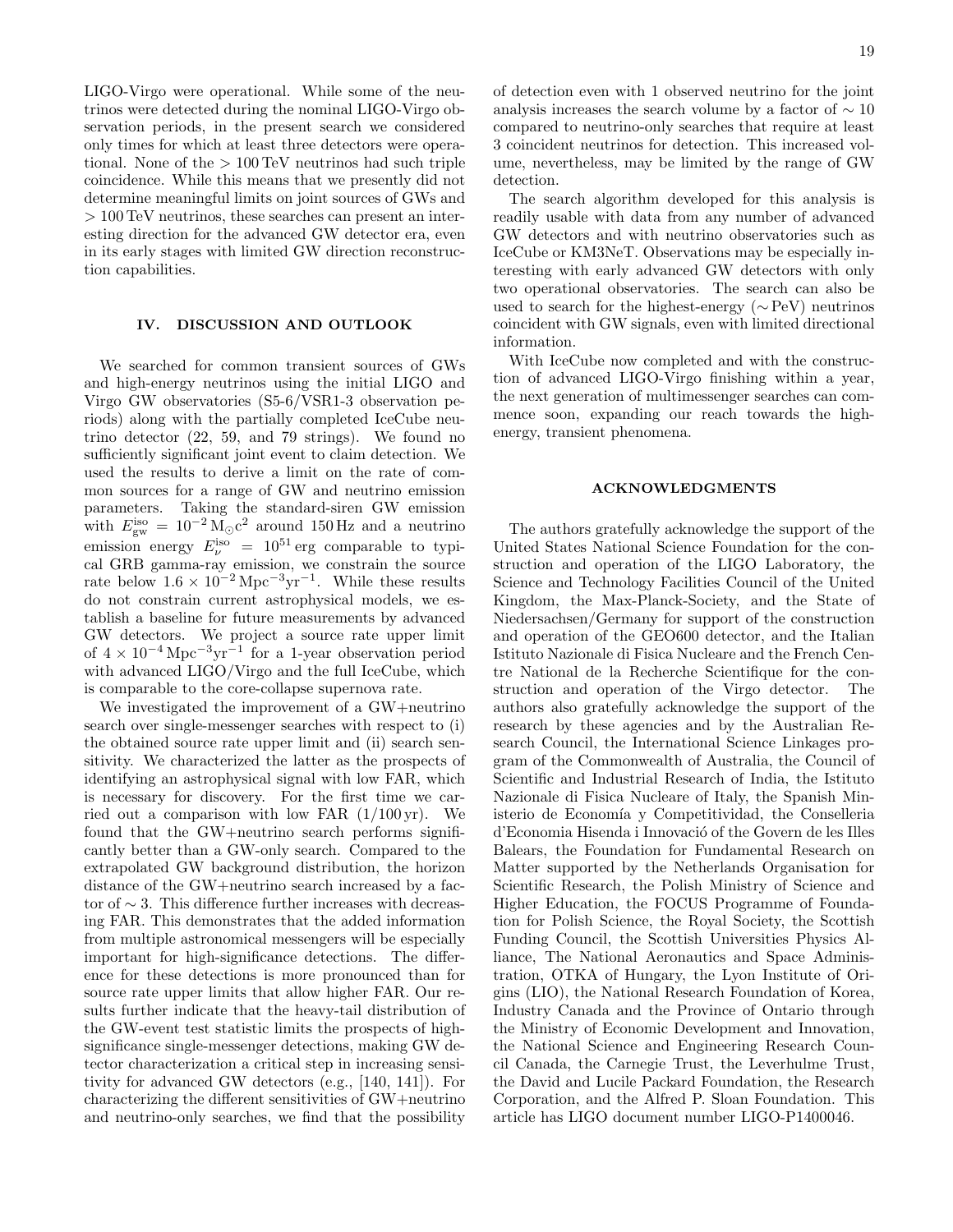We acknowledge the support from the following agencies: U.S. National Science Foundation-Office of Polar Programs, U.S. National Science Foundation-Physics Division, University of Wisconsin Alumni Research Foundation, the Grid Laboratory Of Wisconsin (GLOW) grid infrastructure at the University of Wisconsin - Madison, the Open Science Grid (OSG) grid infrastructure; U.S. Department of Energy, and National Energy Research Scientific Computing Center, the Louisiana Optical Network Initiative (LONI) grid computing resources; Natural Sciences and Engineering Research Council of Canada, WestGrid and Compute/Calcul Canada; Swedish Research Council, Swedish Polar Research Secretariat, Swedish National Infrastructure for Computing (SNIC), and Knut and Alice Wal-

- [1] B. P. Abbott et al., Rep. Prog. Phys. **72**, 076901 (2009).
- [2] S. Razzaque, P. Mészáros, and E. Waxman, Phys. Rev. D 68, 083001 (2003), arXiv:astro-ph/0303505.
- [3] I. Bartos, B. Dasgupta, and S. Márka, Phys. Rev. D 86, 083007 (2012).
- [4] R. Abbasi et al., Nature (London)484, 351 (2012), 1204.4219.
- [5] I. Bartos, A. M. Beloborodov, K. Hurley, and S. Márka, Physical Review Letters 110, 241101 (2013), 1301.4232.
- [6] S. Hümmer, P. Baerwald, and W. Winter, Phys. Rev. Lett. 108, 231101 (2012).
- [7] H.-N. He et al., Astrophys. J.752, 29 (2012), 1204.0857.
- [8] S. Ando et al., Reviews of Modern Physics 85, 1401 (2013), 1203.5192.
- [9] I. Bartos, P. Brady, and S. Márka, Classical and Quantum Gravity 30, 123001 (2013), 1212.2289.
- [10] T. Accadia et al., Classical Quantum Gravity 28, 114002 (2011).
- [11] G. M. Harry and LIGO Scientific Collaboration, Classical and Quantum Gravity 27, 084006 (2010).
- [12] The Virgo Collaboration, Advanced virgo baseline design, 2009, "VIR027A09".
- [13] H. Grote and the LIGO Scientific Collaboration, Classical Quantum Gravity 27, 084003 (2010).
- [14] K. Somiya, Classical and Quantum Gravity 29, 124007 (2012), 1111.7185.
- [15] B. Iyer et al., LIGO-M1100296 (2011).
- [16] J. Aasi et al., ArXiv e-prints (2013), 1304.0670.
- [17] IceCube Collaboration et al., Astroparticle Physics 26, 155 (2006), astro-ph/0604450.
- [18] R. Abbasi et al., Nuclear Instruments and Methods in Physics Research A 601, 294 (2009).
- [19] R. Abbasi et al., Nuclear Instruments and Methods in Physics Research A 618, 139 (2010), 1002.2442.
- [20] M. Ageron et al., Nuclear Instruments and Methods in Physics Research A 656, 11 (2011), 1104.1607.
- [21] M. de Jong, Nucl. Instrum. Methods Phys. Res., Sect. A 623, 445 (2010).
- [22] A. Avrorin et al., Nucl. Instrum. Methods Phys. Res., Sect. A 626-627, S13 (2011).
- [23] R. Abbasi et al., Astron. Astrophys. **535**, A109 (2011).
- [24] S. Fukuda et al., Nuclear Instruments and Methods in Physics Research A 501, 418 (2003).

lenberg Foundation, Sweden; German Ministry for Education and Research (BMBF), Deutsche Forschungsgemeinschaft (DFG), Helmholtz Alliance for Astroparticle Physics (HAP), Research Department of Plasmas with Complex Interactions (Bochum), Germany; Fund for Scientific Research (FNRS-FWO), FWO Odysseus programme, Flanders Institute to encourage scientific and technological research in industry (IWT), Belgian Federal Science Policy Office (Belspo); University of Oxford, United Kingdom; Marsden Fund, New Zealand; Australian Research Council; Japan Society for Promotion of Science (JSPS); the Swiss National Science Foundation (SNSF), Switzerland; National Research Foundation of Korea (NRF); Danish National Research Foundation, Denmark (DNRF).

- [25] L. Cadonati, F. P. Calaprice, and M. C. Chen, Astroparticle Physics 16, 361 (2002), hep-ph/0012082.
- [26] N. Y. Agafonova et al., Astroparticle Physics 28, 516 (2008), 0710.0259.
- [27] J. Boger et al., Nuclear Instruments and Methods in Physics Research A 449, 172 (2000), nucl-ex/9910016.
- [28] M. G. Aartsen et al., Physical Review Letters 111, 021103 (2013).
- [29] IceCube Collaboration, Science 342 (2013).
- [30] I. Cholis and D. Hooper, JCAP6, 30 (2013), 1211.1974.
- [31] W. Winter, Phys. Rev. D88, 083007 (2013), 1307.2793. [32] O. E. Kalashev, A. Kusenko, and W. Essey, Physical
- Review Letters 111, 041103 (2013), 1303.0300. [33] E. Roulet, G. Sigl, A. van Vliet, and S. Mollerach,
- JCAP1, 28 (2013), 1209.4033.
- [34] F. W. Stecker, ArXiv e-prints (2013), 1305.7404.
- [35] H.-N. He, T. Wang, Y.-Z. Fan, S.-M. Liu, and D.-M. Wei, Phys. Rev. D87, 063011 (2013), 1303.1253.
- [36] K. Murase, M. Ahlers, and B. C. Lacki, Phys. Rev. D88, 121301 (2013), 1306.3417.
- [37] L. A. Anchordoqui et al., Phys. Rev. D89, 083003 (2014), 1306.5021.
- [38] M. C. Gonzalez-Garcia, F. Halzen, and V. Niro, ArXiv e-prints (2013), 1310.7194.
- [39] S. Razzaque, Phys. Rev. D88, 081302 (2013), 1309.2756.
- [40] S. Hümmer, P. Baerwald, and W. Winter, Physical Review Letters 108, 231101 (2012), 1112.1076.
- [41] E. Waxman and J. Bahcall, Physical Review Letters 78, 2292 (1997), astro-ph/9701231.
- [42] S. Ando and J. F. Beacom, Physical Review Letters 95, 061103 (2005), astro-ph/0502521.
- [43] K. Murase, K. Ioka, S. Nagataki, and T. Nakamura, Astrophys. J. Lett.651, L5 (2006), astro-ph/0607104.
- [44] S. Kobayashi and P. Mészáros, Astrophys. J.589, 861 (2003), astro-ph/0210211.
- [45] M. B. Davies, A. King, S. Rosswog, and G. Wynn, Astrophys. J. Lett.579, L63 (2002), astro-ph/0204358.
- [46] M. H. van Putten et al., Phys. Rev. D69, 044007 (2004), gr-qc/0308016.
- [47] A. L. Piro and E. Pfahl, Astrophys. J. 658, 1173 (2007), astro-ph/0610696.
- [48] K. Kiuchi, M. Shibata, P. J. Montero, and J. A. Font,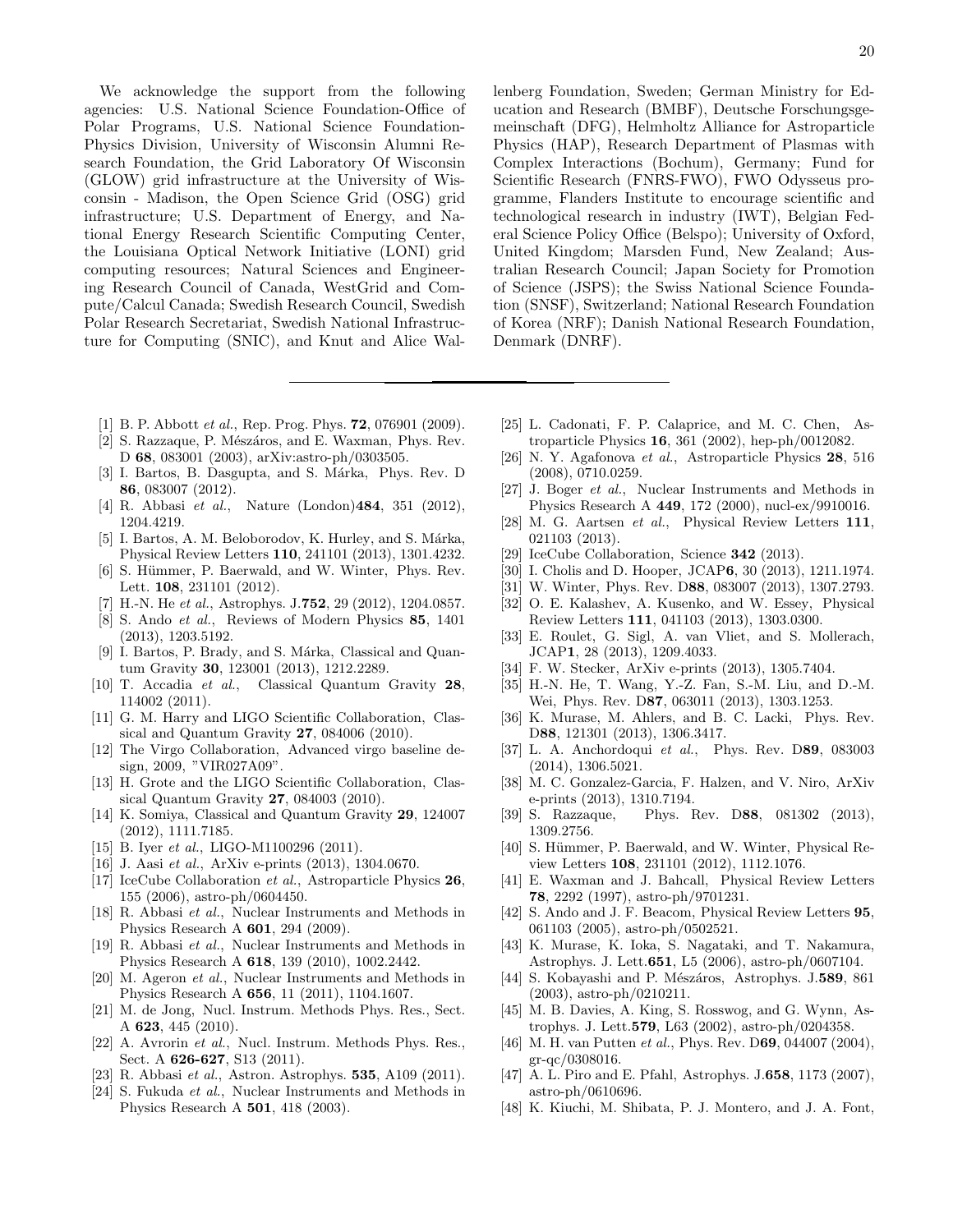Physical Review Letters 106, 251102 (2011), 1105.5035.

- [49] A. Corsi and P. Mészáros, Astrophys. J.702, 1171 (2009), 0907.2290.
- [50] C. L. Fryer and K. C. B. New, Living Reviews in Relativity 14, 1 (2011).
- [51] K. Kotake, K. Sato, and K. Takahashi, Reports on Progress in Physics 69, 971 (2006), astro-ph/0509456.
- [52] M. Shibata and Y.-I. Sekiguchi, Phys. Rev. D71, 024014 (2005), astro-ph/0412243.
- [53] K. Ioka, S. Razzaque, S. Kobayashi, and P. Mészáros, Astrophys. J.633, 1013 (2005), astro-ph/0503279.
- [54] B. Zink, P. D. Lasky, and K. D. Kokkotas, Phys. Rev. D85, 024030 (2012), 1107.1689.
- [55] D. Murphy et al., Phys. Rev. D87, 103008 (2013), 1302.3915.
- [56] T. Damour and A. Vilenkin, Physical Review Letters 85, 3761 (2000), gr-qc/0004075.
- [57] V. Berezinsky, E. Sabancilar, and A. Vilenkin, Phys. Rev. D84, 085006 (2011), 1108.2509.
- [58] X. Siemens *et al.*, Phys. Rev. D**73**, 105001 (2006), grqc/0603115.
- [59] J. Aasi et al., Physical Review Letters 112, 131101 (2014), 1310.2384.
- [60] P. Mészáros, Astroparticle Physics  $43$ , 134 (2013), 1204.1897.
- [61] S. E. Woosley, Astrophys. J.405, 273 (1993).
- [62] A. I. MacFadyen and S. E. Woosley, Astrophys. J.524, 262 (1999), astro-ph/9810274.
- [63] V. V. Usov, Nature (London) **357**, 472 (1992).
- [64] S. E. Woosley and J. S. Bloom, Ann. Rev. Astron. Astroph. 44, 507 (2006), astro-ph/0609142.
- [65] D. Eichler, M. Livio, T. Piran, and D. N. Schramm, Nature (London)340, 126 (1989).
- [66] E. Mueller and H.-T. Janka, Astron. Astrophys. 317, 140 (1997).
- [67] C. D. Ott, Classical and Quantum Gravity 26, 063001 (2009), 0809.0695.
- [68] K. Kotake, Comptes Rendus Physique 14, 318 (2013), 1110.5107.
- [69] K. Hotokezaka et al., Astrophys. J. Lett.778, L16 (2013), 1310.1623.
- [70] L. Rezzolla et al., Astrophys. J. Lett.732, L6 (2011), 1101.4298.
- [71] B. S. Sathyaprakash and B. F. Schutz, Living Reviews in Relativity 12, 2 (2009), 0903.0338.
- [72] F. A. Rasio and S. L. Shapiro, Classical and Quantum Gravity 16, 1 (1999), gr-qc/9902019.
- [73] M. Shibata, K. Taniguchi, and K. Uryū, Phys. Rev. D71, 084021 (2005), gr-qc/0503119.
- [74] K. Hurley et al., Mon. Not. Roy. Astron. Soc. 403, 342 (2010), 0907.2462.
- [75] B. J. Owen, Physical Review Letters 95, 211101 (2005), astro-ph/0503399.
- [76] A. Watts, Neutron star oscillations and QPOs during magnetar flares, in 36th COSPAR Scientific Assembly, , COSPAR Meeting Vol. 36, p. 168, 2006.
- [77] R. C. Duncan and C. Thompson, Astrophys. J. Lett.392, L9 (1992).
- [78] C. Thompson and R. C. Duncan, Mon. Not. Roy. Astron. Soc. 275, 255 (1995).
- [79] J. D. Gelfand et al., Astrophys. J. Lett. **634**, L89 (2005), astro-ph/0503269.
- [80] P. Mészáros and E. Waxman, Physical Review Letters 87, 171102 (2001), arXiv:astro-ph/0103275.
- [81] H. B. J. Koers and R. A. M. J. Wijers, ArXiv e-prints 711 (2007), 0711.4791.
- [82] S. Horiuchi and S. Ando, Phys. Rev. D77, 063007 (2008), 0711.2580.
- [83] X.-Y. Wang, S. Razzaque, P. Mészáros, and Z.-G. Dai, Phys. Rev. D76, 083009 (2007), 0705.0027.
- [84] Y. Aso et al., Classical and Quantum Gravity 25, 114039 (2008), 0711.0107.
- [85] T. Pradier, Nuclear Instruments and Methods in Physics Research A 602, 268 (2009), 0807.2562.
- [86] I. Bartos, C. Finley, A. Corsi, and S. Márka, Phys. Rev. Lett.107, 251101 (2011).
- [87] S. Adrián-Martínez et al., JCAP6, 8 (2013), 1205.3018.
- [88] J. Piscionere et al., LOOC UP: Locating and Observing Optical Counterparts to Unmodeled Pulses in Gravitational Waves, in American Astronomical Society Meeting Abstracts, , Bulletin of the American Astronomical Society Vol. 38, pp. 910–+, 2007.
- [89] J. Kanner et al., Classical Quantum Gravity 25, 184034 (2008), 0803.0312.
- [90] R. Abbasi et al., Astron. Astrophys. 539, A60 (2012), 1111.7030.
- [91] M. Kowalski and A. Mohr, Astroparticle Physics 27, 533 (2007), astro-ph/0701618.
- [92] LIGO Scientific Collaboration et al., Astron. Astrophys. 539, A124 (2012), 1109.3498.
- [93] J. Abadie et al., Astron. Astrophys. **541**, A155 (2012), 1112.6005.
- [94] P. A. Evans et al., Astrophys. J. Supp. Ser. 203, 28 (2012), 1205.1124.
- [95] The LIGO Scientific Collaboration et al., ArXiv e-prints (2013), 1310.2314.
- [96] R. Frey, Detecting GW bursts associated with subthreshold Swift GRBs, 2009, (poster) GWDAW13.
- [97] E. D. Harstad, 2013, Ph.D. Thesis.
- [98] L. Blackburn *et al.*, ArXiv e-prints (2013), 1303.2174.
- [99] P. Antonioli et al., New Journal of Physics  $6$ , 114 (2004), astro-ph/0406214.
- [100] K. Hirata *et al.*, Phys. Rev. Lett.**58**, 1490 (1987).
- [101] R. M. Bionta *et al.*, Phys. Rev. Lett.58, 1494 (1987).
- [102] M. W. E. Smith et al., Astroparticle Physics 45, 56 (2013), 1211.5602.
- [103] B. Baret *et al.*, Phys. Rev. D85, 103004 (2012), 1112.1140.
- [104] A. Abramovici *et al.*, Science **256**, 325 (1992).
- [105] The LIGO Scientific Collaboration et al., ArXiv e-prints (2010), 1003.2481.
- [106] The LIGO Scientific Collaboration and The Virgo Collaboration, ArXiv e-prints (2012), 1203.2674.
- [107] The LIGO Scientific Collaboration et al., ArXiv e-prints (2014), 1403.6639.
- [108] B. Abbott et al., Physical Review Letters 101, 211102 (2008), 0808.2050.
- [109] S. Klimenko, I. Yakushin, A. Mercer, and G. Mitselmakher, Classical Quantum Gravity 25, 114029 (2008).
- [110] S. Klimenko, S. Mohanty, M. Rakhmanov, G. Mitselmakher, and ., ArXiv General Relativity and Quantum Cosmology e-prints (2005), arXiv:gr-qc/0508068.
- [111] J.-D.-D. Zornoza and D. Chirkin, International Cosmic Ray Conference 5, 1275 (2008).
- [112] J. Braun et al., Astroparticle Physics **29**, 299 (2008), 0801.1604.
- [113] R. Abbasi et al., Astrophys. J. Lett.**701**, L47 (2009), 0905.2253.